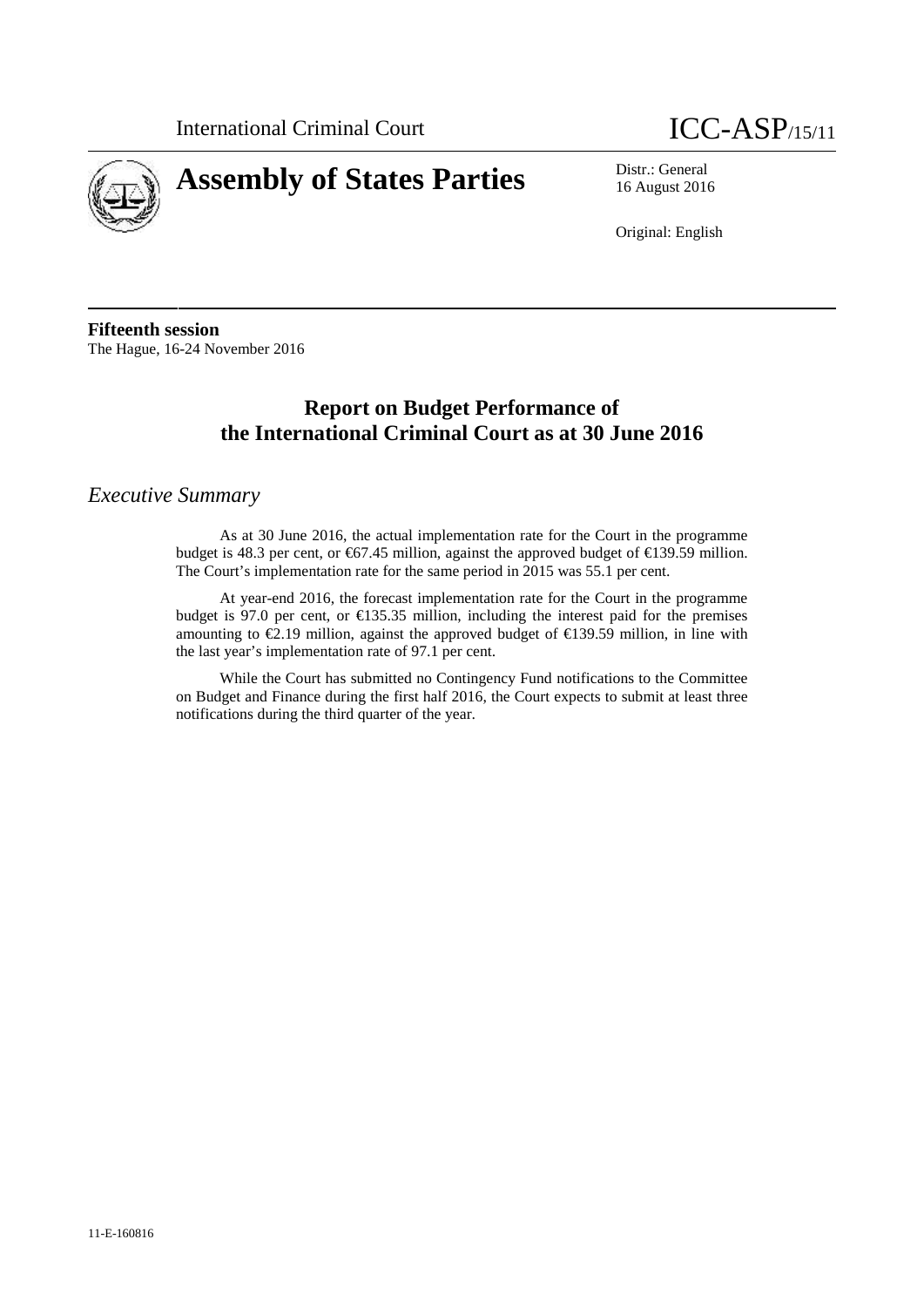# **I. Introduction**

1. By resolution ICC-ASP/14/Res.1,<sup>1</sup> the Assembly of States Parties ("the Assembly") approved a budget of €139.59 million for the International Criminal Court ("the Court") for 2016. The Registrar hereby presents the report on the budget performance of the Court for the period 1 January to 30 June 2016, as well as the forecast performance as at 31 December 2016.

2. The actual implementation rate of the programme budget for the Court as at 30 June is 48.3 per cent, or €67.45 million, against the approved budget of €139.59 million. At year end, the Court forecasts an implementation rate of 97.0 per cent, or €135.35 million, against the approved budget of  $\in$  39.59 million.

3. During the first half of the year, the Court submitted no notifications to the Committee on Budget and Finance ("the Committee") for potential access to the Contingency Fund. However, the Court informed the Chair of the Committee that it was preparing the following notifications with regard to the situations in Uganda, the Democratic Republic of the Congo (DRC) and Georgia in which the OTP opened its new investigation on 27 January 2016. The forecast implementation rate and the forecast amount are provisional and subject to a high degree of uncertainty. The Court has been taking a more conservative approach towards Contingency Fund notifications by carefully monitoring the actual implementation level and postponing notifications. The Court will continue to closely monitor the expenditure level and endeavor to absorb part or all of any unforeseen activities.

## **II. Budget performance for the programme budget**

### **A. Overview of contributions status**

4. As at 30 June 2016, 37.2 per cent of assessed contributions, or  $\bigoplus$  1.59 million, are still outstanding for 2016, as compared to 30.1 per cent, or  $\epsilon$ 37.84 million, as at 30 June 2015. Prior years' outstanding contributions as at 30 June 2016 are  $\in$  6.05 million. A total of 12 States Parties with the combined amount in arrears of €3,608,760 is also subject to the provisions of article 112(8) of the Rome Statute, compared to 11 (€155,891) as at 30 June 2015. The Contingency Fund was not replenished in 2016. The detailed status of contributions is provided in Table 54 in the Annex.

### **B. Pluriannual overview of budget performance**

5. Table 1 below shows the Court's budget performance in the programme budget since its establishment. The actual expenditure level has been increasing steadily over the years. The Court forecasts for 2016 that it will implement 97.0 per cent of its budget, amounting to  $\in$  35.35 million forecast expenditure, against the approved budget of  $\epsilon$ 139.59 million.

|        | Approved<br><b>Budget</b> | Actual<br>$Expenditure*$<br>as at 30 June   | Implementation<br>Rate as at<br>30 June in $\%$ | Actual<br>Expenditure * | Implementation<br>Rate as at<br>(Forecast 2016) 31 December in $\%$ |
|--------|---------------------------|---------------------------------------------|-------------------------------------------------|-------------------------|---------------------------------------------------------------------|
| [1]    | [2]                       | [3]                                         | $[4]=[3]/[1]$                                   | $[5]$                   | $[6]=[5]/[1]$                                                       |
| 30,893 | n.a                       | n.a                                         | n.a                                             | 21.479                  | 69.5                                                                |
| 53,071 | n.a                       | n.a                                         | n.a                                             | 43.510                  | 82.0                                                                |
| 66,891 | n.a                       | 22.796                                      | 34.1                                            | 62.120                  | 92.9                                                                |
| 80.417 | n.a                       | 26,890                                      | 33.4                                            | 64,678                  | 80.4                                                                |
|        |                           | Approved<br><b>Budget</b> Review Conference |                                                 |                         |                                                                     |

#### **Table 1: Comparison of Budget Performance from 2002 to 2016 (thousand euro)**

<sup>1</sup> *Official Records of the Assembly of States Parties to the Rome Statute of the International Criminal Court, Fourteenth session, The Hague, 18-26 November 2015* (ICC-ASP/14/20*),* vol. I, part III, ICC-ASP/14/Res.1*.*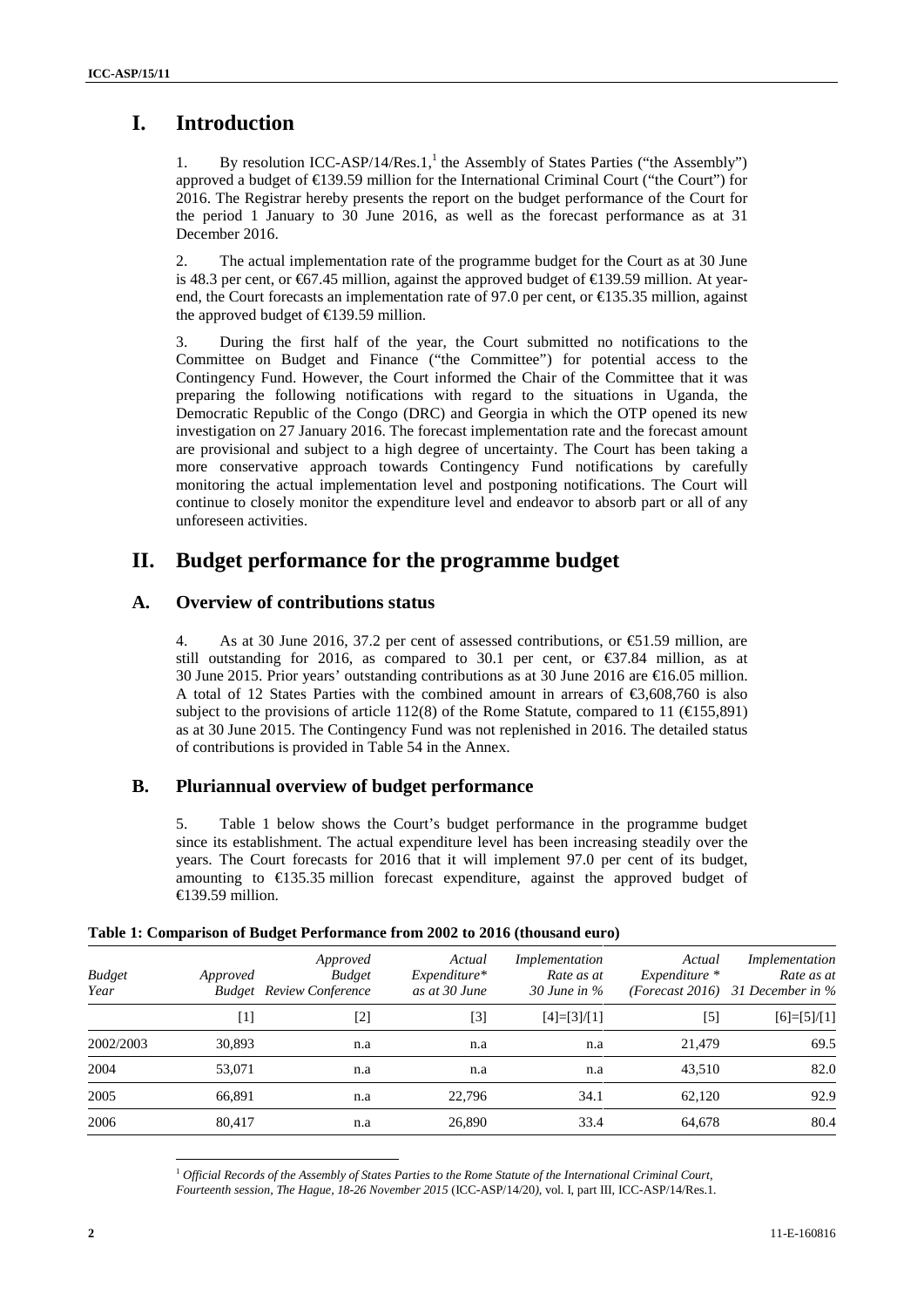| <b>Budget</b><br>Year | Approved | Approved<br><b>Budget</b><br><b>Budget</b> Review Conference | Actual<br>Expenditure*<br>as at 30 June | Implementation<br>Rate as at<br>30 June in $\%$ | Actual<br>$Expenditure *$ | Implementation<br>Rate as at<br>(Forecast 2016) 31 December in $%$ |
|-----------------------|----------|--------------------------------------------------------------|-----------------------------------------|-------------------------------------------------|---------------------------|--------------------------------------------------------------------|
|                       | $[1]$    | $[2]$                                                        | $[3]$                                   | $[4]=[3]/[1]$                                   | $[5]$                     | $[6]=[5]/[1]$                                                      |
| 2007                  | 88,872   | n.a                                                          | 33,356                                  | 37.5                                            | 77,464                    | 87.2                                                               |
| 2008                  | 90,382   | n.a                                                          | 38,494                                  | 42.6                                            | 83,660                    | 92.6                                                               |
| 2009                  | 101,230  | n.a                                                          | 51,119                                  | 50.5                                            | 93,851                    | 92.7                                                               |
| 2010                  | 102,254  | 1,369                                                        | 51,737                                  | 50.6                                            | 99,355                    | 97.2                                                               |
| 2011                  | 103,608  | n.a                                                          | 53,568                                  | 51.7                                            | 102,811                   | 99.2                                                               |
| 2012                  | 108,800  | n.a                                                          | 55,009                                  | 50.6                                            | 105,108                   | 96.6                                                               |
| 2013                  | 115,120  | n.a                                                          | 54,188                                  | 47.1                                            | 110,289                   | 95.8                                                               |
| 2014                  | 121,656  | n.a                                                          | 63,103                                  | 51.9                                            | 117,557                   | 96.6                                                               |
| 2015                  | 130,666  | n.a                                                          | 71,971                                  | 55.1                                            | 126,832                   | 97.1                                                               |
| 2016                  | 139,591  | n.a                                                          | 67,446                                  | 48.3                                            | 135,349                   | 97.0                                                               |

\* Actual expenditure includes commitments and is subject to change.

6. As at 30 June 2016, the Court had implemented at 48.3 per cent, or a total of €67.45 million, of the approved budget of €139.59 million. This represents a decrease of 6.8 per cent compared to last year's implementation rate of 55.1 per cent. The difference in the implementation rate stems mainly from delays in the recruitment of established posts, lower obligations and activities such as for legal aid, rent and maintenance costs related to the premises, victim and witness protection and related missions, and activities related to the Kenya situation. The forecast implementation rate at year-end is expected to be 97.0 per cent, in line with the last year's implementation rate of 97.1 per cent, amounting to forecast expenditure of €135.35 million, against the approved budget of €139.59 million. The forecast expenditure for 2016 indicates a significant increase in the actual expenditure level compared to last year's actual budget performance, which amounts to €8.52 million.

7. Table 2 below shows the budget implementation status as at 30 June 2016 and the forecast expenditure for year-end per Major Programme.

|  |  |  | Table 2: Budget Performance as at 30 June 2016, by Major Programme (thousand euro) |  |
|--|--|--|------------------------------------------------------------------------------------|--|
|  |  |  |                                                                                    |  |

| <b>Major Programme</b>                             | Approved<br><b>Budget</b><br>2016 | Actual<br>Expenditure* as | Implementation<br>Rate as at<br>at 30 June 2016 30 June 2016 in % | Forecast<br>Expenditure<br>2016 | Forecast<br>Implementation<br>Rate 2016 in % |
|----------------------------------------------------|-----------------------------------|---------------------------|-------------------------------------------------------------------|---------------------------------|----------------------------------------------|
|                                                    | $[1]$                             | $[2]$                     | $[3]=[2]/[1]$                                                     | $[4]$                           | $[5]=[4]/[1]$                                |
| Major Programme I<br>Judiciary                     | 12,430.6                          | 6,064.2                   | 48.8                                                              | 11,317.5                        | 91.0                                         |
| Major Programme II<br>Office of the Prosecutor     | 43,233.7                          | 20,269.8                  | 46.9                                                              | 42,600.0                        | 98.5                                         |
| Major Programme III<br>Registry                    | 72,759.2                          | 35,394.6                  | 48.6                                                              | 71,088.8                        | 97.7                                         |
| Major Programme IV<br>Secretariat of the ASP       | 2,808.8                           | 869.2                     | 30.9                                                              | 2,579.2                         | 91.8                                         |
| Major Programme V<br>Premises                      | 2,824.6                           | 1,546.9                   | 54.8                                                              | 2,551.9                         | 90.3                                         |
| Major Programme VI<br>Secretariat for the TFV      | 1,884.5                           | 606.1                     | 32.2                                                              | 1,678.5                         | 89.1                                         |
| Major Programme VII-1<br>Project Director's Office | 451.8                             | 163.1                     | 36.1                                                              | 449.7                           | 99.5                                         |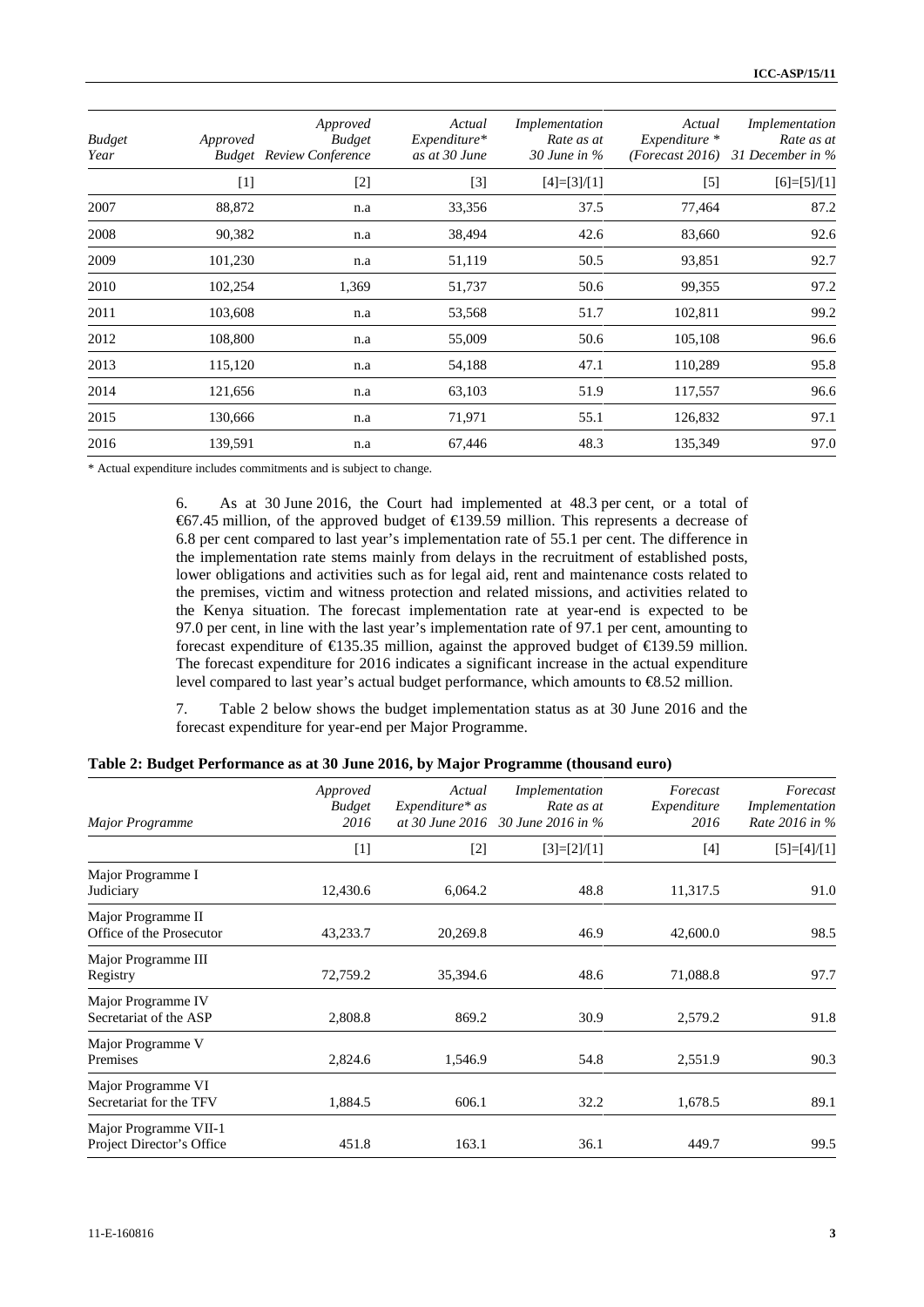| Major Programme                                                 | Approved<br><b>Budget</b><br>2016 | Actual<br>$Expenditure* as$ | Implementation<br>Rate as at<br>at 30 June 2016 30 June 2016 in % | Forecast<br>Expenditure<br>2016 | Forecast<br>Implementation<br>Rate 2016 in % |
|-----------------------------------------------------------------|-----------------------------------|-----------------------------|-------------------------------------------------------------------|---------------------------------|----------------------------------------------|
|                                                                 | $[1]$                             | $\lceil 2 \rceil$           | $[3]=[2]/[1]$                                                     | [4]                             | $[5]=[4]/[1]$                                |
| Major Programme VII-2<br>Accrued Interest, Host State           | 2.200.5                           | 2.185.7                     | 99.3                                                              | 2.185.7                         | 99.3                                         |
| Major Programme VII-5<br><b>Independent Oversight Mechanism</b> | 315.1                             | 83.6                        | 26.5                                                              | 253.7                           | 80.5                                         |
| Major Programme VII-6<br>Office of Internal Audit               | 681.8                             | 262.8                       | 38.5                                                              | 644.2                           | 94.5                                         |
| <b>Total ICC</b>                                                | 139,590.6                         | 67,445.8                    | 48.3                                                              | 135,349.2                       | 97.0                                         |

\* Actual expenditure includes commitments and is subject to change.

8. The Judiciary's actual implementation rate as at 30 June 2016 is 48.8 per cent, as compared to 55.7 per cent in 2015. The difference stems mainly from delays in the recruitment of established posts and GTA positions. At year-end, it is forecast that the Judiciary will implement at 91.0 per cent, or  $\bigoplus$  1.32 million, against the approved budget of €12.43 million, due to delays in the recruitment of established posts and GTA positions, as well as difficulties experienced in the recruitment of replacements for several established posts and GTA positions.

9. The OTP has implemented at 46.9 per cent as at 30 June 2016, a decrease of 3.7 per cent compared to last year's implementation rate of 50.6 per cent. The difference is mainly associated with delays in the recruitment of established posts. At year-end, the OTP forecasts a 98.5 per cent implementation rate, or €42.60 million, against the approved budget of €43.23 million. The savings generated in staff costs for established posts, expected to be implemented at 91.0 per cent, may be redeployed to cover the following non-staff costs in particular: (i) travel associated with the increased number of missions to support investigation activities; and (ii) general operating expenses to facilitate operations in the field offices and witness-related activities.

10. As at 30 June 2016, the Registry has implemented at 48.6 per cent of its approved budget. The implementation rate has decreased by 6.1 per cent compared to last year's implementation rate of 54.7 per cent, mainly due to the delays in the recruitment of established posts. The Registry currently has a vacancy rate of 25.6 per cent. Also, last year the Registry incurred expenses related to the restructuring. In addition, the difference is attributable to lower obligations made to date for legal aid, under-expenditure under travel and general operating expenses due a reduction in the number of victims and witness protection activities, and fewer purchases of ICT equipment to date. At year-end, the Registry is expected to implement at 97.7 per cent, or  $\epsilon$  1.09 million, against the approved budget of €72.76 million.

11. The Secretariat of the Assembly of States Parties (SASP) has an implementation rate of 30.9 per cent as at 30 June as compared to 27.1 per cent in 2015. As in past years, the majority of the expenditures for the SASP will be incurred in the latter half of the year for the sessions of the Committee in September and the Assembly to be held in The Hague in November. The SASP forecasts that at year-end, it will have implemented at 91.8 per cent, or €2.58 million, against the approved budget of €2.81 million. Delays in recruitment of established posts will have contributed to the overall under implementation.

12. Under Premises, which accounts for payments for the rental of the premises, 54.8 per cent of the budget has been obligated to date. At year-end, the forecast implementation rate is 90.3 per cent, or  $\mathcal{Q}$ .55 million against the approved budget of €2.82 million attributable to the early release from the lease contract for the Haagseveste (HV) building.

13. The Secretariat of the Trust Fund for Victims (STFV) has implemented at 32.2 per cent of its budget as at 30 June 2016, as compared to the 46.8 per cent implementation rate for the same period in 2015. The lower implementation rate is due to a delay in the recruitment of vacant posts pending completion of the restructuring and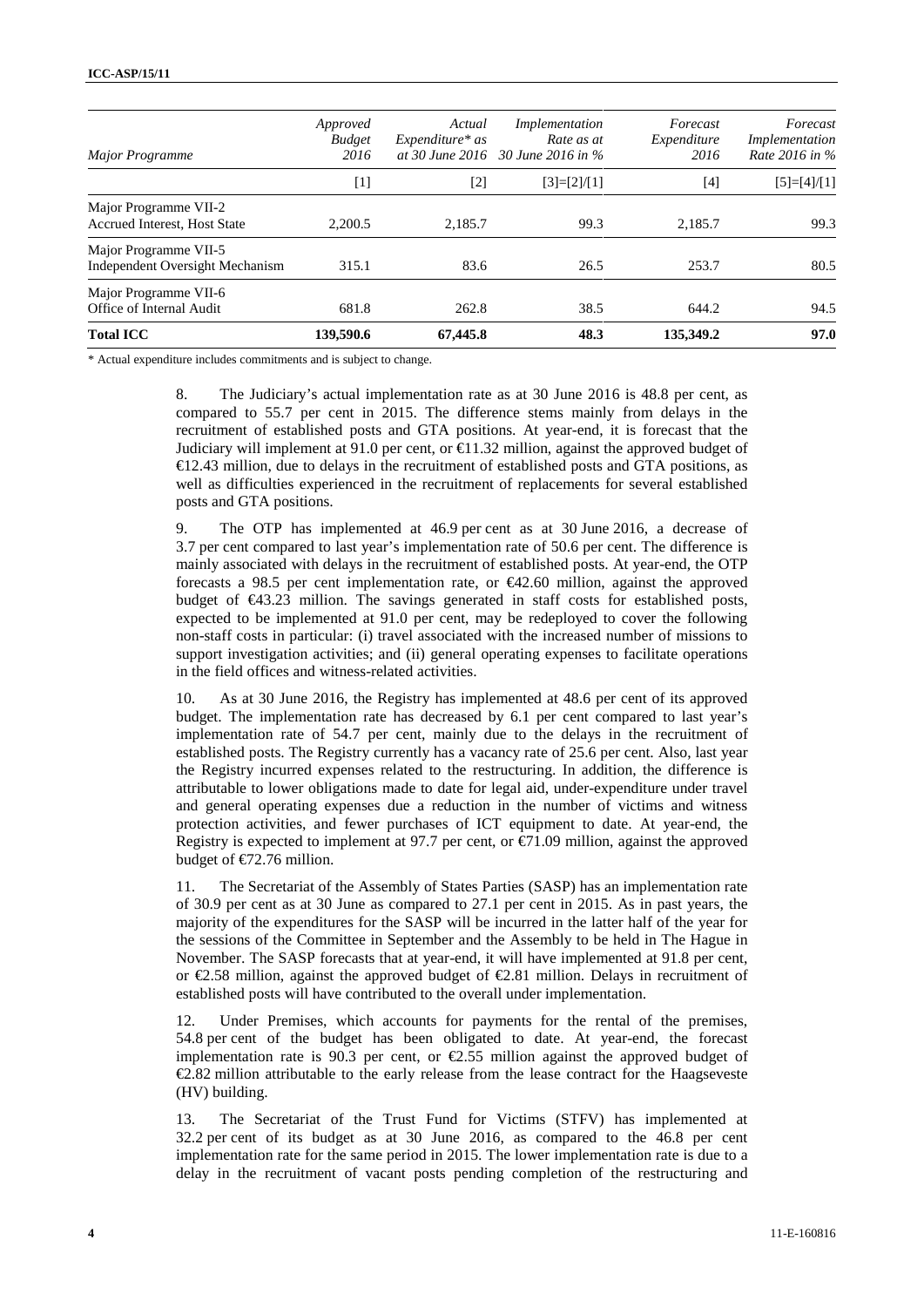approval of the new structure next year. At year-end it is expected to have implemented at 89.1 per cent, or  $\epsilon$ 1.68 million, against the approved budget of  $\epsilon$ 1.88 million, due to anticipated delays in the recruitment of established posts and GTA positions.

14. The Project Director's Office (permanent premises) (PDO) has implemented at 36.1 per cent as at 30 June due to the fact that major costs, such as project management and preparation of tenders for Total cost of ownership (TCO) main contractor facility management contracts and allowances for other costs related to the new premises not covered by either the Construction or Transition budgets, will be incurred in the latter part of the year. At year-end, the PDO expects to have almost fully implemented its budget of €0.45 million with a 99.5 per cent implementation rate.

15. The Major Programme – Permanent Premises Project for Interest – accounts for the payment of accrued interest related to the Permanent Premises Project. Payment was effected in full in February 2016.

16. The actual implementation rate of the Independent Oversight Mechanism (IOM) as at 30 June 2016 is 26.5 per cent. The permanent Head of the IOM is currently in the process of recruiting the vacant established posts. The forecast implementation rate at year-end is 80.5 per cent, or  $\text{\textsterling}0.25$  million, against the approved budget of  $\text{\textsterling}0.32$  million.

17. The Office of Internal Audit (OIA) had implemented at 38.5 per cent as at 30 June 2016 due to the delay in recruitment of the approved GTA position. At year-end, the OIA will have implemented at  $94.5$  per cent, or  $60.64$  million against the approved budget of  $\bigoplus$ .68 million.

18. Table 3 below shows the budget implementation status as at 30 June 2016 and the forecast expenditure as at year-end per item of expenditure.

|                                   | Approved<br><b>Budget</b> | Actual<br>Expenditure *     | Implementation<br>Rate in %         | Forecast<br>Expenditure | Forecast<br>Implementation      |
|-----------------------------------|---------------------------|-----------------------------|-------------------------------------|-------------------------|---------------------------------|
| <b>Items</b>                      | 2016<br>$[1]$             | as at 30 June 2016<br>$[2]$ | as at 30 June 2016<br>$[3]=[2]/[1]$ | 2016<br>$[4]$           | Rate 2016 in %<br>$[5]=[4]/[1]$ |
|                                   |                           |                             |                                     |                         |                                 |
| Judges                            | 5,369.1                   | 3,208.8                     | 59.8                                | 5,347.7                 | 99.6                            |
| Subtotal judges                   | 5,369.1                   | 3,208.8                     | 59.8                                | 5,347.7                 | 99.6                            |
| Staff costs                       | 74,232.4                  | 30,684.6                    | 41.3                                | 68,430.2                | 92.2                            |
| General temporary assistance      | 19,919.6                  | 10,396.6                    | 52.2                                | 21,133.8                | 106.1                           |
| Temporary assistance for meetings | 1,156.5                   | 445.2                       | 38.5                                | 910.3                   | 78.7                            |
| Overtime                          | 412.9                     | 212.6                       | 51.5                                | 437.6                   | 106.0                           |
| Subtotal staff costs              | 95,721.4                  | 41,738.9                    | 43.6                                | 90,911.9                | 95.0                            |
| Travel                            | 5,097.2                   | 2,723.0                     | 53.4                                | 6,270.6                 | 123.0                           |
| Hospitality                       | 31.1                      | 26.3                        | 84.5                                | 39.5                    | 127.1                           |
| Contractual services              | 4,078.5                   | 1,443.4                     | 35.4                                | 4,029.9                 | 98.8                            |
| Training                          | 749.2                     | 344.7                       | 46.0                                | 832.1                   | 111.1                           |
| Consultants                       | 441.5                     | 349.1                       | 79.1                                | 596.7                   | 135.2                           |
| Counsel for defence               | 4,521.4                   | 2,732.6                     | 60.4                                | 4,506.0                 | 99.7                            |
| Counsel for victims               | 1,963.2                   | 859.8                       | 43.8                                | 1,564.5                 | 79.7                            |
| General operating expenses        | 19,761.2                  | 12,804.9                    | 64.8                                | 19,138.0                | 96.8                            |
| Supplies and materials            | 844.8                     | 644.5                       | 76.3                                | 921.0                   | 109.0                           |
| Furniture and equipment           | 1,012.0                   | 570.0                       | 56.3                                | 1,191.3                 | 117.7                           |
| Subtotal non-staff costs          | 38,500.1                  | 22,498.2                    | 58.4                                | 39,089.6                | 101.5                           |
| <b>Total ICC</b>                  | 139,590.6                 | 67,445.8                    | 48.3                                | 135,349.2               | 97.0                            |

**Table 3: Budget Performance as at 30 June 2016, by item of expenditure (thousand euro)**

\* Actual expenditure includes commitments and is subject to change.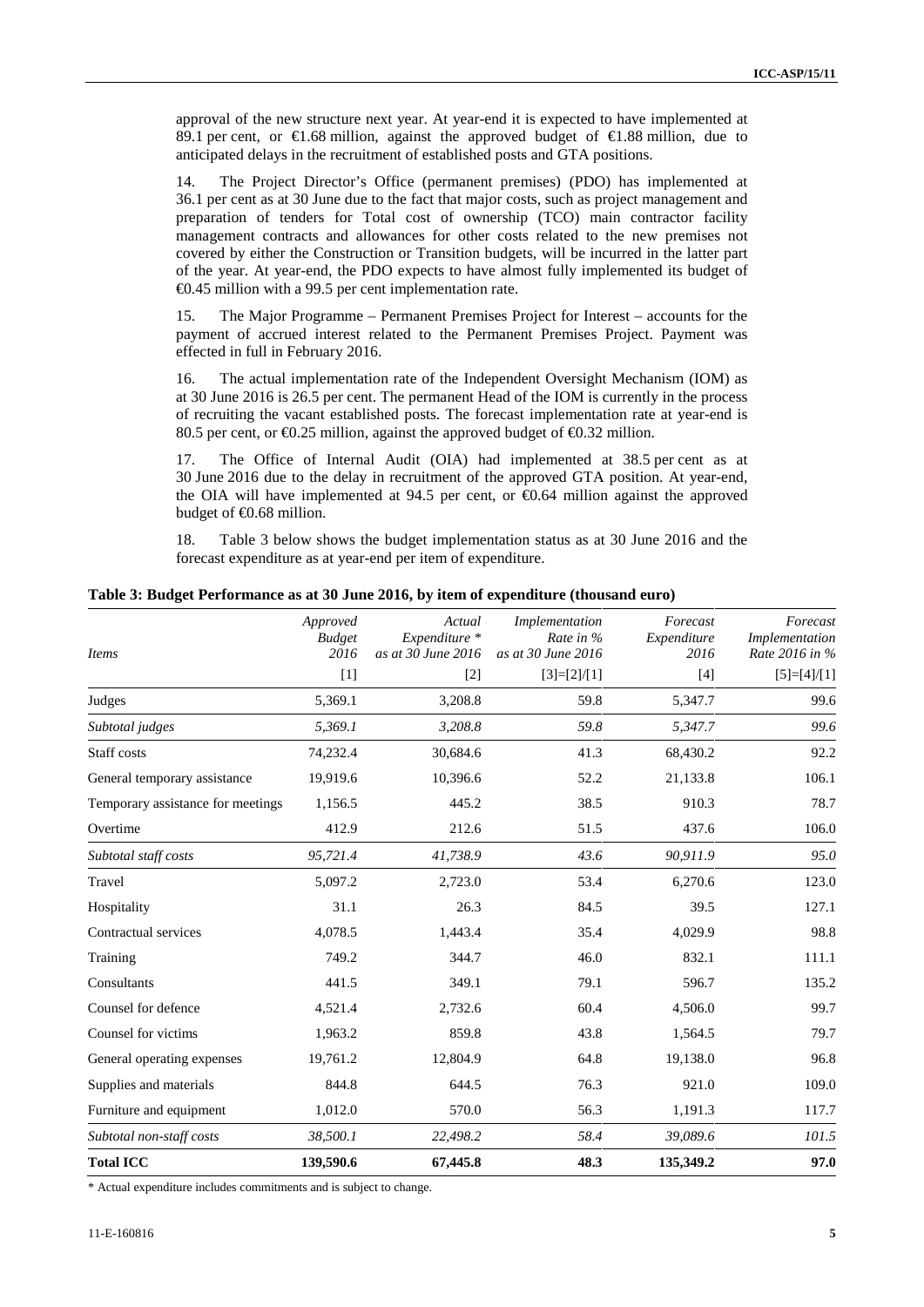19. At year-end, the Court will have implemented at 99.6 per cent for Judges and at 95.0 and 101.5 per cent for staff costs and non-staff costs, respectively. The Court's actual implementation rate as at 30 June 2016 for established posts is 41.3 per cent, with an average vacancy rate of 22.2 per cent. As at 30 June 2016, 698 of 897 approved established posts have been filled. In order to address the high vacancy rate within the Court, at the request of the Registrar the Human Resources Section has implemented a recruitment plan aimed at reducing the vacancy rate.

20. The GTA category is implemented at 52.2 per cent as at 30 June 2016. The GTA category includes expenditure incurred for SSA for the first three months of the year and for the new short-term assistance (STA) modality introduced in April 2016. At year-end, the Court will have implemented its GTA budget at 106.1 per cent, or  $\epsilon 21.13$  million, against the approved budget of  $\bigoplus$ 9.92 million mainly due to the need to backfill some established posts through temporary assistance under STA contracts. It is worth mentioning that in the OTP the implementation as at the end of June 2016 includes the cost related to GTA positions pending conversion; eventually these will be incorporated into staff costs.

21. Temporary assistance for meetings (TAM) has an implementation rate of 38.5 per cent as at 30 June 2016 and is forecast to implement at 78.7 per cent, or €0.91 million, against the approved budget of €1.16 million at year-end, due to the fact that staffing resources in VWS were funded from the GTA budget line instead of TAM.

22. Overtime is projected to implement at 106.0 per cent or €0.44 million at year-end, against an approved budget of €0.41 million. The immaterial over-expenditure is due in large part to the coverage of overtime in the STFV expected during missions and activities related to the reparations for *Lubanga* during the latter part of the year.

23. The implementation rate for travel as at 30 June 2016 is 53.4 per cent. At year-end, an over-expenditure is expected with a forecast implementation rate of 123.0 per cent, or €6.27 million, against the approved budget of €5.10 million. This is attributable to an increase in the level of investigation activities conducted by the OTP.

24. The contractual services category is forecast to almost fully exhaust its budget of €4.08 million, with a projected implementation rate of 98.8 per cent. The actual implementation rate as at 30 June 2016 is 35.4 per cent, due in large part to the costs related to the commercial insurance fees and activities in the CAR that will only be incurred during the latter part of the year.

25. The training budget has an implementation rate of 46.0 per cent as at 30 June 2016 and will be implemented at 111.1 per cent at year-end following the inclusion of additional management and leadership training in the Registry.

26. The consultant's category is expected to implement at 135.2 per cent, or €0.60 million, against the approved budget of €0.44 million, at year-end. As at 30 June 2016, it was implemented at 79.1 per cent. The forecast overspend is due in large part to the OTP's need to engage experts for a lessons learnt exercise and contract extensions for consultants in the Registry's Office of Public Counsel for Victims (OPCV), in accordance with Chambers' decision on the legal representation of victims in the relevant situation countries.

27. The overall legal aid budget is forecast to remain within budget at year-end, unlike last years' slight over-implementation rate of 101.1 per cent. The budget for defence counsel is projected to implement at 99.7 per cent, absorbing the unforeseen legal aid costs related to *Lubanga* and *Ongwen*. Counsel for victims is expected to have an implementation rate of 79.7 per cent as a result of judicial inactivity in two Kenya cases, *Ruto and Sang* and *Kenyatta*, and in *Banda*, and the absorption by the OPCV of part of the costs related to *Ongwen*.

28. At year-end, the general operating expenses category is expected to implement at 96.8 per cent, or €19.14 million, against the approved budget of €19.76 million, due in large part to the lower operational and utility costs related to the premises estimated by a consultant and early release from the lease contract for the HV building, as mentioned in paragraph 13. As at 30 June 2016, it has implemented at 64.8 per cent due to the obligations made for annual contracts such as the rental of cells, IT services and costs related to the premises.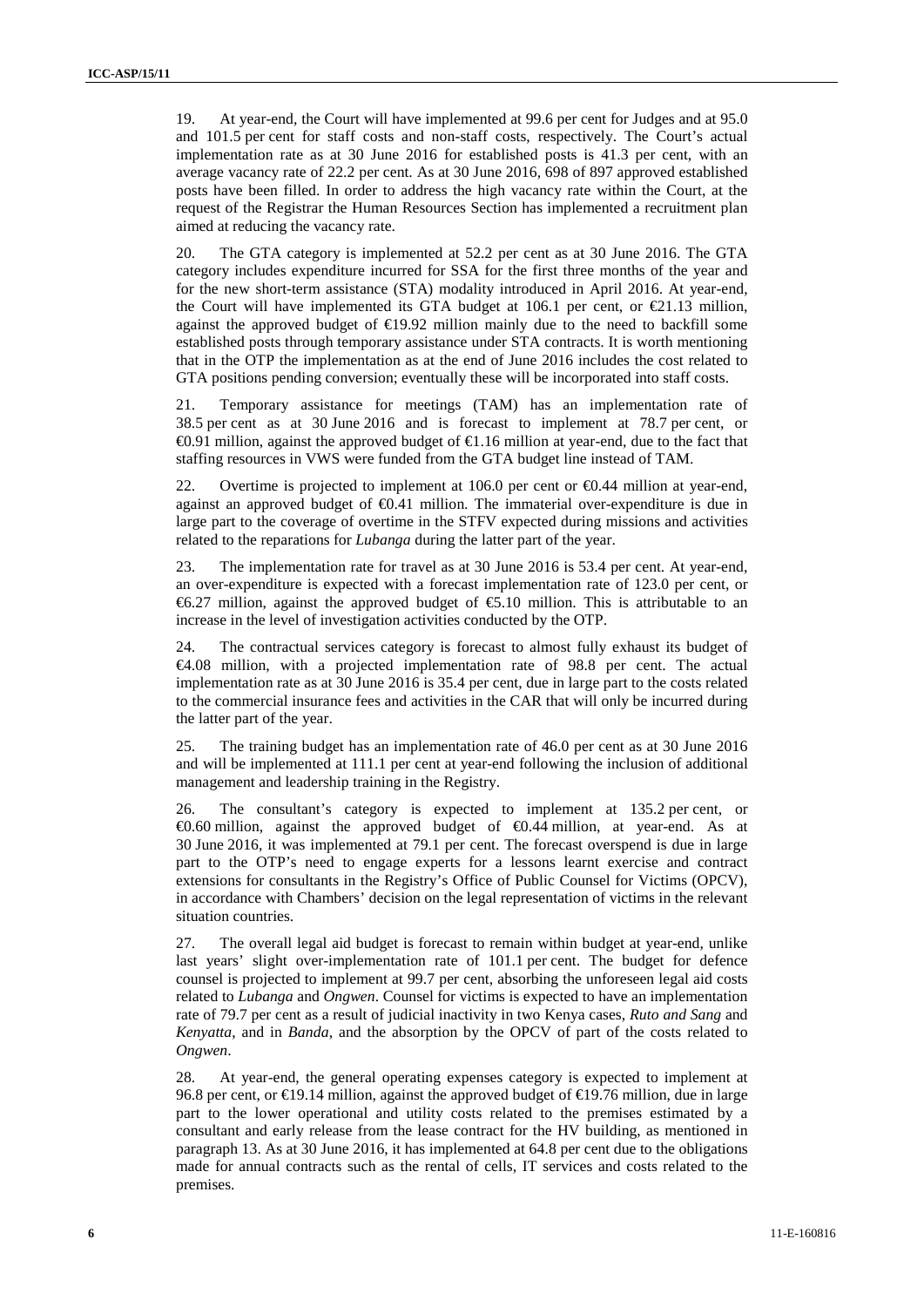29. The implementation rate of supplies and materials is at 76.3 per cent as at 30 June 2016, due in large part to the obligations made to date for office supplies and IT related supplies and subscriptions. At year-end, an implementation rate of 109.0 per cent, or  $\Theta$ .92 million, against the approved budget of  $\Theta$ .84 million is projected.

30. There will be an overspend in furniture and equipment, with an implementation rate of 117.7 per cent, or  $\bigoplus$ , 19 million, against the approved budget of  $\bigoplus$ , 01 million. This is mainly due to the purchase of IT equipment both at Headquarters and field offices, and spare parts for the courtrooms which are not covered by the PDO.

31. Figures 1 and 2 below provide comparisons as at 30 June 2016 between the Court's approved budget and expenditure, showing actual basic and situation-related expenditure per Major Programme. Actual basic expenditure incurred is €32.08 million, against the approved basic budget of  $\epsilon$ 59.56 million, or a 53.9 per cent implementation rate, whereas actual situation-related expenditure is  $\epsilon$ 35.39 million, against the approved budget of €80.03 million, or a 44.2 per cent implementation rate.

**Figure 1: Comparison between approved basic budget and expenditure as at 30 June 2016 by Major Programme (thousand euro)**



Note: MP I = Major Programme 1, Judiciary; MP II = Major Programme II, Office of the Prosecutor; MP III = Major Programme III, Registry; MP IV = Major Programme IV, Secretariat of the Assembly of States Parties; MP V = Major Programme V, Premises; MP VI = Major Programme VI, Secretariat of the Trust Fund for Victims; MP VII-1 = Major Programme VII-1, Project Director's Office; MP VII-2 = Major Programme VII-2, Permanent Premises Project – Interest; MP VII-5 = Major Programme VII-5, Independent Oversight Mechanism; and MP VII-6 = Office of Internal Audit.

**Figure 2: Comparison between approved situation-related budget and expenditure as at 30 June 2016 by Major Programme (thousand euro)**



Note: MP I = Major Programme 1, Judiciary; MP II = Major Programme II, Office of the Prosecutor; MP III = Major Programme III, Registry; MP IV = Major Programme IV, Secretariat of the Assembly of States Parties; MP V = Major Programme V, Premises; MP VI = Major Programme VI, Secretariat of the Trust Fund for Victims; MP VII-1 = Major Programme VII-1, Project Director's Office; MP VII-2 = Major Programme VII-2 Permanent Premises Project – Interest; and MP VII-5 = Major Programme VII-5, Independent Oversight Mechanism; and MP VII-6 = Major Programme VII-6, Office of Internal Audit.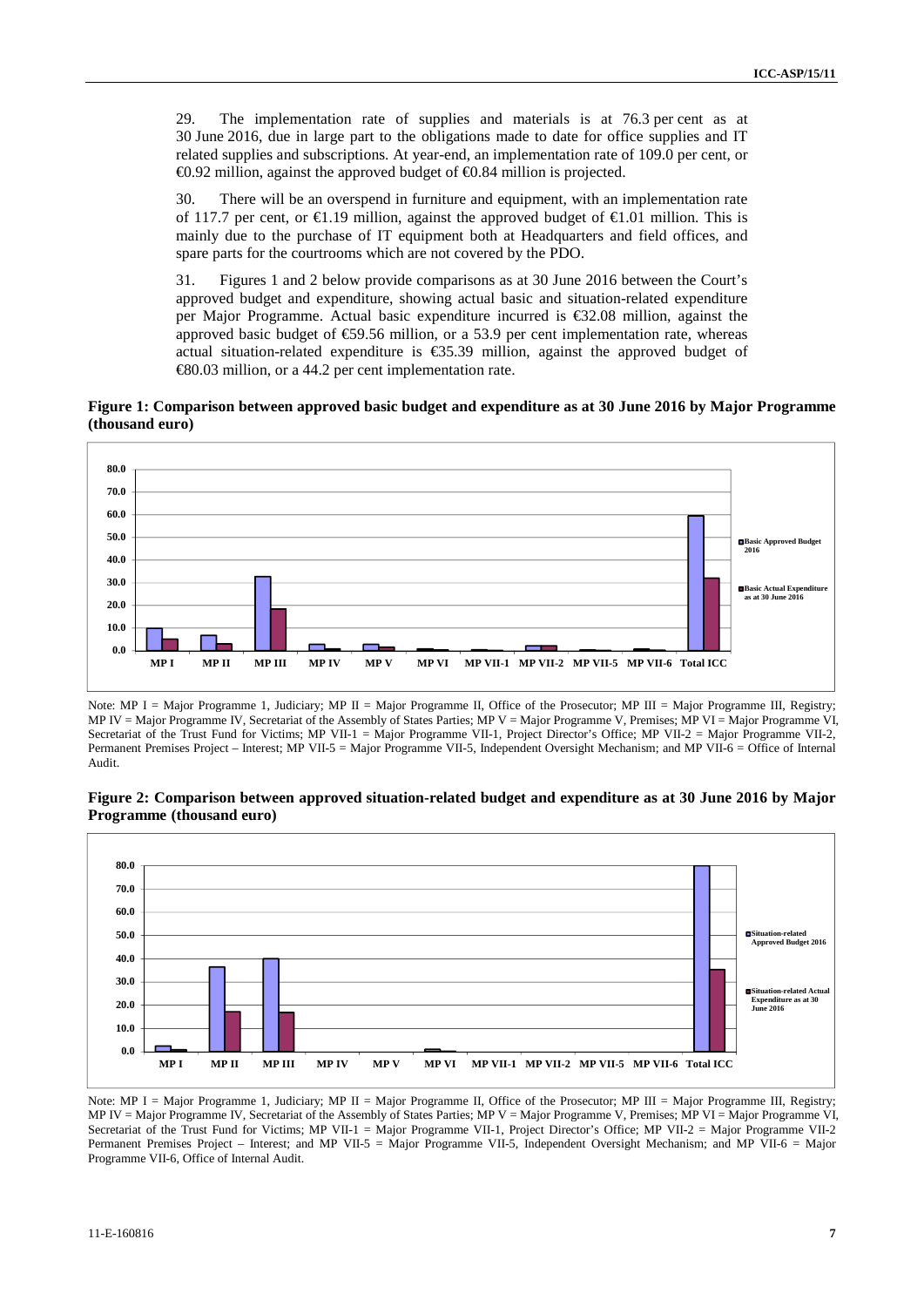32. Further details of the forecast budget performance for 2016, providing comparisons with actual expenditure for 2015 and the proposed programme budget for 2017, by Major Programme and by sub-programme, are provided in Tables 1 to 53 in the Annex.

#### **C. Transfers of Funds**

33. There was no transfer of funds between budget lines of an amount greater than €200,000 during the first half of 2016.

#### **D. Write-off of Assets**

34. Table 4 provides a summary of the assets written off for the period 1 January to 30 June 2016 with an original acquisition value of approximately  $\bigoplus$  million.

| Description                   | Disposal Reason | Number of Assets | <b>Acquisition Value</b> | <b>Book Value</b> |
|-------------------------------|-----------------|------------------|--------------------------|-------------------|
| Furniture & fittings          | Normal Wear     | 3                | 7,177.47                 | 0.00              |
|                               | Obsolete        | 1                | 1,976.25                 | 0.00              |
| Furniture & fittings Total    |                 | $\overline{4}$   | 9,153.72                 | 0.00              |
| ICT equipment                 | Normal Wear     | 49               | 80,383.60                | 0.00              |
|                               | Obsolete        | 214              | 1,479,665.24             | 200.10            |
| ICT equipment Total           |                 | 263              | 1,560,048.84             | 200.10            |
| Low value ICT equipment       | Damaged         | 1                | 155.00                   | 0.00              |
|                               | Lost            | 9                | 4,276.33                 | 0.00              |
|                               | Normal Wear     | 281              | 170,639.11               | 0.00              |
|                               | Obsolete        | 344              | 202,479.28               | 0.00              |
|                               | Stolen          | 3                | 1,659.72                 | 0.00              |
| Low value ICT equipment Total |                 | 638              | 379,209.44               | 0.00              |
| Low value other assets        | Normal Wear     | $\overline{4}$   | 1,571.27                 | 0.00              |
|                               | Obsolete        | 5                | 2,203.10                 | 0.00              |
|                               | Stolen          | 1                | 429.00                   | 0.00              |
| Low value other assets Total  |                 | 10               | 4,203.37                 | 0.00              |
| Other assets                  | Lost            | $\mathbf{1}$     | 1,990.00                 | 0.00              |
|                               | Normal Wear     | 4                | 18,242.20                | 0.00              |
|                               | Obsolete        | 14               | 34,308.25                | 0.00              |
| Other assets Total            |                 | 19               | 54,540.45                | 0.00              |
| <b>Grand Total</b>            |                 | 934              | 2,007,155.82             | 200.10            |

**Table 4: Summary of assets written-off from 1 January to 30 June 2016 (euros)**

Note: ICT equipment with a book value of €200.00 relates to an audio distribution system which was rendered obsolete due to a change in the technology previously used.

#### **E. Cash Balances**

35. The Court reports that at the end of the second quarter of 2016, the criteria for bank selection and investment limits in compliance with the Administrative Instruction (ICC/A1/2012/2002) on the Investment of Surplus Funds (Section 9.3 on Banking Section and Investment Limits) have been met during first half of 2016, except for the month of June when the percentage of cash invested at the BCEE bank at Luxembourg exceeded 33 per cent of the total invested Funds. This situation was only temporary and was rectified on 5 July. This increase over 33 per cent was mainly caused by a reduction of the total level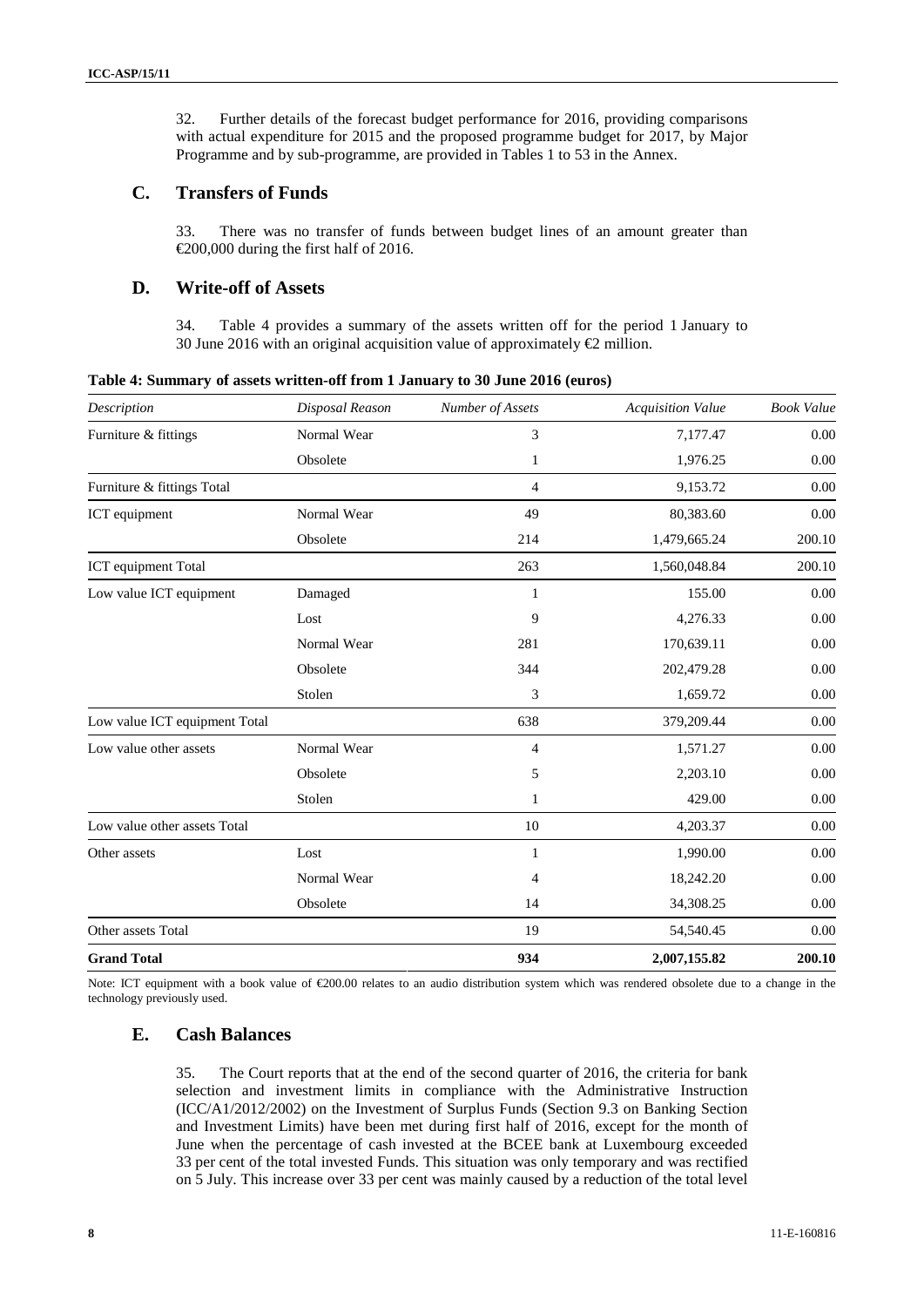of cash due in large part to the lower than anticipated level of incoming contributions during the months of May and June. Another contributing factor is the lower flexibility on the notice period for investment accounts. Currently interest is available, for the most part, only for savings accounts with a notice period of at least 31 days (ABN AMRO and BCEE). Furthermore, following the continuous cuts in interest rates on savings accounts, banks are introducing negative interest on current accounts which will be a new challenge for the cash allocation.

36. The Bank Breakdown Graph (Table 5 below) illustrates that at the end of the second quarter of 2016, the Court held its funds with three different financial institutions located in the Netherlands and Luxembourg. In the first half of 2016 the Court had no invested funds in other countries due to zero and negative returns offered by banks for euro deposits.

37. At the end of the second quarter of 2016, the Court had a total cash balance, including the Trust Fund for Victims, Permanent Premises Project and Trust Funds, of €55.4 million. It should be noted that of the €55.4 million, the budgeted operational balance excluding Accrual Reserves, Working Capital Fund and Contingency Fund, was €24.0 million.

#### **Table 5: Summary of cash balances per bank as at 30 June 2016**



## **Breakdown of the Court's Funds**

*Breakdown of the Court's Funds as at 30 June 2016 (in millions)*

| <b>Total</b>                      | 55,391 |
|-----------------------------------|--------|
| <b>Trust Funds</b>                | 2,313  |
| <b>Trust Fund for Victims</b>     | 12,288 |
| <b>Permanent Premises Project</b> | 2,409  |
| Contingency Fund                  | 5,785  |
| <b>Working Capital Fund</b>       | 7,211  |
| <b>Accrual Reserves</b>           | 1,431  |
| General Fund                      | 23,953 |

#### **F. Field Operations Expenditure per Situation**

38. Table 6 below provides a summary of actual expenditure in field operations conducted per situation, as at 30 June 2016. The Court is currently investigating nine situations as shown in the table: namely Uganda, the Democratic Republic of the Congo (DRC), Sudan, the Central African Republic (CAR), the Republic of Kenya (Kenya), Libya, Côte d'Ivoire (CIV), Mali and Georgia (GEO). Operational support covers all situations, rather than specific individual situations. Total actual expenditure for all situations is €35.39 million, which represents 44.2 per cent of the approved situation-related budget of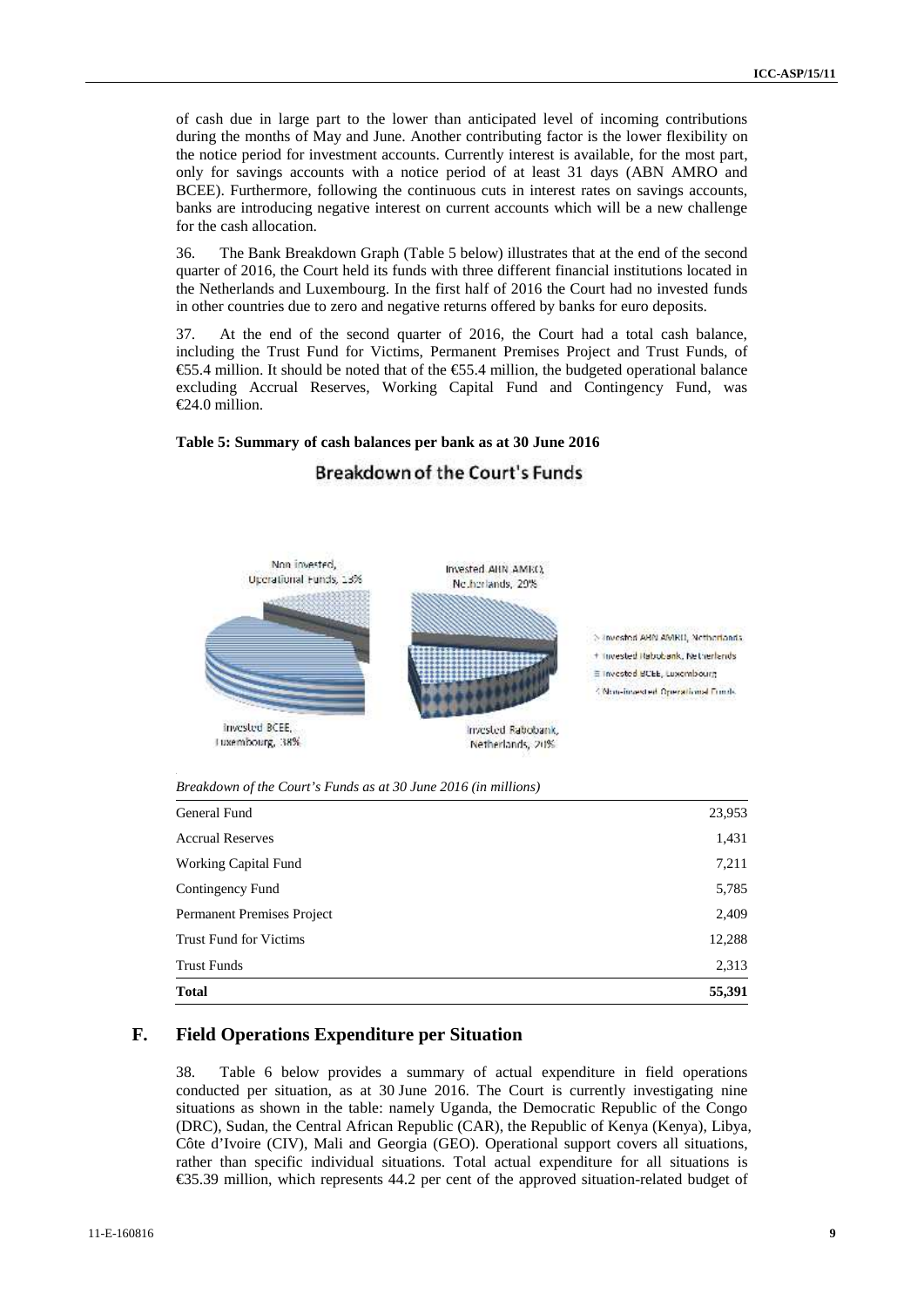€80.03 million. Of the total actual expenditure of €35.39 million, €0.90 million relates to the Judiciary, €17.27 million to the OTP, €16.93 million to the Registry and €0.28 million to the Secretariat of the Trust Fund for Victims.

|  |  | Table 6: Field Operations Expenditure per Situation as at 30 June 2016 (thousand euro) |  |  |
|--|--|----------------------------------------------------------------------------------------|--|--|
|--|--|----------------------------------------------------------------------------------------|--|--|

|                      |         |         |       |            |                 | Actual Expenditure |         |                       |            |                        |              |
|----------------------|---------|---------|-------|------------|-----------------|--------------------|---------|-----------------------|------------|------------------------|--------------|
| Sub-programme        | Uganda  | DRC     | Sudan | <b>CAR</b> | Kenya           | Libya              | CIV     | Mali                  | <b>GEO</b> | Operational<br>Support | <b>Total</b> |
| Chambers             |         |         |       |            |                 |                    |         |                       |            | 903.3                  | 903.3        |
| <b>Judiciary</b>     |         |         |       |            |                 |                    |         |                       |            | 903.3                  | 903.3        |
| <b>IOP</b>           |         |         | 13.9  | 6.2        |                 | 7.1                |         |                       | 0.2        | 90.9                   | 118.3        |
| Services Section     | 354.1   | 202.5   | 19.1  | 125.5      | 65.7            | 19.0               | 25.4    | 18.9                  | 34.7       | 1,732.2                | 2,597.1      |
| The Prosecutor       | 354.1   | 202.5   | 33.0  | 131.7      | 65.7            | 26.1               | 25.4    | 18.9                  | 34.9       | 1,823.1                | 2,715.4      |
| <b>JCCD</b>          | 53.1    | 53.5    | 8.1   | 57.7       | 50.1            | 25.6               | 24.1    | 82.3                  | 6.3        | 1,018.9                | 1,379.7      |
| Investigation Div.   | 779.8   | 882.5   | 97.1  | 1,650.9    | 274.5           | 90.6               | 1,153.9 | 844.0                 | 51.5       | 2,946.4                | 8,771.0      |
| Prosecution Div.     | 320.7   | 666.1   | 189.9 | 992.9      | 518.0           | 56.7               | 661.3   | 257.3                 | 25.6       | 713.7                  | 4,402.1      |
| <b>OTP</b>           | 1,507.7 | 1,804.4 | 328.0 | 2,833.2    | 908.3           | 198.9              | 1,864.7 | 1,202.5               | 118.3      | 6,502.1                | 17,268.2     |
| <b>GSS</b>           |         |         |       |            |                 |                    |         |                       |            | 145.2                  | 145.2        |
| SSS                  |         |         |       | 20.5       | 1.9             |                    |         |                       |            | 335.1                  | 357.5        |
| <b>DMS</b>           |         |         |       | 20.5       | 1.9             |                    |         |                       |            | 480.3                  | 502.7        |
| OD/DJS               |         |         |       |            |                 |                    |         |                       |            | 112.9                  | 112.9        |
| <b>CMS</b>           |         | 2.9     |       | 3.5        |                 |                    | 6.5     |                       |            | 861.1                  | 874.0        |
| <b>IMSS</b>          | 1.0     | 2.5     |       | 8.2        | 0.8             |                    | 0.9     | 3.8                   |            | 1,736.0                | 1,753.2      |
| DS                   |         |         |       |            |                 |                    |         |                       |            | 96.0                   | 96.0         |
| <b>LSS</b>           | 58.3    | 650.9   | 5.7   | 122.6      | 0.3             |                    | 157.5   | 33.0                  |            | 873.5                  | 1,901.9      |
| <b>VPRS</b>          | 2.1     | 2.3     |       | 1.2        | 1.2             |                    | 2.5     |                       | 1.6        | 250.0                  | 260.9        |
| <b>OPCD</b>          |         |         |       |            |                 |                    |         | 9.7                   |            | 141.6                  | 151.3        |
| <b>OPCV</b>          | 39.8    | 336.4   |       |            |                 |                    | 66.4    |                       |            | 302.9                  | 745.5        |
| <b>CSS</b>           | 263.9   | 1,000.2 | 178.8 | 1,176.4    | 252.9           | 31.5               | 549.5   | 139.3                 |            | 109.4                  | 3,701.8      |
| <b>DJS</b>           | 365.0   | 1,995.2 | 184.6 | 1,311.9    | 255.2           | 31.5               | 783.4   | 185.8                 | 1.6        | 4,483.3                | 9,597.4      |
| OD/DEO               |         |         |       |            | 5.0             |                    |         |                       |            | 10.7                   | 15.7         |
| <b>EOSS</b>          |         | 79.1    |       | 85.3       | 4.9             |                    | 29.7    |                       |            | 733.0                  | 932.1        |
| <b>VWS</b>           | 84.9    | 499.1   | 13.8  | 46.3       | 609.3           | 20.8               | 182.4   | 134.5                 |            | 1,123.5                | 2,714.7      |
| <b>PIOS</b>          |         |         |       | 56.3       | 70.6            |                    | 77.7    | 10.9                  | 19.1       | 82.9                   | 317.6        |
| <b>Field Offices</b> | 552.9   | 985.4   |       | 365.3      | 363.0           |                    | 308.0   | 270.8                 |            | 7.4                    | 2,852.8      |
| <b>DEO</b>           | 637.8   | 1,563.6 | 13.8  | 553.2      | 1,052.8         | 20.8               | 597.8   | 416.2                 | 19.1       | 1,957.5                | 6,832.8      |
| <b>Registry</b>      | 1,002.8 | 3,558.9 | 198.4 |            | 1,885.6 1,310.0 | 52.3               | 1,381.2 | 602.0                 | 20.7       | 6,921.0                | 16,932.9     |
| <b>STFV</b>          | 62.0    | 9.6     |       |            |                 |                    |         |                       |            | 210.9                  | 282.4        |
| ICC                  | 2,572.5 | 5,372.9 | 526.4 |            | 4,718.9 2,218.2 | 251.2              |         | 3,245.9 1,804.5 139.1 |            | 14,537.3               | 35,386.8     |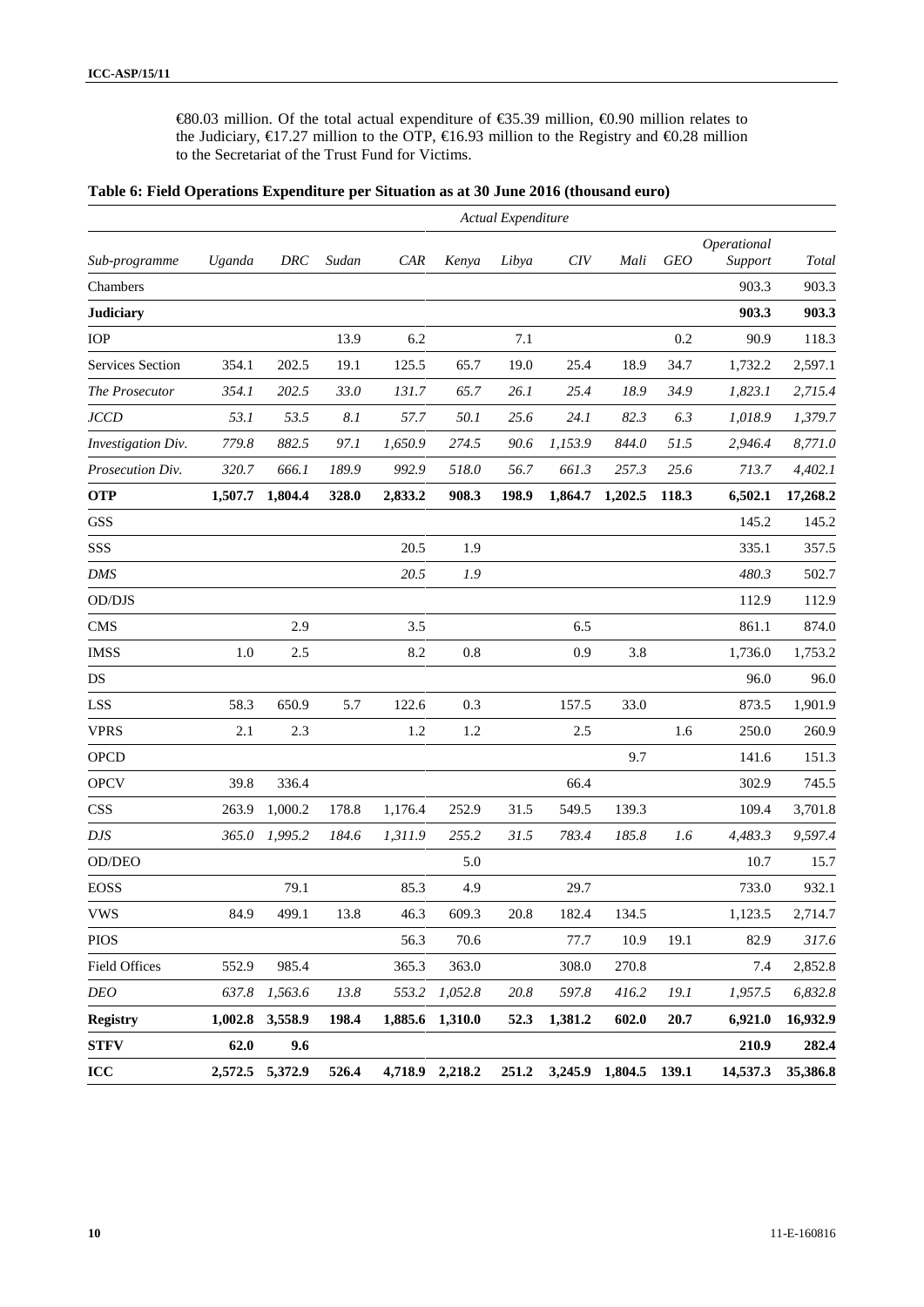### **G. Recruitment**

39. Data on post occupancy can be found in Table 7 below. The Court expects to fill another 111 posts by year-end. However, the actual number of the posts filled by the Court at year-end will be affected by the number of internal recruitments, as well as by the number of separations.

| Table 7: Staffing 2016 Approved posts versus filled posts, by post type (Professional and General Services staff) |  |  |
|-------------------------------------------------------------------------------------------------------------------|--|--|
|                                                                                                                   |  |  |

|                                    |                   |                | Recruitment                   |               |                                    |                     |                             |                                 |
|------------------------------------|-------------------|----------------|-------------------------------|---------------|------------------------------------|---------------------|-----------------------------|---------------------------------|
|                                    |                   |                | completed                     |               | Advertised                         |                     | Forecast                    |                                 |
|                                    | Approved<br>posts | Posts          | (offer)<br><i>accepted by</i> | Post<br>under | posts not<br>under                 | Vacant<br>posts not | filled posts<br>as at       | % of<br>established             |
| <b>Major Programme</b>             | 2016              | filled         |                               |               | candidate) recruitment recruitment |                     | advertised 31 December 2016 | posts vacant                    |
|                                    | $[1]$             | $[2]$          | $[3]$                         | $[4]$         | $[5]$                              | [6]                 |                             | $[7]$ $[8] = ([1] - [2]) / [1]$ |
| Major Programme I                  | 52                | 44             |                               | 6             |                                    | 1                   | 51                          | 15.4%                           |
| Major Programme II                 | 237               | 199            |                               | 30            |                                    | 8                   | 228                         | $16.0\%**$                      |
| Major Programme III                | 578               | 439            | 7                             | 95            | 8                                  | 29                  | 509                         | 24.1%                           |
| Major Programme IV                 | 10                | $\overline{4}$ |                               | 5             |                                    |                     | 8                           | 60.0%                           |
| Major Programme VI                 | 9                 | 6              |                               |               |                                    | 3                   | 6                           | 33.3%                           |
| Major Programme VII-1              | 3                 |                |                               |               |                                    | $\overline{c}$      |                             | 66.7%                           |
| Major Programme VII-5              | 4                 |                |                               | 2             |                                    |                     | 3                           | 75.0%                           |
| Major Programme VII-6              | 4                 | $\overline{4}$ |                               |               |                                    |                     | 4                           | 0.0%                            |
| <b>Total ICC</b>                   | 897               | 698            | 9                             | 138           | 8                                  | 44                  | 809                         | 22.2%                           |
| Projected separation               |                   |                |                               |               |                                    |                     | $(46)*$                     |                                 |
| <b>Expected filled at year-end</b> |                   |                |                               |               |                                    |                     | 763                         |                                 |

\* Number of separations as at 30 June 2016 is 23. Projected number of separations as at 31 December 2016 is 46.

\*\* For OTP, the high vacancy rate as at June 2016 is a result of the conversions from GTA-funded positions to established posts; the vacancy rate will decrease once staff members concerned are placed in the established posts created (once the 18 posts are filled through "conversion", the vacancy rate will drop to 8 per cent).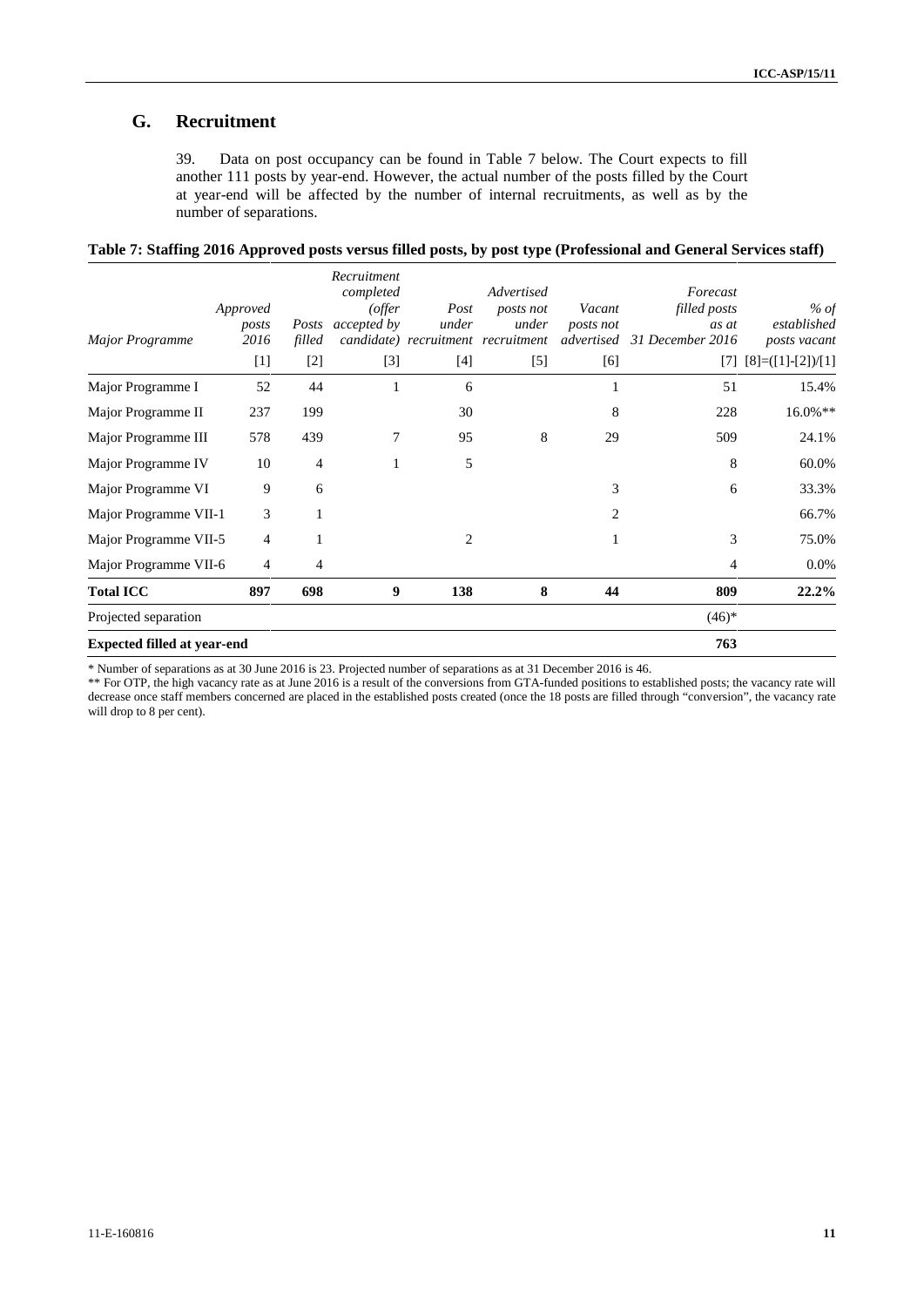### **Annex**

### **Table 1: ICC Budget Performance as at 30 June 2016 by Major Programme and Programme (thousand euro)**

| Major Programme/Programme                               | Approved<br><b>Budget</b><br>2016 | Actual<br>Expenditure<br>as at<br>30 June 2016* | Implementation<br>Rate as at<br>30 June 2016<br>in $%$ | Forecast<br>Expenditure<br>2016 | Forecast<br>Implementation<br>Rate 2016<br>in $%$ |
|---------------------------------------------------------|-----------------------------------|-------------------------------------------------|--------------------------------------------------------|---------------------------------|---------------------------------------------------|
| <b>Major Programme I</b>                                |                                   |                                                 |                                                        |                                 |                                                   |
| Judiciary                                               | 12,430.6                          | 6,064.2                                         | 48.8                                                   | 11,317.5                        | 91.0                                              |
| The Presidency                                          | 1,267.9                           | 595.3                                           | 47.0                                                   | 1,288.6                         | 101.6                                             |
| Chambers                                                | 10,792.8                          | 5,295.9                                         | 49.1                                                   | 9,699.6                         | 89.9                                              |
| Liaison Offices                                         | 369.9                             | 173.0                                           | 46.8                                                   | 329.2                           | 89.0                                              |
| <b>Major Programme II</b>                               |                                   |                                                 |                                                        |                                 |                                                   |
| Office of the Prosecutor                                | 43,233.7                          | 20,269.8                                        | 46.9                                                   | 42,600.0                        | 98.5                                              |
| The Prosecutor                                          | 9,586.9                           | 4,354.3                                         | 45.4                                                   | 9,123.0                         | 95.2                                              |
| Jurisdiction, Complementarity &<br>Cooperation Division | 4,048.0                           | 1,905.3                                         | 47.1                                                   | 3,696.7                         | 91.3                                              |
| <b>Investigation Division</b>                           | 17,873.8                          | 9,109.8                                         | 51.0                                                   | 19,348.9                        | 108.3                                             |
| <b>Prosecution Division</b>                             | 11,725.0                          | 4,900.3                                         | 41.8                                                   | 10,431.4                        | 89.0                                              |
| <b>Major Programme III</b>                              |                                   |                                                 |                                                        |                                 |                                                   |
| Registry                                                | 72,759.2                          | 35,394.6                                        | 48.6                                                   | 71,088.8                        | 97.7                                              |
| Office of the Registrar                                 | 1,399.6                           | 707.4                                           | 50.5                                                   | 1,681.9                         | 120.2                                             |
| Division of Management Services                         | 18,255.2                          | 9,315.2                                         | 51.0                                                   | 18,024.8                        | 98.7                                              |
| Division of Judicial Services                           | 31,517.9                          | 17,080.1                                        | 54.2                                                   | 31,829.5                        | 101.0                                             |
| Division of External Operations                         | 21,586.5                          | 8,291.9                                         | 38.4                                                   | 19,552.6                        | 90.6                                              |
| <b>Major Programme IV</b>                               |                                   |                                                 |                                                        |                                 |                                                   |
| Secretariat of the Assembly of States Parties           | 2,808.8                           | 869.2                                           | 30.9                                                   | 2,579.2                         | 91.8                                              |
| <b>Major Programme V</b>                                |                                   |                                                 |                                                        |                                 |                                                   |
| Premises                                                | 2,824.6                           | 1,546.9                                         | 54.8                                                   | 2,551.9                         | 90.3                                              |
| <b>Major Programme VI</b>                               |                                   |                                                 |                                                        |                                 |                                                   |
| Secretariat of the Trust Fund for Victims               | 1,884.5                           | 606.1                                           | 32.2                                                   | 1,678.5                         | 89.1                                              |
| <b>Major Programme VII-1</b>                            |                                   |                                                 |                                                        |                                 |                                                   |
| Project Director's Office                               | 451.8                             | 163.1                                           | 36.1                                                   | 449.7                           | 99.5                                              |
| <b>Major Programme VII-2</b>                            |                                   |                                                 |                                                        |                                 |                                                   |
| Accrued Interest, Host State                            | 2,200.5                           | 2,185.7                                         | 99.3                                                   | 2,185.7                         | 99.3                                              |
| <b>Major Programme VII-5</b>                            |                                   |                                                 |                                                        |                                 |                                                   |
| Independent Oversight Mechanism                         | 315.1                             | 83.6                                            | 26.5                                                   | 253.7                           | 80.5                                              |
| <b>Major Programme VII-6</b>                            |                                   |                                                 |                                                        |                                 |                                                   |
| Office of Internal Audit                                | 681.8                             | 262.8                                           | 38.5                                                   | 644.2                           | 94.5                                              |
| <b>Total ICC</b>                                        | 139,590.6                         | 67,445.8                                        | 48.3                                                   | 135,349.2                       | 97.0                                              |

\* Actual Expenditure includes commitments and is subject to changes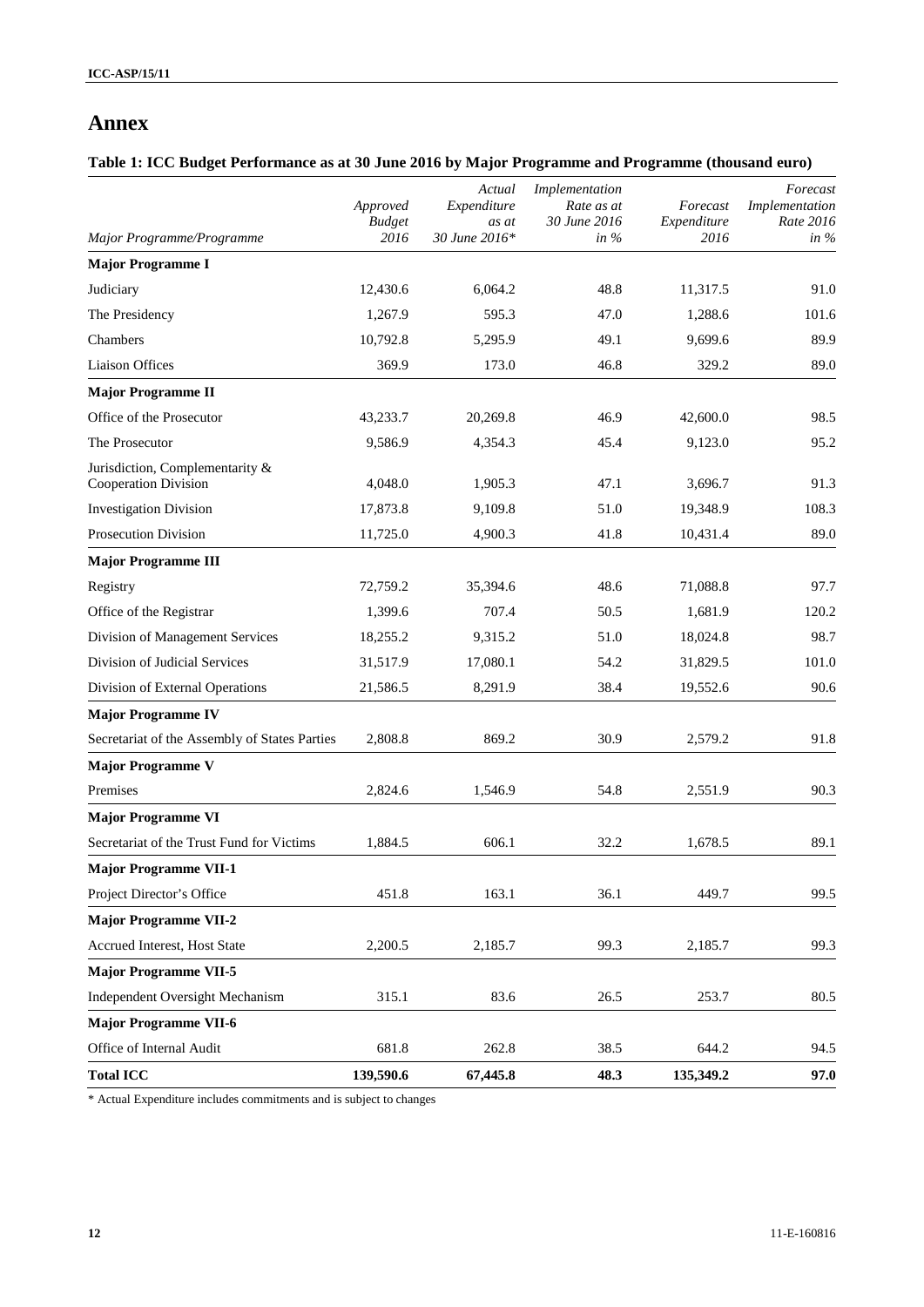### **Table 2: Major Programme – Total ICC**

|                                         |          |                       | Expenditure 2015<br>(thousands of euro) |                       |                        |          | Forecast Expenditure 2016<br>(thousands of euro) |           |              | Proposed Budget 2017<br>(thousands of euro) |           | Resource growth<br>2017 vs 2016 |         |
|-----------------------------------------|----------|-----------------------|-----------------------------------------|-----------------------|------------------------|----------|--------------------------------------------------|-----------|--------------|---------------------------------------------|-----------|---------------------------------|---------|
| The ICC                                 | Basic    | Situation-<br>related | Total                                   | Cont.<br>Fund<br>(CF) | Total<br>incl. CF      | Basic    | Situation-<br>related                            | Total     | <b>Basic</b> | Situation-<br>related                       | Total     | Amount                          | $\%$    |
| Judges                                  | 4.903.4  |                       | 4.903.4                                 | 61.3                  | 4,964.7                | 5,347.7  |                                                  | 5,347.7   | 5.950.0      |                                             | 5,950.0   | 602.3                           | 11.3    |
| Professional staff                      |          |                       |                                         |                       |                        |          |                                                  |           | 24,177.0     | 37,195.4                                    | 61,372.4  |                                 |         |
| General Service staff                   |          |                       |                                         |                       | No Breakdown available |          |                                                  |           | 15,178.3     | 9,398.3                                     | 24,576.6  |                                 |         |
| Subtotal<br>staff                       | 32,954.2 | 31,568.6              | 64,522.8                                |                       | 64,522.8               | 35,744.3 | 32.685.9                                         | 68,430.2  | 39,355.3     | 46,593.7                                    | 85,949.0  | 17,518.8                        | 25.6    |
| General<br>temporary<br>assistance      | 3,370.2  | 17,942.3              | 21,312.5                                | 1,579.5               | 22,892.0               | 3,839.4  | 17,294.4                                         | 21,133.8  | 1,836.1      | 15,216.3                                    | 17,052.4  | $-4,081.4$                      | $-19.3$ |
| Temporary<br>assistance for<br>meetings | 462.2    | 379.7                 | 841.9                                   |                       | 841.9                  | 256.4    | 653.9                                            | 910.3     | 339.0        | 1,188.6                                     | 1,527.6   | 617.3                           | 67.8    |
| Overtime                                | 356.2    | 146.0                 | 502.2                                   |                       | 502.2                  | 280.3    | 157.2                                            | 437.6     | 236.5        | 193.8                                       | 430.3     | $-7.3$                          | $-1.7$  |
| Subtotal<br>other staff                 | 4,188.6  | 18,468.0              | 22,656.6                                | 1,579.5               | 24,236.1               | 4,376.1  | 18,105.5                                         | 22,481.7  | 2,411.6      | 16,598.7                                    | 19,010.3  | $-3,471.4$                      | $-15.4$ |
| Travel                                  | 1,040.6  | 4,922.7               | 5,963.3                                 | 783.3                 | 6,746.6                | 1,080.0  | 5,190.6                                          | 6,270.6   | 1,439.7      | 4,597.0                                     | 6,036.7   | $-233.9$                        | $-3.7$  |
| Hospitality                             | 35.0     | 0.3                   | 35.3                                    |                       | 35.3                   | 39.0     | 0.5                                              | 39.5      | 34.0         | 0.0                                         | 34.0      | $-5.5$                          | $-14.0$ |
| Contractual<br>services                 | 2,133.4  | 1,554.2               | 3,687.6                                 | 323.6                 | 4,011.2                | 2,022.4  | 2,007.4                                          | 4,029.9   | 1,608.2      | 2,012.7                                     | 3,620.9   | $-409.0$                        | $-10.1$ |
| Training                                | 404.7    | 321.8                 | 726.5                                   |                       | 726.5                  | 449.3    | 382.8                                            | 832.1     | 569.8        | 326.1                                       | 895.9     | 63.8                            | 7.7     |
| Consultants                             | 260.3    | 228.5                 | 488.8                                   | 5.0                   | 493.8                  | 112.2    | 484.5                                            | 596.7     | 155.6        | 548.7                                       | 704.3     | 107.6                           | 18.0    |
| Counsel for<br>defence                  |          | 3,030.2               | 3,030.2                                 | 1,847.3               | 4,877.5                |          | 4,506.0                                          | 4,506.0   |              | 3,669.7                                     | 3,669.7   | $-836.3$                        | $-18.6$ |
| Counsel for<br>victims                  |          | 1,233.6               | 1,233.6                                 |                       | 1,233.6                |          | 1,564.5                                          | 1,564.5   |              | 1,202.8                                     | 1,202.8   | $-361.7$                        | $-23.1$ |
| General<br>operating<br>expenses        | 12,008.4 | 5,263.9               | 17,272.3                                | 248.7                 | 17,521.0               | 11,941.4 | 7,196.6                                          | 19,138.0  | 11,602.6     | 8,470.4                                     | 20,073.0  | 935.0                           | 4.9     |
| Supplies and<br>materials               | 483.5    | 280.8                 | 764.3                                   | 71.2                  | 835.5                  | 558.8    | 362.2                                            | 921.0     | 610.0        | 434.3                                       | 1,044.3   | 123.3                           | 13.4    |
| Furniture and<br>equipment              | 592.1    | 955.2                 | 1,547.3                                 | 441.2                 | 1,988.5                | 418.2    | 773.0                                            | 1,191.3   | 647.4        | 1,399.7                                     | 2,047.1   | 855.8                           | 71.8    |
| Subtotal<br>non-staff                   | 16,958.0 | 17,791.2              | 34,749.2                                | 3,720.3               | 38,469.5               | 16,621.4 | 22,468.1                                         | 39,089.6  | 16,667.4     | 22,661.4                                    | 39,328.8  | 239.2                           | 0.6     |
| Total                                   | 59,004.2 | 67,827.8              | 126,832.0                               | 5,361.1               | 132,193.1              | 62,089.6 | 73,259.6                                         | 135,349.2 | 64,384.4     | 85,853.8                                    | 150,238.2 | 14,889.0                        | 11.0    |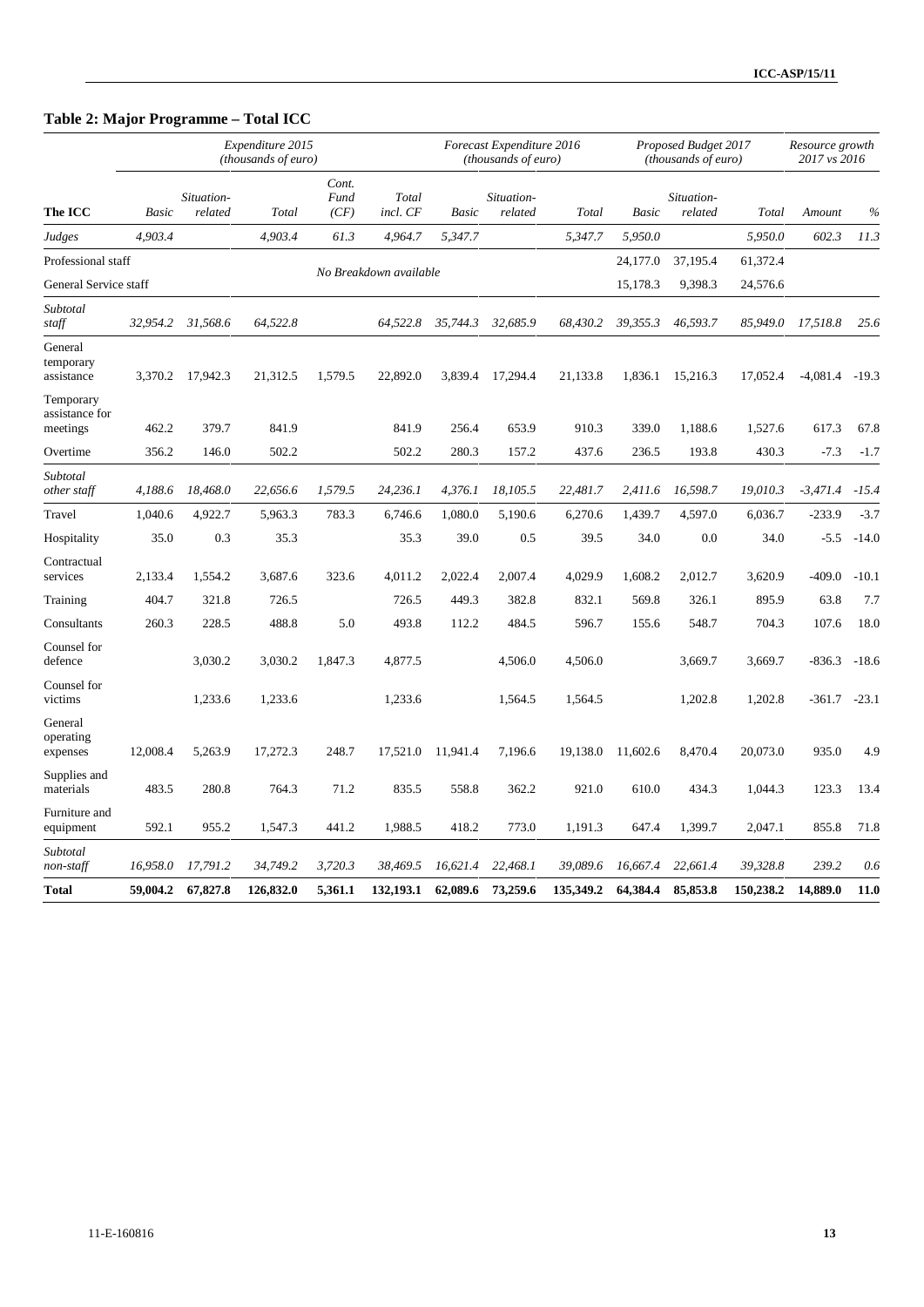## **Table 3: Major Programme I**

|                                             |         |                       | Expenditure 2015<br>(thousands of euro) |                       |                        |              | Forecast Expenditure 2016<br>(thousands of euro) |          |                  | Proposed Budget 2017<br>(thousands of euro) |                  | Resource growth<br>2017 vs 2016 |      |
|---------------------------------------------|---------|-----------------------|-----------------------------------------|-----------------------|------------------------|--------------|--------------------------------------------------|----------|------------------|---------------------------------------------|------------------|---------------------------------|------|
| Major<br>Programme I<br><b>Judiciary</b>    | Basic   | Situation-<br>related | Total                                   | Cont.<br>Fund<br>(CF) | Total<br>incl. CF      | <b>Basic</b> | Situation-<br>related                            | Total    | <b>Basic</b>     | Situation-<br>related                       | Total            | Amount                          | $\%$ |
| Judges                                      | 4,903.4 |                       | 4,903.4                                 | 61.3                  | 4,964.7                | 5,347.7      |                                                  | 5,347.7  | 5,950.0          |                                             | 5,950.0          | 602.3                           | 11.3 |
| Professional staff<br>General Service staff |         |                       |                                         |                       | No Breakdown available |              |                                                  |          | 3,547.2<br>917.8 | 1,030.4                                     | 4,577.6<br>917.8 |                                 |      |
| Subtotal staff                              | 3,849.1 | 558.3                 | 4,407.4                                 |                       | 4,407.4                | 3,831.4      | 704.7                                            | 4,536.1  | 4,465.0          | 1,030.4                                     | 5,495.4          | 959.3                           | 21.1 |
| General temporary<br>assistance             | 204.4   | 1,197.4               | 1,401.8                                 | 56.5                  | 1,458.3                | 293.3        | 916.7                                            | 1,209.9  | 122.8            | 1,388.1                                     | 1,510.9          | 301.0                           | 24.9 |
| Temporary assistance<br>for meetings        |         |                       |                                         |                       |                        |              |                                                  |          |                  |                                             |                  |                                 |      |
| Overtime                                    |         |                       |                                         |                       |                        |              |                                                  |          |                  |                                             |                  |                                 |      |
| Subtotal other staff                        | 204.4   | 1,197.4               | 1,401.8                                 | 56.5                  | 1,458.3                | 293.3        | 916.7                                            | 1,209.9  | 122.8            | 1,388.1                                     | 1,510.9          | 301.0                           | 24.9 |
| Travel                                      | 72.2    |                       | 72.2                                    |                       | 72.2                   | 95.5         |                                                  | 95.5     | 130.0            |                                             | 130.0            | 34.5                            | 36.1 |
| Hospitality                                 | 6.1     |                       | 6.1                                     |                       | 6.1                    | 11.0         |                                                  | 11.0     | 12.0             |                                             | 12.0             | 1.1                             | 9.6  |
| Contractual services                        | 4.1     |                       | 4.1                                     |                       | 4.1                    | 3.1          |                                                  | 3.1      | 5.0              |                                             | 5.0              | 1.9                             | 63.8 |
| Training                                    | 9.8     |                       | 9.8                                     |                       | 9.8                    | 21.9         |                                                  | 21.9     | 28.0             |                                             | 28.0             | 6.1                             | 27.8 |
| Consultants                                 |         |                       |                                         |                       |                        | 10.0         |                                                  | 10.0     | 10.0             |                                             | 10.0             |                                 |      |
| General operating<br>expenses               | 100.0   |                       | 100.0                                   |                       | 100.0                  | 77.4         |                                                  | 77.4     | 97.4             |                                             | 97.4             | 20.0                            | 25.9 |
| Supplies and materials                      | 1.1     |                       | 1.1                                     |                       | 1.1                    | 5.0          |                                                  | 5.0      | 5.0              |                                             | 5.0              |                                 |      |
| Furniture and equipment                     |         |                       |                                         |                       |                        |              |                                                  |          |                  |                                             |                  |                                 |      |
| Subtotal non-staff                          | 193.3   |                       | 193.3                                   |                       | 193.3                  | 223.8        |                                                  | 223.8    | 287.4            |                                             | 287.4            | 63.6                            | 28.4 |
| <b>Total</b>                                | 9,150.2 | 1,755.7               | 10,905.9                                | 117.8                 | 11,023.7               | 9,696.1      | 1,621.3                                          | 11,317.5 | 10,825.2         | 2,418.5                                     | 13,243.7         | 1,926.2                         | 17.0 |

### **Table 4: Major Programme I – 1100**

|                                      |              |                       | Expenditure 2015<br>(thousands of euro) |                       |                        |              | Forecast Expenditure 2016<br>(thousands of euro) |         |              | Proposed Budget 2017<br>(thousands of euro) |         | Resource growth<br>2017 vs 2016 |          |
|--------------------------------------|--------------|-----------------------|-----------------------------------------|-----------------------|------------------------|--------------|--------------------------------------------------|---------|--------------|---------------------------------------------|---------|---------------------------------|----------|
| The<br><b>Presidency</b>             | <b>Basic</b> | Situation-<br>related | Total                                   | Cont.<br>Fund<br>(CF) | Total<br>incl. CF      | <b>Basic</b> | Situation-<br>related                            | Total   | <b>Basic</b> | Situation-<br>related                       | Total   | Amount                          | $\%$     |
| Judges                               |              |                       |                                         |                       |                        |              |                                                  |         | 28.0         |                                             | 28.0    | 28.0                            |          |
| Professional staff                   |              |                       |                                         |                       | No Breakdown available |              |                                                  |         | 721.7        |                                             | 721.7   |                                 |          |
| General Service staff                |              |                       |                                         |                       |                        |              |                                                  |         | 292.0        |                                             | 292.0   |                                 |          |
| Subtotal staff                       | 1.062.5      |                       | 1,062.5                                 |                       | 1,062.5                | 986.7        |                                                  | 986.7   | 1,013.7      |                                             | 1,013.7 | 27.0                            | 2.7      |
| General temporary<br>assistance      | 201.8        |                       | 201.8                                   |                       | 201.8                  | 185.6        |                                                  | 185.6   | 122.8        |                                             | 122.8   | $-62.8$                         | $-33.8$  |
| Temporary assistance<br>for meetings |              |                       |                                         |                       |                        |              |                                                  |         |              |                                             |         |                                 |          |
| Overtime                             |              |                       |                                         |                       |                        |              |                                                  |         |              |                                             |         |                                 |          |
| Subtotal other staff                 | 201.8        |                       | 201.8                                   |                       | 201.8                  | 185.6        |                                                  | 185.6   | 122.8        |                                             | 122.8   | $-62.8$                         | $-33.8$  |
| Travel                               | 67.5         |                       | 67.5                                    |                       | 67.5                   | 90.4         |                                                  | 90.4    | 125.9        |                                             | 125.9   | 35.5                            | 39.3     |
| Hospitality                          | 5.9          |                       | 5.9                                     |                       | 5.9                    | 10.0         |                                                  | 10.0    | 10.0         |                                             | 10.0    | 0.1                             | 0.5      |
| Contractual services                 | 4.1          |                       | 4.1                                     |                       | 4.1                    | 0.1          |                                                  | 0.1     |              |                                             |         | $-0.1$                          | $-100.0$ |
| Training                             |              |                       |                                         |                       |                        | 6.0          |                                                  | 6.0     | 6.0          |                                             | 6.0     |                                 |          |
| Consultants                          |              |                       |                                         |                       |                        | 10.0         |                                                  | 10.0    | 10.0         |                                             | 10.0    |                                 |          |
| General operating<br>expenses        | 51.0         |                       | 51.0                                    |                       | 51.0                   |              |                                                  |         |              |                                             |         |                                 |          |
| Supplies and materials               |              |                       |                                         |                       |                        |              |                                                  |         |              |                                             |         |                                 |          |
| Furniture and equipment              |              |                       |                                         |                       |                        |              |                                                  |         |              |                                             |         |                                 |          |
| Subtotal non-staff                   | 128.5        |                       | 128.5                                   |                       | 128.5                  | 116.4        |                                                  | 116.4   | 151.9        |                                             | 151.9   | 35.5                            | 30.5     |
| <b>Total</b>                         | 1,392.8      |                       | 1,392.8                                 |                       | 1,392.8                | 1,288.6      |                                                  | 1,288.6 | 1,316.4      |                                             | 1.316.4 | 27.8                            | 2.2      |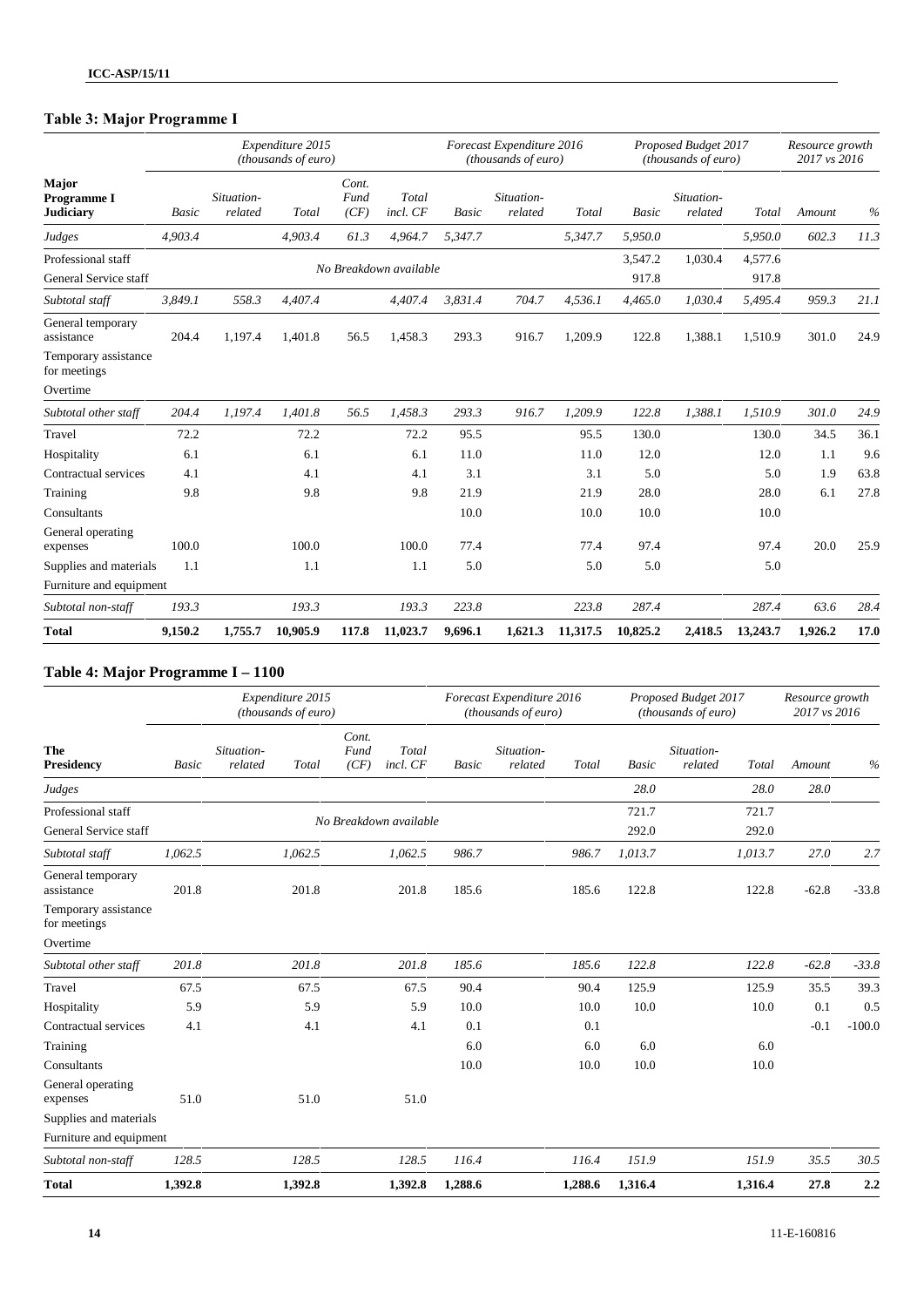## **Table 5: Major Programme I – 1200**

|                                             |              |                       | Expenditure 2015<br>(thousands of euro) |                       |                        |         | Forecast Expenditure 2016<br>(thousands of euro) |         |                  | Proposed Budget 2017<br>(thousands of euro) |                  | Resource growth<br>2017 vs 2016 |      |
|---------------------------------------------|--------------|-----------------------|-----------------------------------------|-----------------------|------------------------|---------|--------------------------------------------------|---------|------------------|---------------------------------------------|------------------|---------------------------------|------|
| <b>Chambers</b>                             | <b>Basic</b> | Situation-<br>related | Total                                   | Cont.<br>Fund<br>(CF) | Total<br>incl. CF      | Basic   | Situation-<br>related                            | Total   | <b>Basic</b>     | Situation-<br>related                       | Total            | Amount                          | $\%$ |
| Judges                                      | 4,903.4      |                       | 4,903.4                                 | 61.3                  | 4,964.7                | 5,347.7 |                                                  | 5,347.7 | 5,922.0          |                                             | 5,922.0          | 574.3                           | 10.7 |
| Professional staff<br>General Service staff |              |                       |                                         |                       | No Breakdown available |         |                                                  |         | 2,614.4<br>549.1 | 1,030.4                                     | 3,644.8<br>549.1 |                                 |      |
| Subtotal staff                              | 2,501.8      | 558.3                 | 3,060.1                                 |                       | 3,060.1                | 2,606.0 | 704.7                                            | 3,310.7 | 3,163.5          | 1,030.4                                     | 4,193.9          | 883.2                           | 26.7 |
| General temporary<br>assistance             | 2.6          | 1,197.4               | 1,200.0                                 | 56.5                  | 1,256.5                | 107.6   | 916.7                                            | 1,024.3 |                  | 1,388.1                                     | 1,388.1          | 363.8                           | 35.5 |
| Temporary assistance<br>for meetings        |              |                       |                                         |                       |                        |         |                                                  |         |                  |                                             |                  |                                 |      |
| Overtime                                    |              |                       |                                         |                       |                        |         |                                                  |         |                  |                                             |                  |                                 |      |
| Subtotal other staff                        | 2.6          | 1,197.4               | 1,200.0                                 | 56.5                  | 1,256.5                | 107.6   | 916.7                                            | 1,024.3 |                  | 1,388.1                                     | 1,388.1          | 363.8                           | 35.5 |
| Travel                                      |              |                       |                                         |                       |                        |         |                                                  |         |                  |                                             |                  |                                 |      |
| Hospitality<br>Contractual services         | 0.2          |                       | 0.2                                     |                       | 0.2                    | 1.0     |                                                  | 1.0     | 1.0              |                                             | 1.0              |                                 |      |
| Training                                    | 9.8          |                       | 9.8                                     |                       | 9.8                    | 15.9    |                                                  | 15.9    | 22.0             |                                             | 22.0             | 6.1                             | 38.3 |
| Consultants                                 |              |                       |                                         |                       |                        |         |                                                  |         |                  |                                             |                  |                                 |      |
| General operating<br>expenses               |              |                       |                                         |                       |                        |         |                                                  |         |                  |                                             |                  |                                 |      |
| Supplies and materials                      |              |                       |                                         |                       |                        |         |                                                  |         |                  |                                             |                  |                                 |      |
| Furniture and equipment                     |              |                       |                                         |                       |                        |         |                                                  |         |                  |                                             |                  |                                 |      |
| Subtotal non-staff                          | 10.0         |                       | 10.0                                    |                       | 10.0                   | 16.9    |                                                  | 16.9    | 23.0             |                                             | 23.0             | 6.1                             | 36.0 |
| <b>Total</b>                                | 7,417.8      | 1,755.7               | 9,173.5                                 | 117.8                 | 9,291.3                | 8,078.2 | 1,621.3                                          | 9,699.6 | 9,108.5          | 2,418.5                                     | 11,527.0         | 1,827.4                         | 18.8 |

### **Table 6: Major Programme I – 1310**

|                                             |              |                       | Expenditure 2015<br>(thousands of euro) |                       |                        |              | Forecast Expenditure 2016<br>(thousands of euro) |       |               | Proposed Budget 2017<br>(thousands of euro) |               | Resource growth<br>2017 vs 2016 |         |
|---------------------------------------------|--------------|-----------------------|-----------------------------------------|-----------------------|------------------------|--------------|--------------------------------------------------|-------|---------------|---------------------------------------------|---------------|---------------------------------|---------|
| <b>New York</b><br><b>Liaison Office</b>    | <b>Basic</b> | Situation-<br>related | Total                                   | Cont.<br>Fund<br>(CF) | Total<br>incl. CF      | <b>Basic</b> | Situation-<br>related                            | Total | Basic         | Situation-<br>related                       | Total         | Amount                          | $\%$    |
| Judges                                      |              |                       |                                         |                       |                        |              |                                                  |       |               |                                             |               |                                 |         |
| Professional staff<br>General Service staff |              |                       |                                         |                       | No Breakdown available |              |                                                  |       | 211.1<br>76.7 |                                             | 211.1<br>76.7 |                                 |         |
| Subtotal staff                              | 284.8        |                       | 284.8                                   |                       | 284.8                  | 238.7        |                                                  | 238.7 | 287.8         |                                             | 287.8         | 49.1                            | 20.6    |
| General temporary<br>assistance             |              |                       |                                         |                       |                        |              |                                                  |       |               |                                             |               |                                 |         |
| Temporary assistance<br>for meetings        |              |                       |                                         |                       |                        |              |                                                  |       |               |                                             |               |                                 |         |
| Overtime                                    |              |                       |                                         |                       |                        |              |                                                  |       |               |                                             |               |                                 |         |
| Subtotal other staff                        |              |                       |                                         |                       |                        |              |                                                  |       |               |                                             |               |                                 |         |
| Travel                                      | 4.7          |                       | 4.7                                     |                       | 4.7                    | 5.2          |                                                  | 5.2   | 4.1           |                                             | 4.1           | $-1.1$                          | $-20.6$ |
| Hospitality                                 |              |                       |                                         |                       |                        |              |                                                  |       | 1.0           |                                             | 1.0           | 1.0                             |         |
| Contractual services                        |              |                       |                                         |                       |                        | 3.0          |                                                  | 3.0   | 5.0           |                                             | 5.0           | 2.0                             | 66.7    |
| Training                                    |              |                       |                                         |                       |                        |              |                                                  |       |               |                                             |               |                                 |         |
| Consultants                                 |              |                       |                                         |                       |                        |              |                                                  |       |               |                                             |               |                                 |         |
| General operating<br>expenses               | 49.0         |                       | 49.0                                    |                       | 49.0                   | 77.4         |                                                  | 77.4  | 97.4          |                                             | 97.4          | 20.0                            | 25.9    |
| Supplies and materials                      | 1.1          |                       | 1.1                                     |                       | 1.1                    | 5.0          |                                                  | 5.0   | 5.0           |                                             | 5.0           |                                 |         |
| Furniture and equipment                     |              |                       |                                         |                       |                        |              |                                                  |       |               |                                             |               |                                 |         |
| Subtotal non-staff                          | 54.8         |                       | 54.8                                    |                       | 54.8                   | 90.5         |                                                  | 90.5  | 112.5         |                                             | 112.5         | 22.0                            | 24.3    |
| <b>Total</b>                                | 339.6        |                       | 339.6                                   |                       | 339.6                  | 329.2        |                                                  | 329.2 | 400.3         |                                             | 400.3         | 71.1                            | 21.6    |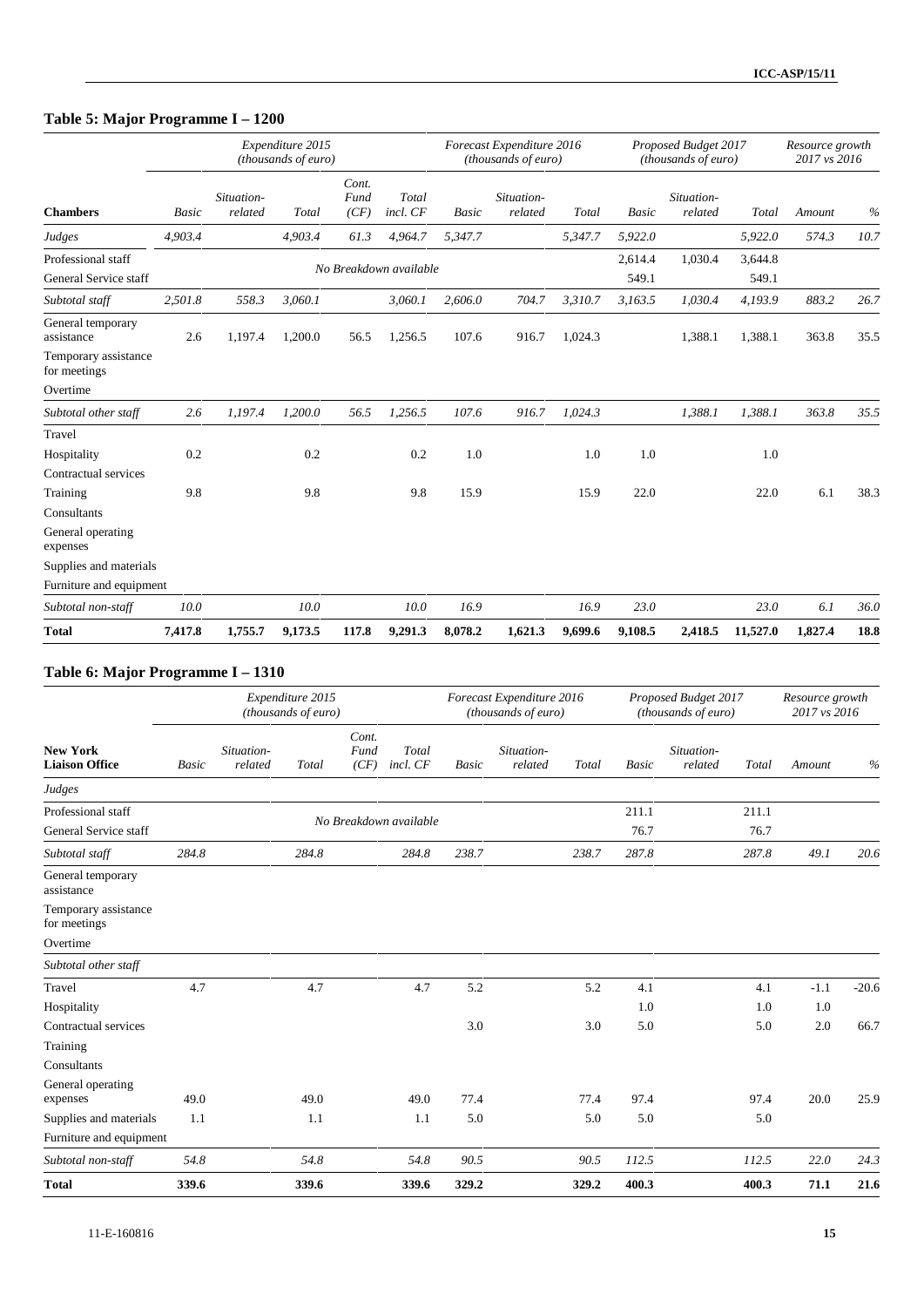## **Table 7: Major Programme II**

| <b>Major</b>                                              |         |                       | Expenditure 2015<br>(thousands of euro) |                       |                        |         | Forecast Expenditure 2016<br>(thousands of euro) |          |         | Proposed Budget 2017<br>(thousands of euro) |          | Resource growth<br>2017 vs 2016 |         |
|-----------------------------------------------------------|---------|-----------------------|-----------------------------------------|-----------------------|------------------------|---------|--------------------------------------------------|----------|---------|---------------------------------------------|----------|---------------------------------|---------|
| <b>Programme II</b><br>Office of<br><b>The Prosecutor</b> | Basic   | Situation-<br>related | Total                                   | Cont.<br>Fund<br>(CF) | Total<br>incl. CF      | Basic   | Situation-<br>related                            | Total    | Basic   | Situation-<br>related                       | Total    | Amount                          | $\%$    |
| Professional staff                                        |         |                       |                                         |                       |                        |         |                                                  |          | 4,908.2 | 21,244.4                                    | 26,152.6 |                                 |         |
| General Service staff                                     |         |                       |                                         |                       | No Breakdown available |         |                                                  |          | 992.0   | 3,934.6                                     | 4,926.6  |                                 |         |
| Subtotal staff                                            | 5,087.2 | 15,289.3              | 20,376.5                                |                       | 20,376.5               | 5,467.7 | 16,288.5                                         | 21,756.2 | 5,900.2 | 25,179.0                                    | 31,079.2 | 9,323.0                         | 42.9    |
| General temporary<br>assistance                           | 76.9    | 12,755.5              | 12,832.4                                | 1,402.5               | 14,234.9               | 746.3   | 14,343.2                                         | 15,089.5 | 507.3   | 10,180.4                                    | 10,687.7 | $-4,401.8$                      | $-29.2$ |
| Temporary assistance<br>for meetings                      |         | 5.0                   | 5.0                                     |                       | 5.0                    |         |                                                  |          |         |                                             |          |                                 |         |
| Overtime                                                  |         |                       |                                         |                       |                        |         |                                                  |          |         |                                             |          |                                 |         |
| Subtotal other staff                                      | 76.9    | 12,760.5              | 12,837.4                                | 1,402.5               | 14,239.9               | 746.3   | 14,343.2                                         | 15,089.5 | 507.3   | 10,180.4                                    | 10,687.7 | $-4,401.8$                      | $-29.2$ |
| Travel                                                    | 290.6   | 2,813.3               | 3,103.9                                 | 596.5                 | 3,700.4                | 277.0   | 3,541.8                                          | 3,818.8  | 314.9   | 2,448.9                                     | 2,763.8  | $-1,055.0$                      | $-27.6$ |
| Hospitality                                               | 10.9    |                       | 10.9                                    |                       | 10.9                   | 7.0     | 0.5                                              | 7.5      | 10.0    |                                             | 10.0     | 2.5                             | 32.8    |
| Contractual services                                      | 6.3     | 575.5                 | 581.8                                   | 87.8                  | 669.6                  | 27.0    | 604.4                                            | 631.4    | 50.0    | 529.5                                       | 579.5    | $-51.9$                         | $-8.2$  |
| Training                                                  | 101.6   | 186.4                 | 288.0                                   |                       | 288.0                  | 90.3    | 237.7                                            | 328.1    | 100.0   | 190.0                                       | 290.0    | $-38.1$                         | $-11.6$ |
| Consultants                                               |         | 48.1                  | 48.1                                    |                       | 48.1                   |         | 125.2                                            | 125.2    |         | 100.0                                       | 100.0    | $-25.2$                         | $-20.1$ |
| General operating<br>expenses                             |         | 690.4                 | 690.4                                   | 38.1                  | 728.5                  |         | 619.3                                            | 619.3    |         | 480.0                                       | 480.0    | $-139.3$                        | $-22.5$ |
| Supplies and materials                                    | 3.6     | 64.4                  | 68.0                                    | 0.2                   | 68.2                   | 7.0     | 86.7                                             | 93.7     | 15.0    | 95.0                                        | 110.0    | 16.3                            | 17.4    |
| Furniture and equipment                                   |         | 364.8                 | 364.8                                   | 86.5                  | 451.3                  |         | 130.3                                            | 130.3    |         | 180.0                                       | 180.0    | 49.7                            | 38.1    |
| Subtotal non-staff                                        | 413.0   | 4,742.9               | 5,155.9                                 | 809.1                 | 5,965.0                | 408.4   | 5,345.9                                          | 5,754.3  | 489.9   | 4,023.4                                     | 4,513.3  | $-1,241.0$                      | $-21.6$ |
| <b>Total</b>                                              | 5,577.1 | 32,792.7              | 38,369.8                                | 2,211.6               | 40,581.4               | 6,622.4 | 35,977.7                                         | 42,600.0 | 6,897.4 | 39,382.8                                    | 46,280.2 | 3,680.2                         | 8.6     |

### **Table 8: Major Programme II – 2100**

|                                      |         |                       | Expenditure 2015<br>(thousands of euro) |                       |                        |         | Forecast Expenditure 2016<br>(thousands of euro) |         |         | Proposed Budget 2017<br>(thousands of euro) |          | Resource growth<br>2017 vs 2016 |          |
|--------------------------------------|---------|-----------------------|-----------------------------------------|-----------------------|------------------------|---------|--------------------------------------------------|---------|---------|---------------------------------------------|----------|---------------------------------|----------|
| The<br><b>Prosecutor</b>             | Basic   | Situation-<br>related | Total                                   | Cont.<br>Fund<br>(CF) | Total<br>incl. CF      | Basic   | Situation-<br>related                            | Total   | Basic   | Situation-<br>related                       | Total    | Amount                          | $\%$     |
| Professional staff                   |         |                       |                                         |                       |                        |         |                                                  |         | 2,582.4 | 1,159.7                                     | 3,742.1  |                                 |          |
| General Service staff                |         |                       |                                         |                       | No Breakdown available |         |                                                  |         | 536.8   | 1,235.6                                     | 1,772.4  |                                 |          |
| Subtotal staff                       | 2,771.3 | 1,498.2               | 4,269.5                                 |                       | 4,269.5                | 2,869.1 | 1,587.9                                          | 4,457.0 | 3,119.2 | 2,395.3                                     | 5,514.5  | 1,057.5                         | 23.7     |
| General temporary<br>assistance      | 75.6    | 2,317.1               | 2,392.7                                 | 281.1                 | 2,673.8                | 449.0   | 2,574.9                                          | 3,023.9 | 293.9   | 3,158.2                                     | 3,452.1  | 428.2                           | 14.2     |
| Temporary assistance<br>for meetings |         | 5.0                   | 5.0                                     |                       | 5.0                    |         |                                                  |         |         |                                             |          |                                 |          |
| Overtime                             |         |                       |                                         |                       |                        |         |                                                  |         |         |                                             |          |                                 |          |
| Subtotal other staff                 | 75.6    | 2,322.1               | 2,397.7                                 | 281.1                 | 2,678.8                | 449.0   | 2,574.9                                          | 3,023.9 | 293.9   | 3,158.2                                     | 3,452.1  | 428.2                           | 14.2     |
| Travel                               | 131.1   | 464.4                 | 595.5                                   | 65.3                  | 660.8                  | 130.3   | 491.9                                            | 622.2   | 120.5   | 419.4                                       | 539.9    | $-82.3$                         | $-13.2$  |
| Hospitality                          | 10.9    |                       | 10.9                                    |                       | 10.9                   | 7.0     |                                                  | 7.0     | 10.0    |                                             | 10.0     | 3.0                             | 42.9     |
| Contractual services                 | 6.3     | 524.0                 | 530.3                                   | 59.6                  | 589.9                  | 25.0    | 540.4                                            | 565.4   | 50.0    | 529.5                                       | 579.5    | 14.1                            | 2.5      |
| Training                             | 101.6   | 186.4                 | 288.0                                   |                       | 288.0                  | 90.3    | 23.1                                             | 113.4   | 100.0   | 190.0                                       | 290.0    | 176.6                           | 155.6    |
| Consultants                          |         | 48.1                  | 48.1                                    |                       | 48.1                   |         | 50.0                                             | 50.0    |         | 100.0                                       | 100.0    | 50.0                            | 100.0    |
| General operating<br>expenses        |         | 139.8                 | 139.8                                   |                       | 139.8                  |         | 59.9                                             | 59.9    |         |                                             |          | $-59.9$                         | $-100.0$ |
| Supplies and materials               | 3.6     | 64.4                  | 68.0                                    | 0.2                   | 68.2                   | 7.0     | 86.7                                             | 93.7    | 15.0    | 95.0                                        | 110.0    | 16.3                            | 17.4     |
| Furniture and equipment              |         | 364.8                 | 364.8                                   | 86.5                  | 451.3                  |         | 130.3                                            | 130.3   |         | 180.0                                       | 180.0    | 49.7                            | 38.1     |
| Subtotal non-staff                   | 253.5   | 1,791.9               | 2,045.4                                 | 211.6                 | 2,257.0                | 259.7   | 1,382.4                                          | 1,642.1 | 295.5   | 1,513.9                                     | 1,809.4  | 167.3                           | 10.2     |
| <b>Total</b>                         | 3,100.4 | 5,612.2               | 8,712.6                                 | 492.7                 | 9,205.3                | 3,577.8 | 5,545.2                                          | 9,123.0 | 3,708.6 | 7.067.4                                     | 10.776.0 | 1.653.0                         | 18.1     |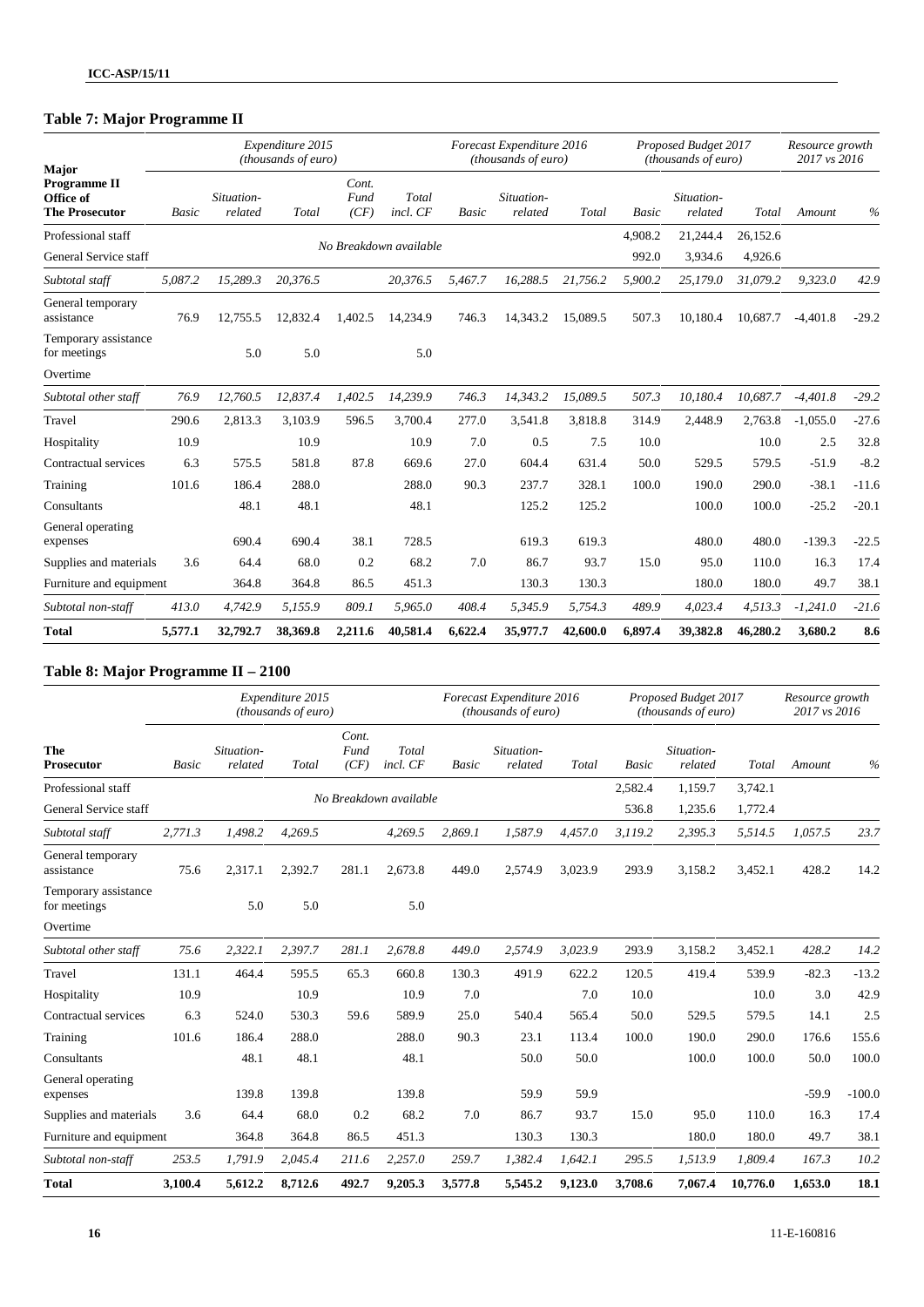## **Table 9: Major Programme II – 2110**

|                                                 |              |                       | Expenditure 2015<br>(thousands of euro) |                       |                        |         | Forecast Expenditure 2016<br>(thousands of euro) |         |              | Proposed Budget 2017<br>(thousands of euro) |         | Resource growth<br>2017 vs 2016 |        |
|-------------------------------------------------|--------------|-----------------------|-----------------------------------------|-----------------------|------------------------|---------|--------------------------------------------------|---------|--------------|---------------------------------------------|---------|---------------------------------|--------|
| <b>Immediate</b><br>Office of<br>the Prosecutor | <b>Basic</b> | Situation-<br>related | Total                                   | Cont.<br>Fund<br>(CF) | Total<br>incl. CF      | Basic   | Situation-<br>related                            | Total   | <b>Basic</b> | Situation-<br>related                       | Total   | Amount                          | $\%$   |
| Professional staff                              |              |                       |                                         |                       | No Breakdown available |         |                                                  |         | 1,421.1      |                                             | 1,421.1 |                                 |        |
| General Service staff                           |              |                       |                                         |                       |                        |         |                                                  |         | 276.7        |                                             | 276.7   |                                 |        |
| Subtotal staff                                  | 1,525.1      |                       | 1,525.1                                 |                       | 1,525.1                | 1,558.6 | 65.8                                             | 1,624.4 | 1.697.8      |                                             | 1,697.8 | 73.4                            | 4.5    |
| General temporary<br>assistance                 | 75.6         | 97.4                  | 173.0                                   |                       | 173.0                  | 198.3   | 25.5                                             | 223.8   | 293.9        |                                             | 293.9   | 70.1                            | 31.3   |
| Temporary assistance<br>for meetings            |              |                       |                                         |                       |                        |         |                                                  |         |              |                                             |         |                                 |        |
| Overtime                                        |              |                       |                                         |                       |                        |         |                                                  |         |              |                                             |         |                                 |        |
| Subtotal other staff                            | 75.6         | 97.4                  | 173.0                                   |                       | 173.0                  | 198.3   | 25.5                                             | 223.8   | 293.9        |                                             | 293.9   | 70.1                            | 31.3   |
| Travel                                          | 112.8        | 78.3                  | 191.1                                   |                       | 191.1                  | 95.4    | 97.1                                             | 192.5   | 75.0         | 109.4                                       | 184.4   | $-8.1$                          | $-4.2$ |
| Hospitality                                     | 10.9         |                       | 10.9                                    |                       | 10.9                   | 7.0     |                                                  | 7.0     | 10.0         |                                             | 10.0    | 3.0                             | 42.9   |
| Contractual services                            | 6.1          | 15.3                  | 21.4                                    |                       | 21.4                   |         | 28.0                                             | 28.0    |              | 30.0                                        | 30.0    | 2.0                             | 7.1    |
| Training                                        | 101.6        | 186.4                 | 288.0                                   |                       | 288.0                  | 65.0    | 23.1                                             | 88.1    | 100.0        | 190.0                                       | 290.0   | 201.9                           | 229.0  |
| Consultants                                     |              | 48.1                  | 48.1                                    |                       | 48.1                   |         | 50.0                                             | 50.0    |              | 100.0                                       | 100.0   | 50.0                            | 100.0  |
| General operating<br>expenses                   |              |                       |                                         |                       |                        |         |                                                  |         |              |                                             |         |                                 |        |
| Supplies and materials                          |              |                       |                                         |                       |                        |         |                                                  |         |              |                                             |         |                                 |        |
| Furniture and equipment                         |              |                       |                                         |                       |                        |         |                                                  |         |              |                                             |         |                                 |        |
| Subtotal non-staff                              | 231.4        | 328.1                 | 559.5                                   |                       | 559.5                  | 167.4   | 198.2                                            | 365.6   | 185.0        | 429.4                                       | 614.4   | 248.8                           | 68.1   |
| <b>Total</b>                                    | 1,832.1      | 425.5                 | 2,257.6                                 |                       | 2,257.6                | 1,924.3 | 289.5                                            | 2,213.7 | 2,176.7      | 429.4                                       | 2,606.1 | 392.4                           | 17.7   |

### **Table 10: Major Programme II – 2120**

|                                      |              |                       | Expenditure 2015<br>(thousands of euro) |                       |                        |              | Forecast Expenditure 2016<br>(thousands of euro) |         |              | Proposed Budget 2017<br>(thousands of euro) |         | Resource growth<br>2017 vs 2016 |          |
|--------------------------------------|--------------|-----------------------|-----------------------------------------|-----------------------|------------------------|--------------|--------------------------------------------------|---------|--------------|---------------------------------------------|---------|---------------------------------|----------|
| <b>Services</b><br><b>Section</b>    | <b>Basic</b> | Situation-<br>related | Total                                   | Cont.<br>Fund<br>(CF) | Total<br>incl. CF      | <b>Basic</b> | Situation-<br>related                            | Total   | <b>Basic</b> | Situation-<br>related                       | Total   | Amount                          | $\%$     |
| Professional staff                   |              |                       |                                         |                       |                        |              |                                                  |         | 1,161.3      | 1,159.7                                     | 2,321.0 |                                 |          |
| General Service staff                |              |                       |                                         |                       | No Breakdown available |              |                                                  |         | 260.1        | 1,235.6                                     | 1,495.7 |                                 |          |
| Subtotal staff                       | 1,246.2      | 1,498.2               | 2,744.4                                 |                       | 2,744.4                | 1,310.5      | 1,522.2                                          | 2,832.7 | 1,421.4      | 2,395.3                                     | 3,816.7 | 984.0                           | 34.7     |
| General temporary<br>assistance      |              | 2,219.7               | 2,219.7                                 | 281.1                 | 2,500.8                | 250.7        | 2,549.4                                          | 2,800.1 |              | 3,158.2                                     | 3,158.2 | 358.1                           | 12.8     |
| Temporary assistance<br>for meetings |              | 5.0                   | 5.0                                     |                       | 5.0                    |              |                                                  |         |              |                                             |         |                                 |          |
| Overtime                             |              |                       |                                         |                       |                        |              |                                                  |         |              |                                             |         |                                 |          |
| Subtotal other staff                 |              | 2,224.7               | 2,224.7                                 | 281.1                 | 2,505.8                | 250.7        | 2,549.4                                          | 2,800.1 | 0.0          | 3,158.2                                     | 3,158.2 | 358.1                           | 12.8     |
| Travel                               | 18.3         | 386.1                 | 404.4                                   | 65.3                  | 469.7                  | 35.0         | 394.8                                            | 429.8   | 45.5         | 310.0                                       | 355.5   | $-74.3$                         | $-17.3$  |
| Hospitality                          |              |                       |                                         |                       |                        |              |                                                  |         |              |                                             |         |                                 |          |
| Contractual services                 | 0.2          | 508.7                 | 508.9                                   | 59.6                  | 568.5                  | 25.0         | 512.4                                            | 537.4   | 50.0         | 499.5                                       | 549.5   | 12.1                            | 2.3      |
| Training                             |              |                       |                                         |                       |                        | 25.3         |                                                  | 25.3    |              |                                             |         | $-25.3$                         | $-100.0$ |
| Consultants                          |              |                       |                                         |                       |                        |              |                                                  |         |              |                                             |         |                                 |          |
| General operating<br>expenses        |              | 139.8                 | 139.8                                   |                       | 139.8                  |              | 59.9                                             | 59.9    |              |                                             |         | $-59.9$                         | $-100.0$ |
| Supplies and materials               | 3.6          | 64.4                  | 68.0                                    | 0.2                   | 68.2                   | 7.0          | 86.7                                             | 93.7    | 15.0         | 95.0                                        | 110.0   | 16.3                            | 17.4     |
| Furniture and equipment              |              | 364.8                 | 364.8                                   | 86.5                  | 451.3                  |              | 130.3                                            | 130.3   |              | 180.0                                       | 180.0   | 49.7                            | 38.1     |
| Subtotal non-staff                   | 22.1         | 1,463.8               | 1,485.9                                 | 211.6                 | 1,697.5                | 92.3         | 1,184.2                                          | 1,276.5 | 110.5        | 1,084.5                                     | 1,195.0 | $-81.5$                         | $-6.4$   |
| <b>Total</b>                         | 1,268.3      | 5,186.7               | 6.455.0                                 | 492.7                 | 6.947.7                | 1.653.5      | 5,255.7                                          | 6.909.3 | 1,531.9      | 6,638.0                                     | 8.169.9 | 1,260.6                         | 18.2     |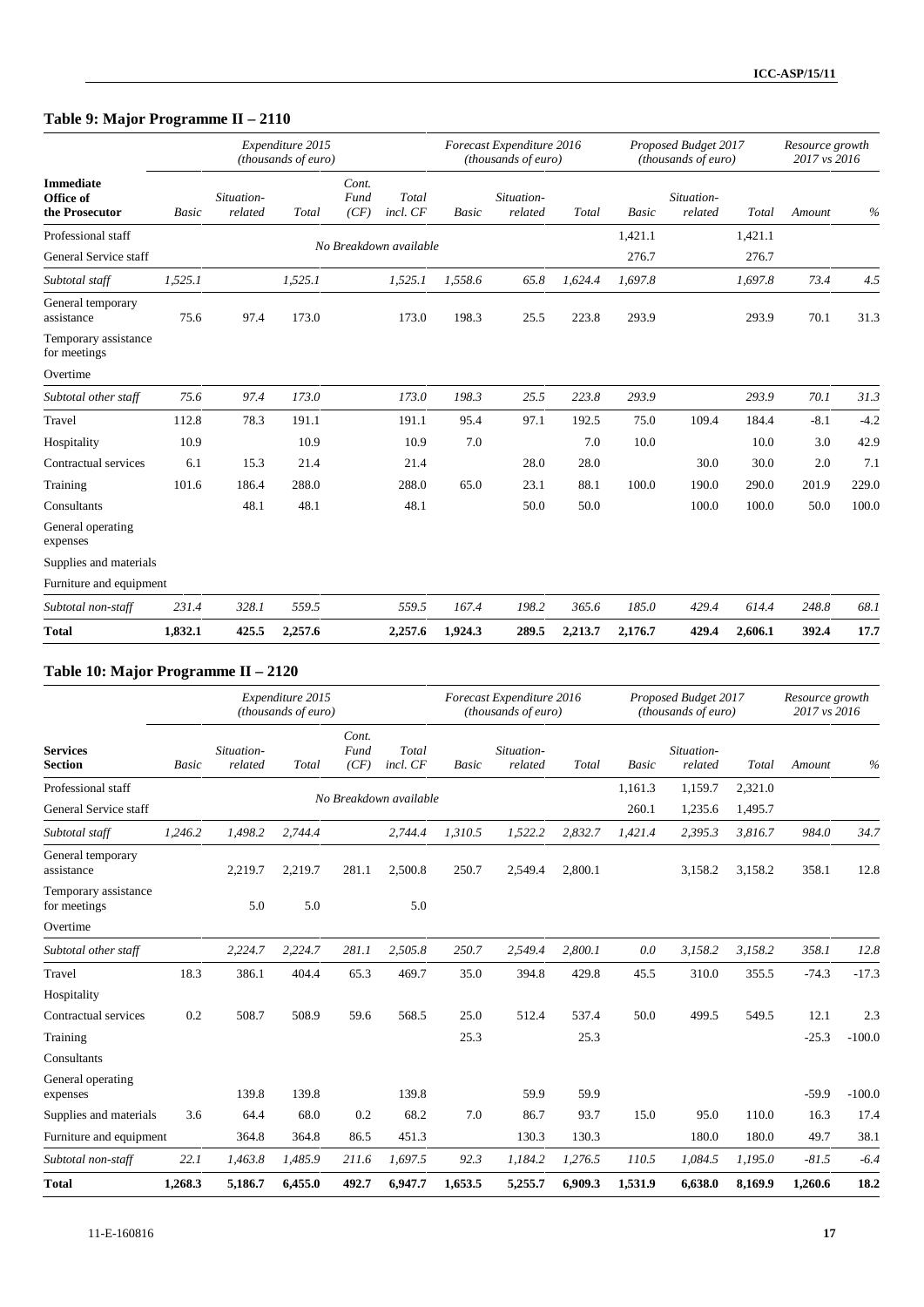## **Table 11: Major Programme II – 2200**

| Jurisdiction,                                         |              |                       | Expenditure 2015<br>(thousands of euro) |                       |                        |              | Forecast Expenditure 2016<br>(thousands of euro) |         |              | Proposed Budget 2017<br>(thousands of euro) |         | Resource growth<br>2017 vs 2016 |          |
|-------------------------------------------------------|--------------|-----------------------|-----------------------------------------|-----------------------|------------------------|--------------|--------------------------------------------------|---------|--------------|---------------------------------------------|---------|---------------------------------|----------|
| Complementarity<br>and Cooperation<br><b>Division</b> | <b>Basic</b> | Situation-<br>related | Total                                   | Cont.<br>Fund<br>(CF) | Total<br>incl. CF      | <b>Basic</b> | Situation-<br>related                            | Total   | <b>Basic</b> | Situation-<br>related                       | Total   | Amount                          | $\%$     |
| Professional staff                                    |              |                       |                                         |                       |                        |              |                                                  |         | 926.0        | 1,860.2                                     | 2,786.2 |                                 |          |
| General Service staff                                 |              |                       |                                         |                       | No Breakdown available |              |                                                  |         | 195.1        | 65.0                                        | 260.1   |                                 |          |
| Subtotal staff                                        | 924.8        | 943.3                 | 1,868.1                                 |                       | 1,868.1                | 989.3        | 940.6                                            | 1,929.9 | 1,121.1      | 1,925.2                                     | 3,046.3 | 1,116.4                         | 57.8     |
| General temporary<br>assistance                       |              | 1,350.0               | 1,350.0                                 | 46.3                  | 1,396.3                |              | 1,371.8                                          | 1,371.8 |              | 502.1                                       | 502.1   | $-869.7$                        | $-63.4$  |
| Temporary assistance<br>for meetings                  |              |                       |                                         |                       |                        |              |                                                  |         |              |                                             |         |                                 |          |
| Overtime                                              |              |                       |                                         |                       |                        |              |                                                  |         |              |                                             |         |                                 |          |
| Subtotal other staff                                  |              | 1,350.0               | 1,350.0                                 | 46.3                  | 1,396.3                |              | 1,371.8                                          | 1,371.8 |              | 502.1                                       | 502.1   | $-869.7$                        | $-63.4$  |
| Travel                                                | 130.0        | 247.5                 | 377.5                                   | 7.1                   | 384.6                  | 130.0        | 250.0                                            | 380.0   | 140.0        | 300.2                                       | 440.2   | 60.2                            | 15.8     |
| Hospitality                                           |              |                       |                                         |                       |                        |              |                                                  |         |              |                                             |         |                                 |          |
| Contractual services                                  |              |                       |                                         |                       |                        |              |                                                  |         |              |                                             |         |                                 |          |
| Training                                              |              |                       |                                         |                       |                        |              | 15.0                                             | 15.0    |              |                                             |         | $-15.0$                         | $-100.0$ |
| Consultants                                           |              |                       |                                         |                       |                        |              |                                                  |         |              |                                             |         |                                 |          |
| General operating<br>expenses                         |              |                       |                                         |                       |                        |              |                                                  |         |              |                                             |         |                                 |          |
| Supplies and materials                                |              |                       |                                         |                       |                        |              |                                                  |         |              |                                             |         |                                 |          |
| Furniture and equipment                               |              |                       |                                         |                       |                        |              |                                                  |         |              |                                             |         |                                 |          |
| Subtotal non-staff                                    | 130.0        | 247.5                 | 377.5                                   | 7.1                   | 384.6                  | 130.0        | 265.0                                            | 395.0   | 140.0        | 300.2                                       | 440.2   | 45.2                            | 11.4     |
| <b>Total</b>                                          | 1,054.8      | 2,540.8               | 3,595.6                                 | 53.4                  | 3,649.0                | 1,119.3      | 2,577.3                                          | 3,696.7 | 1,261.1      | 2,727.5                                     | 3,988.6 | 291.9                           | 7.9      |

### **Table 12: Major Programme II – 2300**

|                                      |       |                       | Expenditure 2015<br>(thousands of euro) |                       |                        |              | Forecast Expenditure 2016<br>(thousands of euro) |          |              | Proposed Budget 2017<br>(thousands of euro) |          | Resource growth<br>2017 vs 2016 |          |
|--------------------------------------|-------|-----------------------|-----------------------------------------|-----------------------|------------------------|--------------|--------------------------------------------------|----------|--------------|---------------------------------------------|----------|---------------------------------|----------|
| Investigation<br><b>Division</b>     | Basic | Situation-<br>related | Total                                   | Cont.<br>Fund<br>(CF) | Total<br>incl. CF      | <b>Basic</b> | Situation-<br>related                            | Total    | <b>Basic</b> | Situation-<br>related                       | Total    | Amount                          | $\%$     |
| Professional staff                   |       |                       |                                         |                       |                        |              |                                                  |          | 461.2        | 10,272.0                                    | 10,733.2 |                                 |          |
| General Service staff                |       |                       |                                         |                       | No Breakdown available |              |                                                  |          | 195.1        | 2,178.8                                     | 2,373.9  |                                 |          |
| Subtotal staff                       | 534.1 | 9,131.1               | 9,665.2                                 |                       | 9,665.2                | 610.4        | 9,504.9                                          | 10,115.3 | 656.3        | 12,450.8                                    | 13,107.1 | 2,991.8                         | 29.6     |
| General temporary<br>assistance      |       | 4,873.8               | 4,873.8                                 | 497.3                 | 5,371.1                | 155.9        | 5,647.7                                          | 5,803.6  |              | 4,746.7                                     | 4,746.7  | $-1,056.9$                      | $-18.2$  |
| Temporary assistance<br>for meetings |       |                       |                                         |                       |                        |              |                                                  |          |              |                                             |          |                                 |          |
| Overtime                             |       |                       |                                         |                       |                        |              |                                                  |          |              |                                             |          |                                 |          |
| Subtotal other staff                 |       | 4,873.8               | 4,873.8                                 | 497.3                 | 5,371.1                | 155.9        | 5,647.7                                          | 5,803.6  |              | 4,746.7                                     | 4,746.7  | $-1,056.9$                      | $-18.2$  |
| Travel                               |       | 1,920.8               | 1,920.8                                 | 476.2                 | 2,397.0                |              | 2,600.0                                          | 2,600.0  | 29.8         | 1.379.8                                     | 1,409.6  | $-1,190.4$                      | $-45.8$  |
| Hospitality                          |       |                       |                                         |                       |                        |              | 0.5                                              | 0.5      |              |                                             |          | $-0.5$                          | $-100.0$ |
| Contractual services                 |       | 34.2                  | 34.2                                    | 12.3                  | 46.5                   |              | 31.9                                             | 31.9     |              |                                             |          | $-31.9$                         | $-100.0$ |
| Training                             |       |                       |                                         |                       |                        |              | 163.1                                            | 163.1    |              |                                             |          | $-163.1$                        | $-100.0$ |
| Consultants                          |       |                       |                                         |                       |                        |              | 75.2                                             | 75.2     |              |                                             |          | $-75.2$                         | $-100.0$ |
| General operating<br>expenses        |       | 550.6                 | 550.6                                   | 38.1                  | 588.7                  |              | 559.3                                            | 559.3    |              | 480.0                                       | 480.0    | $-79.3$                         | $-14.2$  |
| Supplies and materials               |       |                       |                                         |                       |                        |              |                                                  |          |              |                                             |          |                                 |          |
| Furniture and equipment              |       |                       |                                         |                       |                        |              |                                                  |          |              |                                             |          |                                 |          |
| Subtotal non-staff                   |       | 2,505.6               | 2,505.6                                 | 526.6                 | 3,032.2                |              | 3,430.0                                          | 3,430.0  | 29.8         | 1,859.8                                     | 1,889.6  | $-1,540.4$                      | $-44.9$  |
| <b>Total</b>                         | 534.1 | 16,510.5              | 17,044.6                                | 1,023.9               | 18,068.5               | 766.3        | 18,582.6                                         | 19,348.9 | 686.1        | 19,057.3                                    | 19,743.4 | 394.5                           | 2.0      |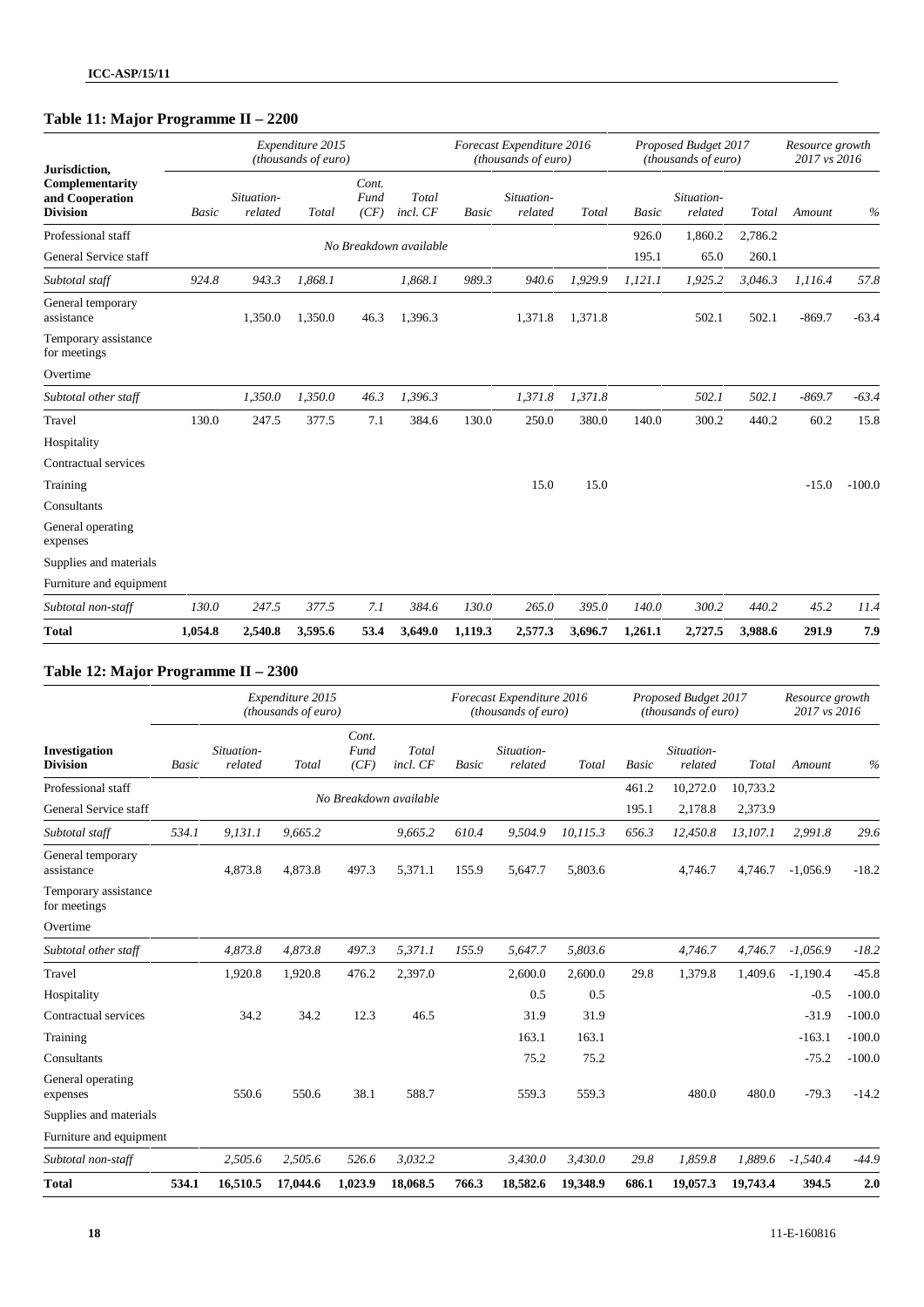## **Table 13: Major Programme II – 2400**

|                                       |       |                       | Expenditure 2015<br>(thousands of euro) |                       |                        |              | Forecast Expenditure 2016<br>(thousands of euro) |          |              | Proposed Budget 2017<br>(thousands of euro) |          | Resource growth<br>2017 vs 2016 |          |
|---------------------------------------|-------|-----------------------|-----------------------------------------|-----------------------|------------------------|--------------|--------------------------------------------------|----------|--------------|---------------------------------------------|----------|---------------------------------|----------|
| <b>Prosecution</b><br><b>Division</b> | Basic | Situation-<br>related | Total                                   | Cont.<br>Fund<br>(CF) | Total<br>incl. CF      | <b>Basic</b> | Situation-<br>related                            | Total    | <b>Basic</b> | Situation-<br>related                       | Total    | Amount                          | $\%$     |
| Professional staff                    |       |                       |                                         |                       |                        |              |                                                  |          | 938.6        | 7,952.5                                     | 8,891.1  |                                 |          |
| General Service staff                 |       |                       |                                         |                       | No Breakdown available |              |                                                  |          | 65.0         | 455.2                                       | 520.2    |                                 |          |
| Subtotal staff                        | 857.0 | 3,716.7               | 4,573.7                                 |                       | 4,573.7                | 998.8        | 4,255.2                                          | 5,254.0  | 1,003.6      | 8,407.7                                     | 9,411.3  | 4,157.3                         | 79.1     |
| General temporary<br>assistance       | 1.3   | 4,214.6               | 4,215.9                                 | 577.8                 | 4,793.7                | 141.4        | 4,748.9                                          | 4,890.2  | 213.4        | 1,773.4                                     | 1,986.8  | $-2,903.4$                      | $-59.4$  |
| Temporary assistance<br>for meetings  |       |                       |                                         |                       |                        |              |                                                  |          |              |                                             |          |                                 |          |
| Overtime                              |       |                       |                                         |                       |                        |              |                                                  |          |              |                                             |          |                                 |          |
| Subtotal other staff                  | 1.3   | 4,214.6               | 4,215.9                                 | 577.8                 | 4,793.7                | 141.4        | 4,748.9                                          | 4,890.2  | 213.4        | 1,773.4                                     | 1,986.8  | $-2,903.4$                      | $-59.4$  |
| Travel                                | 29.5  | 180.6                 | 210.1                                   | 47.9                  | 258.0                  | 16.7         | 200.0                                            | 216.6    | 24.6         | 349.5                                       | 374.1    | 157.5                           | 72.7     |
| Hospitality                           |       |                       |                                         |                       |                        |              |                                                  |          |              |                                             |          |                                 |          |
| Contractual services                  |       | 17.3                  | 17.3                                    | 15.9                  | 33.2                   | 2.0          | 32.1                                             | 34.1     |              |                                             |          | $-34.1$                         | $-100.0$ |
| Training                              |       |                       |                                         |                       |                        |              | 36.5                                             | 36.5     |              |                                             |          | $-36.5$                         | $-100.0$ |
| Consultants                           |       |                       |                                         |                       |                        |              |                                                  |          |              |                                             |          |                                 |          |
| General operating<br>expenses         |       |                       |                                         |                       |                        |              |                                                  |          |              |                                             |          |                                 |          |
| Supplies and materials                |       |                       |                                         |                       |                        |              |                                                  |          |              |                                             |          |                                 |          |
| Furniture and equipment               |       |                       |                                         |                       |                        |              |                                                  |          |              |                                             |          |                                 |          |
| Subtotal non-staff                    | 29.5  | 197.9                 | 227.4                                   | 63.8                  | 291.2                  | 18.7         | 268.5                                            | 287.2    | 24.6         | 349.5                                       | 374.1    | 86.9                            | 30.2     |
| <b>Total</b>                          | 887.8 | 8,129.2               | 9,017.0                                 | 641.6                 | 9,658.6                | 1,158.9      | 9,272.6                                          | 10,431.4 | 1,241.6      | 10,530.6                                    | 11,772.2 | 1,340.8                         | 12.9     |

### **Table 14: Major Programme III**

|                                                  |          |                       | Expenditure 2015<br>(thousands of euro) |                       |                        |              | Forecast Expenditure 2016<br>(thousands of euro) |          |                      | Proposed Budget 2017<br><i>(thousands of euro)</i> |                      | Resource growth<br>2017 vs 2016 |         |
|--------------------------------------------------|----------|-----------------------|-----------------------------------------|-----------------------|------------------------|--------------|--------------------------------------------------|----------|----------------------|----------------------------------------------------|----------------------|---------------------------------|---------|
| Major<br><b>Programme III</b><br><b>Registry</b> | Basic    | Situation-<br>related | Total                                   | Cont.<br>Fund<br>(CF) | Total<br>incl. CF      | <b>Basic</b> | Situation-<br>related                            | Total    | <b>Basic</b>         | Situation-<br>related                              | Total                | Amount                          | $\%$    |
| Professional staff<br>General Service staff      |          |                       |                                         |                       | No Breakdown available |              |                                                  |          | 13,563.5<br>12,619.0 | 13,962.8<br>5,398.7                                | 27,526.3<br>18,017.7 |                                 |         |
| Subtotal staff                                   | 22,189.9 | 15,101.4              | 37,291.3                                |                       | 37,291.3               | 5,982.0      | 15.1                                             | 39,562.0 | 26,182.5             | 19,361.5                                           | 45,544.0             | 5,982.0                         | 15.1    |
| General temporary<br>assistance                  | 1,954.3  | 3,874.8               | 5,829.1                                 | 120.5                 | 5,949.6                | 150.0        | 3.9                                              | 3,892.3  | 394.5                | 3,647.8                                            | 4,042.3              | 150.0                           | 3.9     |
| Temporary assistance<br>for meetings             | 226.6    | 374.7                 | 601.3                                   |                       | 601.3                  | 617.0        | 80.1                                             | 770.6    | 199.0                | 1.188.6                                            | 1,387.6              | 617.0                           | 80.1    |
| Overtime                                         | 304.4    | 146.0                 | 450.4                                   |                       | 450.4                  | 12.8         | 3.4                                              | 379.5    | 198.5                | 193.8                                              | 392.3                | 12.8                            | 3.4     |
| Subtotal other staff                             | 2,485.3  | 4,395.5               | 6.880.8                                 | 120.5                 | 7.001.3                | 779.8        | 15.5                                             | 5.042.4  | 792.0                | 5,030.2                                            | 5,822.2              | 779.8                           | 15.5    |
| Travel                                           | 193.0    | 1,967.7               | 2,160.7                                 | 186.8                 | 2,347.5                | 496.3        | 28.4                                             | 1,750.2  | 273.5                | 1.973.0                                            | 2,246.5              | 496.3                           | 28.4    |
| Hospitality                                      | 6.9      |                       | 6.9                                     |                       | 6.9                    | $-6.9$       | $-63.4$                                          | 10.9     | 4.0                  |                                                    | 4.0                  | $-6.9$                          | $-63.4$ |
| Contractual services                             | 823.2    | 915.0                 | 1.738.2                                 | 235.8                 | 1.974.0                | 64.2         | 2.7                                              | 2,351.2  | 957.2                | 1,458.2                                            | 2,415.4              | 64.2                            | 2.7     |
| Training                                         | 253.0    | 124.2                 | 377.2                                   |                       | 377.2                  | 57.0         | 12.9                                             | 441.4    | 378.4                | 120.0                                              | 498.4                | 57.0                            | 12.9    |
| Consultants                                      | 225.4    | 158.1                 | 383.5                                   | 5.0                   | 388.5                  | 117.8        | 37.2                                             | 316.5    | 60.6                 | 373.7                                              | 434.3                | 117.8                           | 37.2    |
| Counsel for defence                              |          | 3,030.2               | 3,030.2                                 | 1,847.3               | 4,877.5                | $-836.3$     | $-18.6$                                          | 4,506.0  |                      | 3,669.7                                            | 3,669.7              | $-836.3$                        | $-18.6$ |
| Counsel for victims                              |          | 1,233.6               | 1,233.6                                 |                       | 1,233.6                | $-361.7$     | $-23.1$                                          | 1,564.5  |                      | 1,202.8                                            | 1,202.8              | $-361.7$                        | $-23.1$ |
| General operating<br>expenses                    | 5,446.5  | 4,573.5               | 10.020.0                                | 210.6                 | 10,230.6               | 1,321.2      | 9.7                                              | 13,685.8 | 7,031.6              | 7.975.4                                            | 15,007.0             | 1,321.2                         | 9.7     |
| Supplies and materials                           | 468.5    | 216.4                 | 684.9                                   | 71.0                  | 755.9                  | 107.5        | 13.4                                             | 804.1    | 572.3                | 339.3                                              | 911.6                | 107.5                           | 13.4    |
| Furniture and equipment                          | 558.8    | 590.4                 | 1,149.2                                 | 354.7                 | 1,503.9                | 793.1        | 75.3                                             | 1,054.0  | 637.4                | 1,209.7                                            | 1,847.1              | 793.1                           | 75.3    |
| Subtotal non-staff                               | 7,975.3  | 12,809.1              | 20,784.4                                | 2,911.2               | 23,695.6               | 1,752.3      | 6.6                                              | 26,484.5 | 9,915.0              | 18,321.8                                           | 28,236.8             | 1,752.3                         | 6.6     |
| <b>Total</b>                                     | 32,650.5 | 32,306.0              | 64,956.5                                | 3,031.7               | 67,988.2               | 8,514.2      | 12.0                                             | 71,088.8 | 36,889.5             | 42,713.5                                           | 79,603.0             | 8,514.2                         | 12.0    |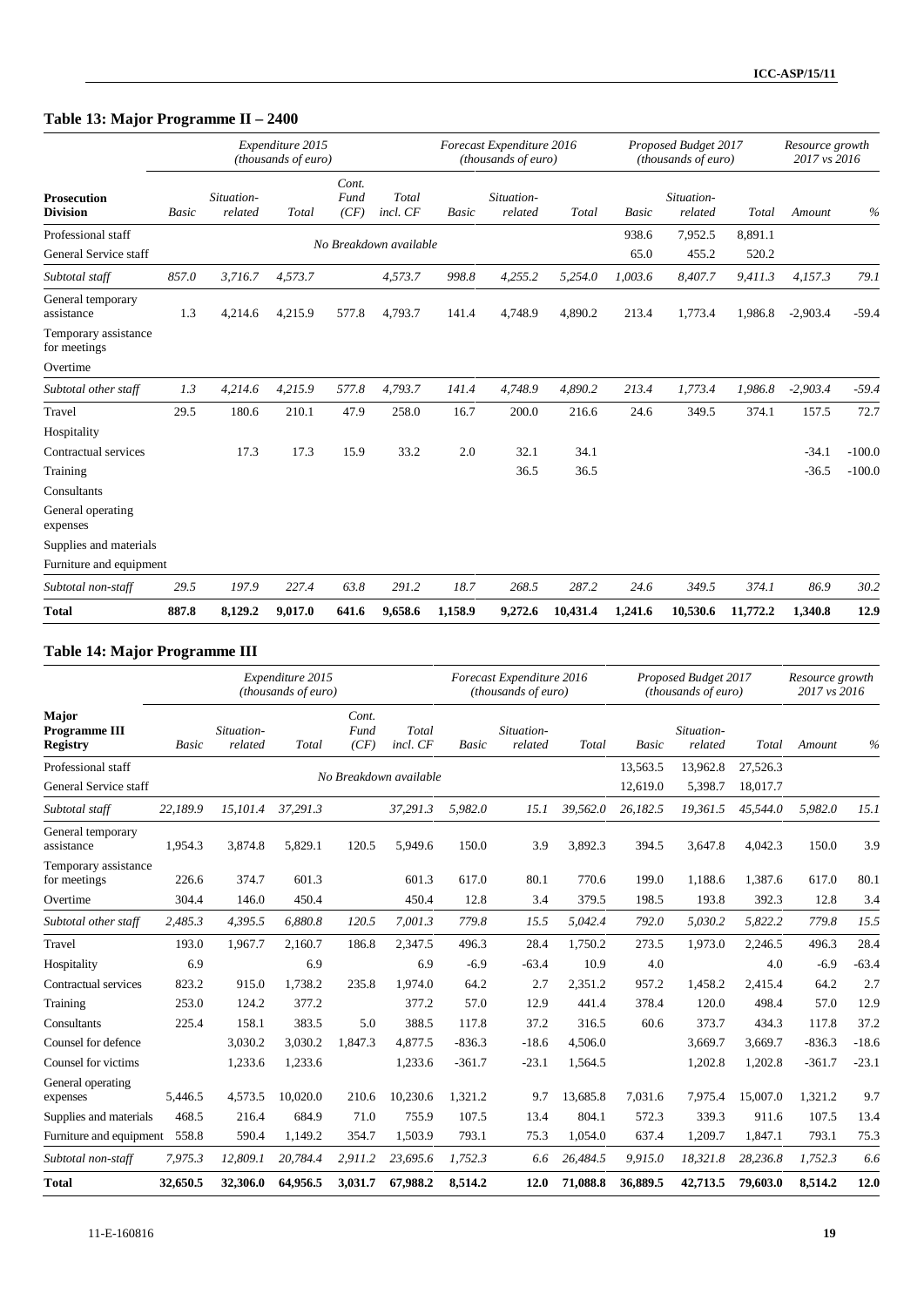### **Table 15: Major Programme III – 3100**

|                                      |              |                       | Expenditure 2015<br>(thousands of euro) |                       |                        |              | Forecast Expenditure 2016<br>(thousands of euro) |         |         | Proposed Budget 2017<br>(thousands of euro) |         | Resource growth<br>2017 vs 2016 |          |
|--------------------------------------|--------------|-----------------------|-----------------------------------------|-----------------------|------------------------|--------------|--------------------------------------------------|---------|---------|---------------------------------------------|---------|---------------------------------|----------|
| Office of<br>the Registrar           | <b>Basic</b> | Situation-<br>related | Total                                   | Cont.<br>Fund<br>(CF) | Total<br>incl. CF      | <b>Basic</b> | Situation-<br>related                            | Total   | Basic   | Situation-<br>related                       | Total   | Amount                          | $\%$     |
| Professional staff                   |              |                       |                                         |                       |                        |              |                                                  |         | 1,474.0 |                                             | 1,474.0 |                                 |          |
| General Service staff                |              |                       |                                         |                       | No Breakdown available |              |                                                  |         | 143.4   |                                             | 143.4   |                                 |          |
| Subtotal staff                       | 1,523.9      |                       | 1,523.9                                 |                       | 1,523.9                | 1,228.8      |                                                  | 1,228.8 | 1,617.4 |                                             | 1,617.4 | 388.6                           | 31.6     |
| General temporary<br>assistance      | 678.6        |                       | 678.6                                   |                       | 678.6                  | 334.8        |                                                  | 334.8   | 122.8   |                                             | 122.8   | $-212.0$                        | $-63.3$  |
| Temporary assistance<br>for meetings |              |                       |                                         |                       |                        |              |                                                  |         |         |                                             |         |                                 |          |
| Overtime                             |              |                       |                                         |                       |                        |              |                                                  |         |         |                                             |         |                                 |          |
| Subtotal other staff                 | 678.6        |                       | 678.6                                   |                       | 678.6                  | 334.8        |                                                  | 334.8   | 122.8   |                                             | 122.8   | $-212.0$                        | $-63.3$  |
| Travel                               | 74.3         |                       | 74.3                                    |                       | 74.3                   | 36.3         |                                                  | 36.3    | 33.1    | 45.6                                        | 78.7    | 42.4                            | 116.5    |
| Hospitality                          | 5.9          |                       | 5.9                                     |                       | 5.9                    | 10.9         |                                                  | 10.9    | 4.0     |                                             | 4.0     | $-6.9$                          | $-63.4$  |
| Contractual services                 | 15.0         |                       | 15.0                                    |                       | 15.0                   | 59.4         |                                                  | 59.4    |         |                                             |         | $-59.4$                         | $-100.0$ |
| Training                             | 122.7        |                       | 122.7                                   |                       | 122.7                  | 11.6         |                                                  | 11.6    | 6.4     |                                             | 6.4     | $-5.2$                          | $-44.8$  |
| Consultants                          | 2.4          |                       | 2.4                                     |                       | 2.4                    |              |                                                  |         | 5.0     |                                             | 5.0     | 5.0                             |          |
| General operating<br>expenses        | $-0.6$       |                       | $-0.6$                                  |                       | $-0.6$                 |              |                                                  |         |         |                                             |         |                                 |          |
| Supplies and materials               |              |                       |                                         |                       |                        |              |                                                  |         |         |                                             |         |                                 |          |
| Furniture and equipment              |              |                       |                                         |                       |                        |              |                                                  |         |         |                                             |         |                                 |          |
| Subtotal non-staff                   | 219.7        |                       | 219.7                                   |                       | 219.7                  | 118.3        |                                                  | 118.3   | 48.5    | 45.6                                        | 94.1    | $-24.2$                         | $-20.5$  |
| <b>Total</b>                         | 2,422.2      |                       | 2,422.2                                 |                       | 2,422.2                | 1,681.9      |                                                  | 1,681.9 | 1,788.7 | 45.6                                        | 1,834.3 | 152.4                           | 9.1      |

### **Table 16: Major Programme III – 3110**

|                                             |              |                       | Expenditure 2015<br>(thousands of euro) |                       |                        |       | Forecast Expenditure 2016<br>(thousands of euro) |       |              | Proposed Budget 2017<br>(thousands of euro) |       | Resource growth<br>2017 vs 2016 |          |
|---------------------------------------------|--------------|-----------------------|-----------------------------------------|-----------------------|------------------------|-------|--------------------------------------------------|-------|--------------|---------------------------------------------|-------|---------------------------------|----------|
| <b>Immediate Office</b><br>of the Registrar | <b>Basic</b> | Situation-<br>related | Total                                   | Cont.<br>Fund<br>(CF) | Total<br>incl. CF      | Basic | Situation-<br>related                            | Total | <b>Basic</b> | Situation-<br>related                       | Total | Amount                          | $\%$     |
| Professional staff                          |              |                       |                                         |                       | No Breakdown available |       |                                                  |       | 697.4        |                                             | 697.4 |                                 |          |
| General Service staff                       |              |                       |                                         |                       |                        |       |                                                  |       | 79.8         |                                             | 79.8  |                                 |          |
| Subtotal staff                              | 871.6        |                       | 871.6                                   |                       | 871.6                  | 625.4 |                                                  | 625.4 | 777.2        |                                             | 777.2 | 151.8                           | 24.3     |
| General temporary<br>assistance             | 618.0        |                       | 618.0                                   |                       | 618.0                  | 167.2 |                                                  | 167.2 |              |                                             |       | $-167.2$                        | $-100.0$ |
| Temporary assistance<br>for meetings        |              |                       |                                         |                       |                        |       |                                                  |       |              |                                             |       |                                 |          |
| Overtime                                    |              |                       |                                         |                       |                        |       |                                                  |       |              |                                             |       |                                 |          |
| Subtotal other staff                        | 618.0        |                       | 618.0                                   |                       | 618.0                  | 167.2 |                                                  | 167.2 |              |                                             |       | $-167.2$                        | $-100.0$ |
| Travel                                      | 62.9         |                       | 62.9                                    |                       | 62.9                   | 30.4  |                                                  | 30.4  | 30.7         | 19.2                                        | 49.9  | 19.5                            | 64.1     |
| Hospitality                                 | 5.9          |                       | 5.9                                     |                       | 5.9                    | 10.9  |                                                  | 10.9  | 4.0          |                                             | 4.0   | $-6.9$                          | $-63.4$  |
| Contractual services                        | 2.1          |                       | 2.1                                     |                       | 2.1                    | 59.4  |                                                  | 59.4  |              |                                             |       | $-59.4$                         | $-100.0$ |
| Training                                    | 121.6        |                       | 121.6                                   |                       | 121.6                  |       |                                                  |       |              |                                             |       |                                 |          |
| Consultants                                 |              |                       |                                         |                       |                        |       |                                                  |       |              |                                             |       |                                 |          |
| General operating<br>expenses               |              |                       |                                         |                       |                        |       |                                                  |       |              |                                             |       |                                 |          |
| Supplies and materials                      |              |                       |                                         |                       |                        |       |                                                  |       |              |                                             |       |                                 |          |
| Furniture and equipment                     |              |                       |                                         |                       |                        |       |                                                  |       |              |                                             |       |                                 |          |
| Subtotal non-staff                          | 192.5        |                       | 192.5                                   |                       | 192.5                  | 100.8 |                                                  | 100.8 | 34.7         | 19.2                                        | 53.9  | $-46.9$                         | $-46.5$  |
| <b>Total</b>                                | 1,682.1      |                       | 1,682.1                                 |                       | 1,682.1                | 893.3 |                                                  | 893.3 | 811.9        | 19.2                                        | 831.1 | $-62.2$                         | $-7.0$   |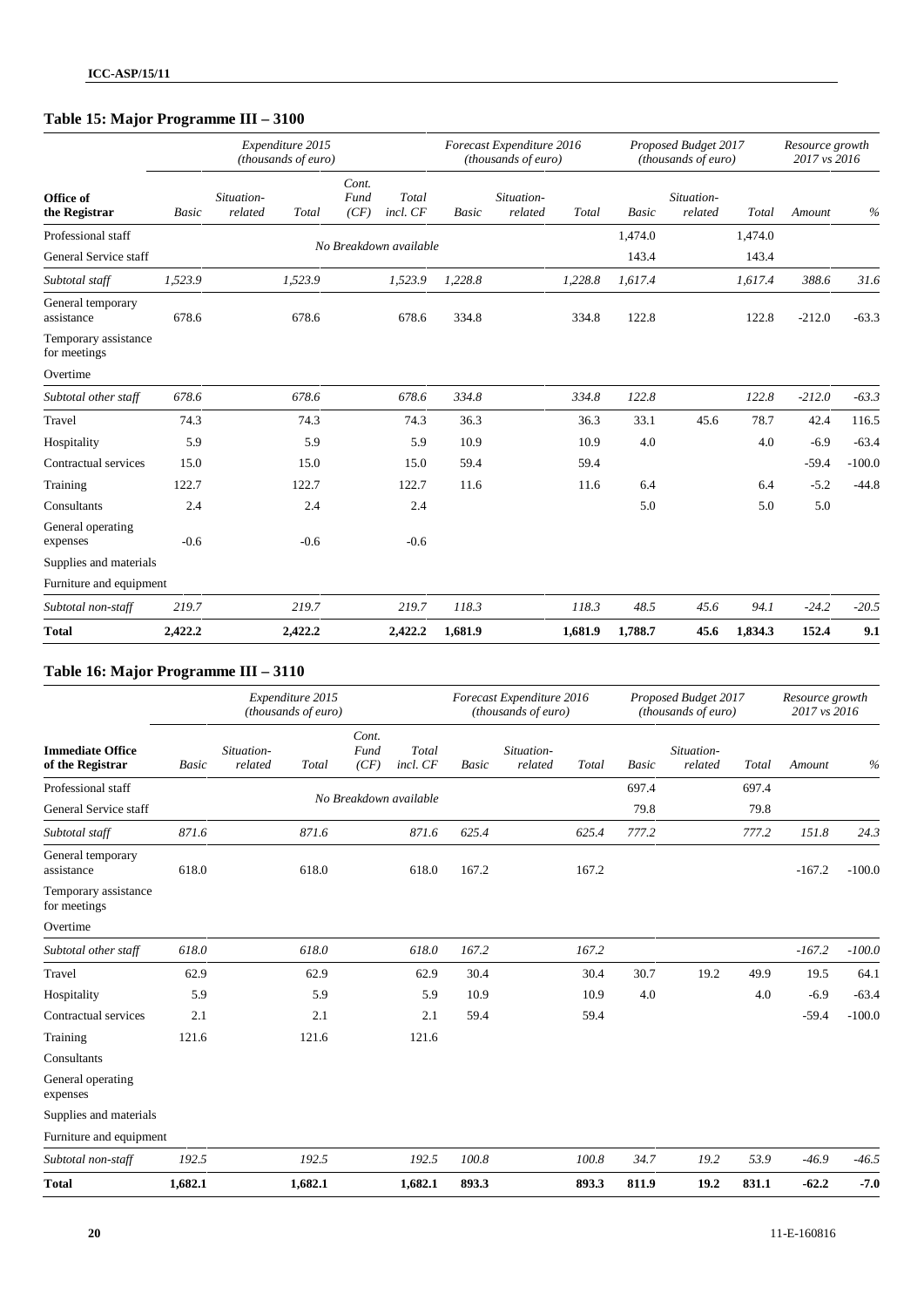## **Table 17: Major Programme III – 3130**

|                                      |              |                       | Expenditure 2015<br>(thousands of euro) |                       |                        |              | Forecast Expenditure 2016<br>(thousands of euro) |       |              | Proposed Budget 2017<br>(thousands of euro) |         | Resource growth<br>2017 vs 2016 |         |
|--------------------------------------|--------------|-----------------------|-----------------------------------------|-----------------------|------------------------|--------------|--------------------------------------------------|-------|--------------|---------------------------------------------|---------|---------------------------------|---------|
| Legal<br><b>Office</b>               | <b>Basic</b> | Situation-<br>related | Total                                   | Cont.<br>Fund<br>(CF) | Total<br>incl. CF      | <b>Basic</b> | Situation-<br>related                            | Total | <b>Basic</b> | Situation-<br>related                       | Total   | Amount                          | $\%$    |
| Professional staff                   |              |                       |                                         |                       |                        |              |                                                  |       | 776.6        |                                             | 776.6   |                                 |         |
| General Service staff                |              |                       |                                         |                       | No Breakdown available |              |                                                  |       | 63.6         |                                             | 63.6    |                                 |         |
| Subtotal staff                       | 652.3        |                       | 652.3                                   |                       | 652.3                  | 603.4        |                                                  | 603.4 | 840.2        |                                             | 840.2   | 236.8                           | 39.2    |
| General temporary<br>assistance      | 60.6         |                       | 60.6                                    |                       | 60.6                   | 167.6        |                                                  | 167.6 | 122.8        |                                             | 122.8   | $-44.8$                         | $-26.7$ |
| Temporary assistance<br>for meetings |              |                       |                                         |                       |                        |              |                                                  |       |              |                                             |         |                                 |         |
| Overtime                             |              |                       |                                         |                       |                        |              |                                                  |       |              |                                             |         |                                 |         |
| Subtotal other staff                 | 60.6         |                       | 60.6                                    |                       | 60.6                   | 167.6        |                                                  | 167.6 | 122.8        |                                             | 122.8   | $-44.8$                         | $-26.7$ |
| Travel                               | 11.4         |                       | 11.4                                    |                       | 11.4                   | 5.9          |                                                  | 5.9   | 2.4          | 26.4                                        | 28.8    | 22.9                            | 385.3   |
| Hospitality                          |              |                       |                                         |                       |                        |              |                                                  |       |              |                                             |         |                                 |         |
| Contractual services                 | 12.9         |                       | 12.9                                    |                       | 12.9                   |              |                                                  |       |              |                                             |         |                                 |         |
| Training                             | 1.1          |                       | 1.1                                     |                       | 1.1                    | 11.6         |                                                  | 11.6  | 6.4          |                                             | 6.4     | $-5.2$                          | $-44.8$ |
| Consultants                          | 2.4          |                       | 2.4                                     |                       | 2.4                    |              |                                                  |       | 5.0          |                                             | 5.0     | 5.0                             |         |
| General operating<br>expenses        | $-0.6$       |                       | $-0.6$                                  |                       | $-0.6$                 |              |                                                  |       |              |                                             |         |                                 |         |
| Supplies and materials               |              |                       |                                         |                       |                        |              |                                                  |       |              |                                             |         |                                 |         |
| Furniture and equipment              |              |                       |                                         |                       |                        |              |                                                  |       |              |                                             |         |                                 |         |
| Subtotal non-staff                   | 27.2         |                       | 27.2                                    |                       | 27.2                   | 17.5         |                                                  | 17.5  | 13.8         | 26.4                                        | 40.2    | 22.7                            | 129.3   |
| <b>Total</b>                         | 740.1        |                       | 740.1                                   |                       | 740.1                  | 788.6        |                                                  | 788.6 | 976.8        | 26.4                                        | 1,003.2 | 214.6                           | 27.2    |

### **Table 18: Major Programme III – 3200**

|                                                           |              |                       | Expenditure 2015<br>(thousands of euro) |                       |                        |              | Forecast Expenditure 2016<br><i>(thousands of euro)</i> |          |          | Proposed Budget 2017<br><i>(thousands of euro)</i> |          | Resource growth<br>2017 vs 2016 |         |
|-----------------------------------------------------------|--------------|-----------------------|-----------------------------------------|-----------------------|------------------------|--------------|---------------------------------------------------------|----------|----------|----------------------------------------------------|----------|---------------------------------|---------|
| <b>Division of</b><br>Management<br><b>Services (DMS)</b> | <b>Basic</b> | Situation-<br>related | Total                                   | Cont.<br>Fund<br>(CF) | Total<br>incl. CF      | <b>Basic</b> | Situation-<br>related                                   | Total    | Basic    | Situation-<br>related                              | Total    | Amount                          | $\%$    |
| Professional staff                                        |              |                       |                                         |                       |                        |              |                                                         |          | 3,634.8  | 126.4                                              | 3.761.2  |                                 |         |
| General Service staff                                     |              |                       |                                         |                       | No Breakdown available |              |                                                         |          | 8,564.5  | 408.4                                              | 8,972.9  |                                 |         |
| Subtotal staff                                            | 10,042.2     | 2,177.7               | 12,219.9                                |                       | 12,219.9               | 11,116.7     | 589.6                                                   | 11,706.3 | 12,199.3 | 534.8                                              | 12,734.1 | 1,027.8                         | 8.8     |
| General temporary<br>assistance                           | 1,006.0      | 245.5                 | 1,251.5                                 |                       | 1,251.5                | 879.6        | 1.3                                                     | 880.9    | 271.7    | 359.8                                              | 631.5    | $-249.4$                        | $-28.3$ |
| Temporary assistance<br>for meetings                      | 0.0          | 0.0                   | 0.0                                     |                       | 0.0                    |              |                                                         |          |          |                                                    |          |                                 |         |
| Overtime                                                  | 290.7        | 128.4                 | 419.1                                   |                       | 419.1                  | 217.4        | 107.2                                                   | 324.5    | 163.5    | 193.8                                              | 357.3    | 32.8                            | 10.1    |
| Subtotal other staff                                      | 1.296.7      | 373.9                 | 1,670.6                                 |                       | 1.670.6                | 1.097.0      | 108.5                                                   | 1,205.4  | 435.2    | 553.6                                              | 988.8    | $-216.6$                        | $-18.0$ |
| Travel                                                    | 50.2         | 261.7                 | 311.9                                   | 11.9                  | 323.8                  | 29.7         | 157.5                                                   | 187.2    | 47.7     | 122.4                                              | 170.1    | $-17.1$                         | $-9.1$  |
| Hospitality                                               |              |                       |                                         |                       |                        |              |                                                         |          |          |                                                    |          |                                 |         |
| Contractual services                                      | 246.7        | 160.2                 | 406.9                                   | 63.0                  | 469.9                  | 460.8        | 1.8                                                     | 462.6    | 610.1    | 33.4                                               | 643.5    | 180.9                           | 39.1    |
| Training                                                  | 82.5         | 80.5                  | 163.0                                   |                       | 163.0                  | 243.1        | 65.3                                                    | 308.3    | 270.6    | 62.2                                               | 332.8    | 24.5                            | 7.9     |
| Consultants                                               | 159.4        |                       | 159.4                                   |                       | 159.4                  | 6.6          | 10.0                                                    | 16.6     | 38.0     |                                                    | 38.0     | 21.4                            | 128.9   |
| General operating<br>expenses                             | 1,935.2      | 88.5                  | 2,023.7                                 |                       | 2,023.7                | 3,517.7      | 25.5                                                    | 3,543.2  | 3,157.8  | 352.3                                              | 3,510.1  | $-33.1$                         | $-0.9$  |
| Supplies and materials                                    | 281.6        | 22.0                  | 303.6                                   | 16.1                  | 319.7                  | 277.9        | 37.7                                                    | 315.6    | 315.6    | 17.0                                               | 332.6    | 17.0                            | 5.4     |
| Furniture and equipment                                   | 63.0         | 1.5                   | 64.5                                    | 27.0                  | 91.5                   | 108.8        | 170.7                                                   | 279.5    | 90.5     | 510.0                                              | 600.5    | 321.0                           | 114.9   |
| Subtotal non-staff                                        | 2,818.6      | 614.4                 | 3,433.0                                 | 118.0                 | 3,551.0                | 4.644.6      | 468.5                                                   | 5,113.0  | 4,530.3  | 1,097.3                                            | 5,627.6  | 514.6                           | 10.1    |
| <b>Total</b>                                              | 14,157.5     | 3,166.0               | 17,323.5                                | 118.0                 | 17,441.5               | 16,858.2     | 1,166.6                                                 | 18,024.8 | 17,164.8 | 2,185.7                                            | 19,350.5 | 1,325.7                         | 7.4     |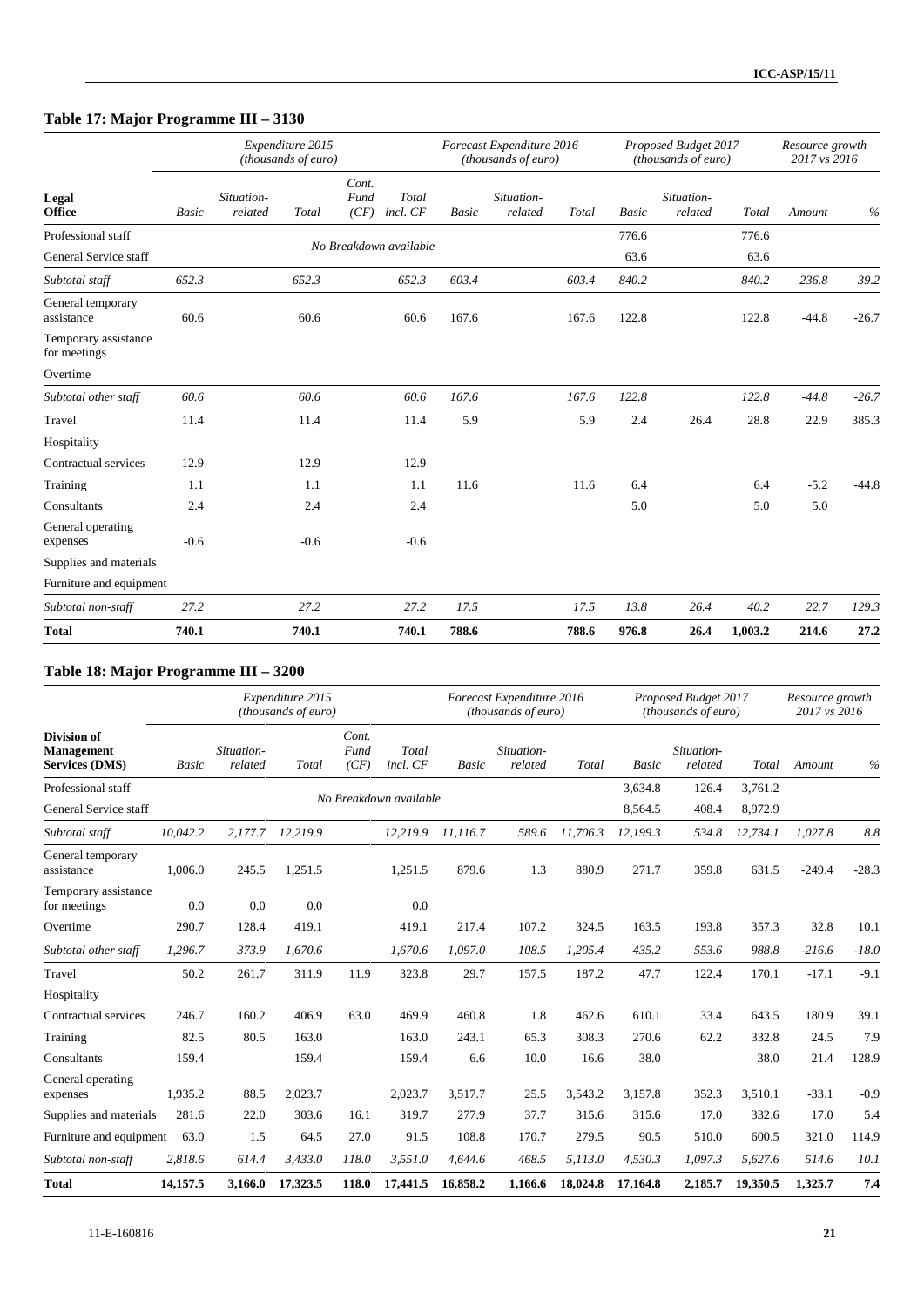## **Table 19: Major Programme III – 3210**

|                                      |              |                       | Expenditure 2015<br>(thousands of euro) |                                            |              | Forecast Expenditure 2016<br>(thousands of euro) |         |              | Proposed Budget 2017<br>(thousands of euro) |         | Resource growth<br>2017 vs 2016 |           |
|--------------------------------------|--------------|-----------------------|-----------------------------------------|--------------------------------------------|--------------|--------------------------------------------------|---------|--------------|---------------------------------------------|---------|---------------------------------|-----------|
| Office of the<br><b>Director DMS</b> | <b>Basic</b> | Situation-<br>related | Total                                   | Cont.<br>Fund<br>Total<br>(CF)<br>incl. CF | <b>Basic</b> | Situation-<br>related                            | Total   | <b>Basic</b> | Situation-<br>related                       | Total   | Amount                          | $\%$      |
| Professional staff                   |              |                       |                                         |                                            |              |                                                  |         | 712.3        |                                             | 712.3   |                                 |           |
| General Service staff                |              |                       |                                         | No Breakdown available                     |              |                                                  |         | 381.5        |                                             | 381.5   |                                 |           |
| Subtotal staff                       | 492.5        |                       | 492.5                                   | 492.5                                      | 1,012.1      |                                                  | 1,012.1 | 1,093.8      |                                             | 1,093.8 | 81.7                            | 8.1       |
| General temporary<br>assistance      |              |                       |                                         |                                            | 61.8         |                                                  | 61.8    | 99.7         |                                             | 99.7    | 37.9                            | 61.3      |
| Temporary assistance<br>for meetings |              |                       |                                         |                                            |              |                                                  |         |              |                                             |         |                                 |           |
| Overtime                             |              |                       |                                         |                                            |              |                                                  |         |              |                                             |         |                                 |           |
| Subtotal other staff                 |              |                       |                                         |                                            | 61.8         |                                                  | 61.8    | 99.7         |                                             | 99.7    | 37.9                            | 61.3      |
| Travel                               | 7.2          |                       | 7.2                                     | 7.2                                        | 7.3          |                                                  | 7.3     | 12.1         |                                             | 12.1    | 4.8                             | 66.7      |
| Hospitality                          |              |                       |                                         |                                            |              |                                                  |         |              |                                             |         |                                 |           |
| Contractual services                 | 4.2          |                       | 4.2                                     | 4.2                                        | 0.2          |                                                  | 0.2     | 218.0        |                                             | 218.0   | 217.8                           | 114,636.8 |
| Training                             |              |                       |                                         |                                            | 4.9          |                                                  | 4.9     | 5.8          |                                             | 5.8     | 0.9                             | 19.1      |
| Consultants                          |              |                       |                                         |                                            | 5.0          |                                                  | 5.0     | 8.0          |                                             | 8.0     | 3.0                             | 60.0      |
| General operating<br>expenses        |              |                       |                                         |                                            | 296.0        |                                                  | 296.0   | 303.1        |                                             | 303.1   | 7.1                             | 2.4       |
| Supplies and materials               | 0.5          |                       | 0.5                                     | 0.5                                        |              |                                                  |         |              |                                             |         |                                 |           |
| Furniture and equipment              |              |                       |                                         |                                            |              |                                                  |         |              |                                             |         |                                 |           |
| Subtotal non-staff                   | 11.9         |                       | 11.9                                    | 11.9                                       | 313.3        |                                                  | 313.3   | 547.0        |                                             | 547.0   | 233.7                           | 74.6      |
| <b>Total</b>                         | 504.4        |                       | 504.4                                   | 504.4                                      | 1,387.3      |                                                  | 1,387.3 | 1,740.5      |                                             | 1,740.5 | 353.2                           | 25.5      |

### **Table 20: Major Programme III – 3220**

|                                             |              |                       | Expenditure 2015<br>(thousands of euro) |                       |                        |              | Forecast Expenditure 2016<br>(thousands of euro) |         |              | Proposed Budget 2017<br>(thousands of euro) |         | Resource growth<br>2017 vs 2016 |          |
|---------------------------------------------|--------------|-----------------------|-----------------------------------------|-----------------------|------------------------|--------------|--------------------------------------------------|---------|--------------|---------------------------------------------|---------|---------------------------------|----------|
| Human<br><b>Resources</b><br><b>Section</b> | <b>Basic</b> | Situation-<br>related | Total                                   | Cont.<br>Fund<br>(CF) | Total<br>incl. CF      | <b>Basic</b> | Situation-<br>related                            | Total   | <b>Basic</b> | Situation-<br>related                       | Total   | Amount                          | $\%$     |
| Professional staff                          |              |                       |                                         |                       |                        |              |                                                  |         | 1,051.8      |                                             | 1,051.8 |                                 |          |
| General Service staff                       |              |                       |                                         |                       | No Breakdown available |              |                                                  |         | 1.033.5      |                                             | 1,033.5 |                                 |          |
| Subtotal staff                              | 1,823.3      | 215.0                 | 2,038.3                                 |                       | 2,038.3                | 1,706.5      | 32.1                                             | 1,738.6 | 2,085.3      |                                             | 2,085.3 | 346.7                           | 19.9     |
| General temporary<br>assistance             | 585.0        |                       | 585.0                                   |                       | 585.0                  | 490.8        |                                                  | 490.8   |              |                                             |         | $-490.8$                        | $-100.0$ |
| Temporary assistance<br>for meetings        |              |                       |                                         |                       |                        |              |                                                  |         |              |                                             |         |                                 |          |
| Overtime                                    |              |                       |                                         |                       |                        |              |                                                  |         |              |                                             |         |                                 |          |
| Subtotal other staff                        | 585.0        |                       | 585.0                                   |                       | 585.0                  | 490.8        |                                                  | 490.8   |              |                                             |         | $-490.8$                        | $-100.0$ |
| Travel                                      | 7.4          |                       | 7.4                                     |                       | 7.4                    | 12.6         |                                                  | 12.6    | 10.5         |                                             | 10.5    | $-2.1$                          | $-16.6$  |
| Hospitality                                 |              |                       |                                         |                       |                        |              |                                                  |         |              |                                             |         |                                 |          |
| Contractual services                        | 14.7         |                       | 14.7                                    |                       | 14.7                   |              |                                                  |         | 10.0         |                                             | 10.0    | 10.0                            |          |
| Training                                    | 28.8         | 9.6                   | 38.4                                    |                       | 38.4                   | 156.4        |                                                  | 156.4   | 188.0        |                                             | 188.0   | 31.6                            | 20.2     |
| Consultants                                 | 159.4        |                       | 159.4                                   |                       | 159.4                  | 1.6          |                                                  | 1.6     | 30.0         |                                             | 30.0    | 28.4                            | 1,773.5  |
| General operating<br>expenses               |              |                       |                                         |                       |                        |              |                                                  |         |              |                                             |         |                                 |          |
| Supplies and materials                      |              |                       |                                         |                       |                        |              |                                                  |         |              |                                             |         |                                 |          |
| Furniture and equipment                     |              |                       |                                         |                       |                        |              |                                                  |         |              |                                             |         |                                 |          |
| Subtotal non-staff                          | 210.3        | 9.6                   | 219.9                                   |                       | 219.9                  | 170.6        |                                                  | 170.6   | 238.5        |                                             | 238.5   | 67.9                            | 39.8     |
| <b>Total</b>                                | 2,618.6      | 224.6                 | 2,843.2                                 |                       | 2,843.2                | 2,367.9      | 32.1                                             | 2,400.0 | 2,323.8      |                                             | 2,323.8 | $-76.2$                         | $-3.2$   |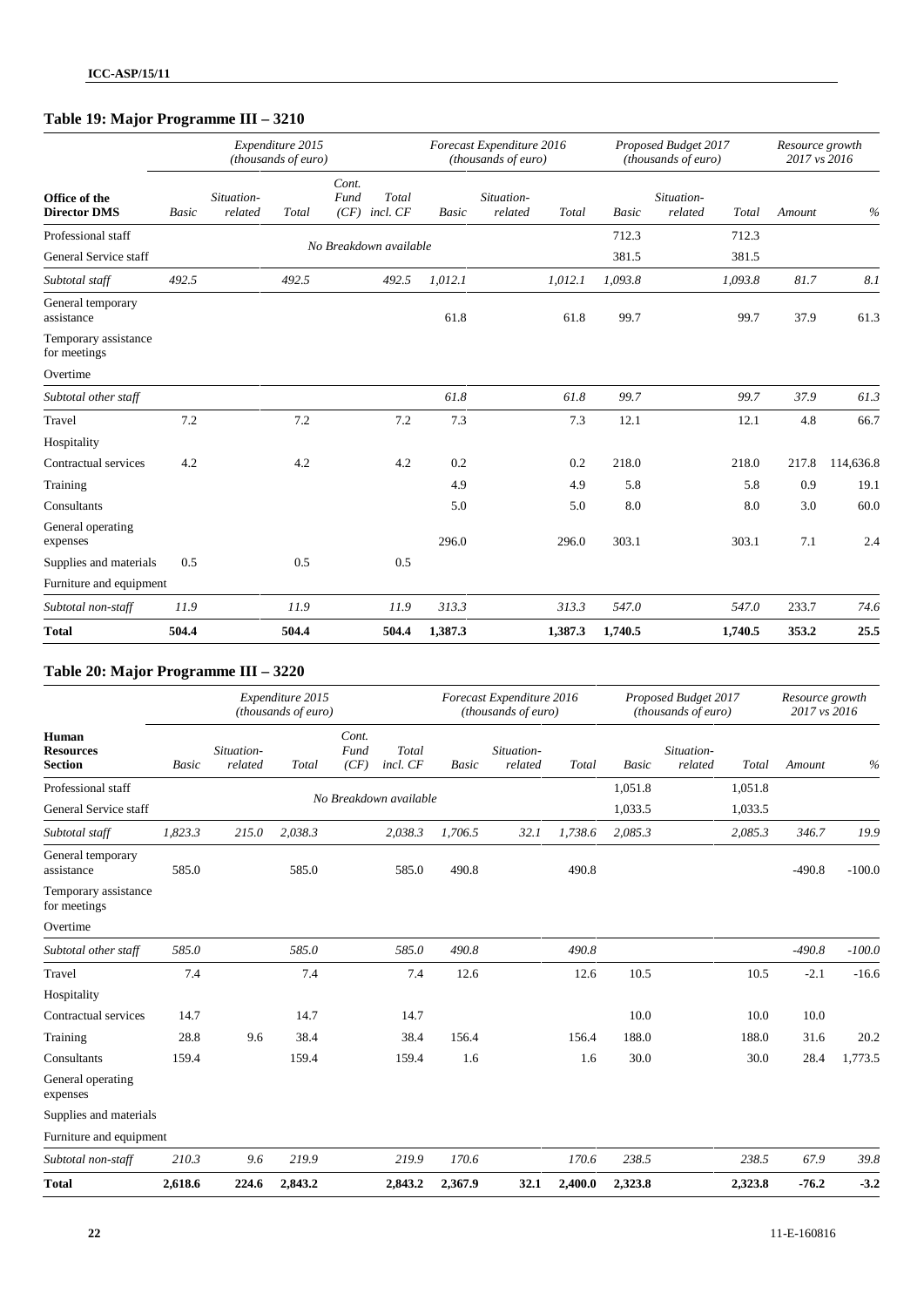## **Table 21: Major Programme III – 3230**

|                                      |       |                       | Expenditure 2015<br>(thousands of euro) |                       |                        |              | Forecast Expenditure 2016<br>(thousands of euro) |          |       | Proposed Budget 2017<br>(thousands of euro) |       | Resource growth<br>2017 vs 2016 |          |
|--------------------------------------|-------|-----------------------|-----------------------------------------|-----------------------|------------------------|--------------|--------------------------------------------------|----------|-------|---------------------------------------------|-------|---------------------------------|----------|
| <b>Budget</b><br><b>Section</b>      | Basic | Situation-<br>related | Total                                   | Cont.<br>Fund<br>(CF) | Total<br>incl. CF      | <b>Basic</b> | Situation-<br>related                            | Total    | Basic | Situation-<br>related                       | Total | Amount                          | $\%$     |
| Professional staff                   |       |                       |                                         |                       | No Breakdown available |              |                                                  |          | 364.7 |                                             | 364.7 |                                 |          |
| General Service staff                |       |                       |                                         |                       |                        |              |                                                  |          | 190.7 |                                             | 190.7 |                                 |          |
| Subtotal staff                       |       |                       |                                         |                       |                        | 453.5        |                                                  | 453.5    | 555.4 |                                             | 555.4 | 101.9                           | 22.5     |
| General temporary<br>assistance      |       |                       |                                         |                       |                        | 31.5         |                                                  | 31.5     |       |                                             |       | $-31.5$                         | $-100.0$ |
| Temporary assistance<br>for meetings |       |                       |                                         |                       |                        |              |                                                  |          |       |                                             |       |                                 |          |
| Overtime                             |       |                       |                                         |                       |                        | 2.0          |                                                  | 2.0      | 1.5   |                                             | 1.5   | $-0.5$                          | $-23.3$  |
| Subtotal other staff                 |       |                       |                                         |                       |                        | 33.5         |                                                  | 33.5     | 1.5   |                                             | 1.5   | $-32.0$                         | $-95.5$  |
| Travel                               |       |                       |                                         |                       |                        |              |                                                  |          | 6.4   |                                             | 6.4   | 6.4                             |          |
| Hospitality                          |       |                       |                                         |                       |                        |              |                                                  |          |       |                                             |       |                                 |          |
| Contractual services                 |       |                       |                                         |                       |                        | 20.0         |                                                  | 20.0     |       |                                             |       | $-20.0$                         | $-100.0$ |
| Training                             |       |                       |                                         |                       |                        |              |                                                  |          | 5.2   |                                             | 5.2   | 5.2                             |          |
| Consultants                          |       |                       |                                         |                       |                        |              |                                                  |          |       |                                             |       |                                 |          |
| General operating<br>expenses        |       |                       |                                         |                       |                        |              |                                                  |          |       |                                             |       |                                 |          |
| Supplies and materials               |       |                       |                                         |                       |                        |              |                                                  |          |       |                                             |       |                                 |          |
| Furniture and equipment              |       |                       |                                         |                       |                        |              |                                                  |          |       |                                             |       |                                 |          |
| Subtotal non-staff                   |       |                       |                                         |                       |                        | 20.0         |                                                  | $20.0\,$ | 11.6  | 0.0                                         | 11.6  | $-8.4$                          | $-42.0$  |
| <b>Total</b>                         |       |                       |                                         |                       |                        | 506.9        |                                                  | 506.9    | 568.5 | 0.0                                         | 568.5 | 61.6                            | 12.1     |

### **Table 22: Major Programme III – 3240**

|                                      |              |                       | Expenditure 2015<br>(thousands of euro) |                       |                        |              | Forecast Expenditure 2016<br>(thousands of euro) |         |              | Proposed Budget 2017<br>(thousands of euro) |         | Resource growth<br>2017 vs 2016 |         |
|--------------------------------------|--------------|-----------------------|-----------------------------------------|-----------------------|------------------------|--------------|--------------------------------------------------|---------|--------------|---------------------------------------------|---------|---------------------------------|---------|
| Finance<br><b>Section</b>            | <b>Basic</b> | Situation-<br>related | Total                                   | Cont.<br>Fund<br>(CF) | Total<br>incl. CF      | <b>Basic</b> | Situation-<br>related                            | Total   | <b>Basic</b> | Situation-<br>related                       | Total   | Amount                          | $\%$    |
| Professional staff                   |              |                       |                                         |                       | No Breakdown available |              |                                                  |         | 454.4        |                                             | 454.4   |                                 |         |
| General Service staff                |              |                       |                                         |                       |                        |              |                                                  |         | 826.6        |                                             | 826.6   |                                 |         |
| Subtotal staff                       | 1,493.0      | 265.2                 | 1,758.2                                 |                       | 1,758.2                | 1,314.7      |                                                  | 1,314.7 | 1,281.0      |                                             | 1,281.0 | $-33.7$                         | $-2.6$  |
| General temporary<br>assistance      | 316.6        |                       | 316.6                                   |                       | 316.6                  | 67.9         |                                                  | 67.9    | 99.7         |                                             | 99.7    | 31.8                            | 46.9    |
| Temporary assistance<br>for meetings |              |                       |                                         |                       |                        |              |                                                  |         |              |                                             |         |                                 |         |
| Overtime                             | 16.5         |                       | 16.5                                    |                       | 16.5                   | 9.8          |                                                  | 9.8     | 5.0          |                                             | 5.0     | $-4.8$                          | $-48.9$ |
| Subtotal other staff                 | 333.1        |                       | 333.1                                   |                       | 333.1                  | 77.6         |                                                  | 77.6    | 104.7        |                                             | 104.7   | 27.1                            | 34.9    |
| Travel                               | 8.2          |                       | 8.2                                     |                       | 8.2                    | 3.4          |                                                  | 3.4     | 4.8          |                                             | 4.8     | 1.4                             | 41.2    |
| Hospitality                          |              |                       |                                         |                       |                        |              |                                                  |         |              |                                             |         |                                 |         |
| Contractual services                 | 140.3        |                       | 140.3                                   |                       | 140.3                  | 113.1        |                                                  | 113.1   | 89.4         |                                             | 89.4    | $-23.7$                         | $-20.9$ |
| Training                             | 9.6          |                       | 9.6                                     |                       | 9.6                    | 5.0          |                                                  | 5.0     | 10.0         |                                             | 10.0    | 5.0                             | 100.0   |
| Consultants                          |              |                       |                                         |                       |                        |              |                                                  |         |              |                                             |         |                                 |         |
| General operating<br>expenses        | 105.3        |                       | 105.3                                   |                       | 105.3                  | 144.7        |                                                  | 144.7   | 65.0         |                                             | 65.0    | $-79.7$                         | $-55.1$ |
| Supplies and materials               |              |                       |                                         |                       |                        |              |                                                  |         |              |                                             |         |                                 |         |
| Furniture and equipment              |              |                       |                                         |                       |                        |              |                                                  |         |              |                                             |         |                                 |         |
| Subtotal non-staff                   | 263.4        |                       | 263.4                                   |                       | 263.4                  | 266.2        |                                                  | 266.2   | 169.2        |                                             | 169.2   | $-97.0$                         | $-36.4$ |
| <b>Total</b>                         | 2,089.5      | 265.2                 | 2,354.7                                 |                       | 2,354.7                | 1,658.5      |                                                  | 1,658.5 | 1,554.9      |                                             | 1,554.9 | $-103.6$                        | $-6.2$  |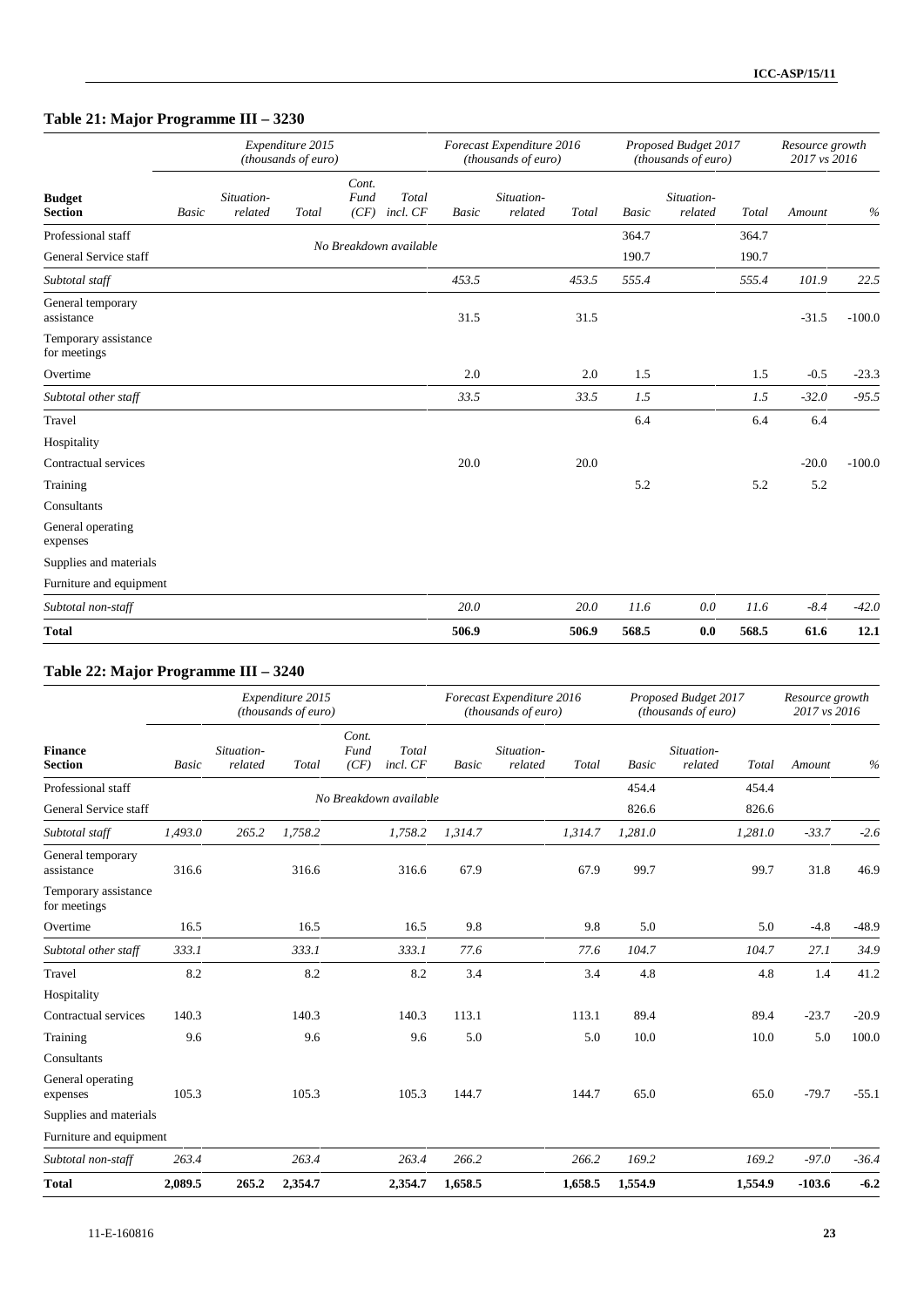## **Table 23: Major Programme III – 3250**

|                                              |              |                       | Expenditure 2015<br>(thousands of euro) |                       |                        |              | Forecast Expenditure 2016<br>(thousands of euro) |         |              | Proposed Budget 2017<br>(thousands of euro) |         | Resource growth<br>2017 vs 2016 |          |
|----------------------------------------------|--------------|-----------------------|-----------------------------------------|-----------------------|------------------------|--------------|--------------------------------------------------|---------|--------------|---------------------------------------------|---------|---------------------------------|----------|
| General<br><b>Services</b><br><b>Section</b> | <b>Basic</b> | Situation-<br>related | Total                                   | Cont.<br>Fund<br>(CF) | Total<br>incl. CF      | <b>Basic</b> | Situation-<br>related                            | Total   | <b>Basic</b> | Situation-<br>related                       | Total   | Amount                          | $\%$     |
| Professional staff                           |              |                       |                                         |                       | No Breakdown available |              |                                                  |         | 774.6        |                                             | 774.6   |                                 |          |
| General Service staff                        |              |                       |                                         |                       |                        |              |                                                  |         | 2,528.3      |                                             | 2,528.3 |                                 |          |
| Subtotal staff                               | 2,737.4      |                       | 2,737.4                                 |                       | 2,737.4                | 2,995.1      |                                                  | 2,995.1 | 3,302.9      |                                             | 3,302.9 | 307.8                           | 10.3     |
| General temporary<br>assistance              | 77.5         |                       | 77.5                                    |                       | 77.5                   | 93.4         |                                                  | 93.4    | 72.3         |                                             | 72.3    | $-21.1$                         | $-22.6$  |
| Temporary assistance<br>for meetings         |              |                       |                                         |                       |                        |              |                                                  |         |              |                                             |         |                                 |          |
| Overtime                                     | 52.6         | 41.9                  | 94.5                                    |                       | 94.5                   | 55.0         | 65.0                                             | 120.0   | 51.0         | 69.0                                        | 120.0   |                                 |          |
| Subtotal other staff                         | 130.1        | 41.9                  | 172.0                                   |                       | 172.0                  | 148.5        | 65.0                                             | 213.5   | 123.3        | 69.0                                        | 192.3   | $-21.2$                         | $-9.9$   |
| Travel                                       | 20.1         |                       | 20.1                                    |                       | 20.1                   | 1.1          | 30.4                                             | 31.5    | 3.6          | 29.4                                        | 33.0    | 1.5                             | 4.9      |
| Hospitality                                  |              |                       |                                         |                       |                        |              |                                                  |         |              |                                             |         |                                 |          |
| Contractual services                         | 14.2         |                       | 14.2                                    |                       | 14.2                   | 251.5        |                                                  | 251.5   | 210.7        | 33.4                                        | 244.1   | $-7.4$                          | $-2.9$   |
| Training                                     | 9.9          |                       | 9.9                                     |                       | 9.9                    | 36.3         |                                                  | 36.3    | 6.0          |                                             | 6.0     | $-30.3$                         | $-83.5$  |
| Consultants                                  |              |                       |                                         |                       |                        |              | 10.0                                             | 10.0    |              |                                             |         | $-10.0$                         | $-100.0$ |
| General operating<br>expenses                | 1,722.1      |                       | 1,722.1                                 |                       | 1,722.1                | 2,959.0      | 25.5                                             | 2,984.5 | 2,674.7      | 352.3                                       | 3,027.0 | 42.5                            | 1.4      |
| Supplies and materials                       | 245.5        |                       | 245.5                                   |                       | 245.5                  | 229.9        |                                                  | 229.9   | 241.3        |                                             | 241.3   | 11.4                            | 5.0      |
| Furniture and equipment                      | 60.7         |                       | 60.7                                    | 27.0                  | 87.7                   | 108.8        | 170.7                                            | 279.5   | 90.5         | 510.0                                       | 600.5   | 321.0                           | 114.9    |
| Subtotal non-staff                           | 2,072.5      |                       | 2,072.5                                 | 27.0                  | 2,099.5                | 3,586.5      | 236.6                                            | 3,823.1 | 3,226.8      | 925.1                                       | 4,151.9 | 328.8                           | 8.6      |
| <b>Total</b>                                 | 4,940.0      | 41.9                  | 4,981.9                                 | 27.0                  | 5,008.9                | 6,730.0      | 301.6                                            | 7,031.6 | 6,653.0      | 994.1                                       | 7,647.1 | 615.5                           | 8.8      |

### **Table 24: Major Programme III – 3290**

|                                              |              |                       | Expenditure 2015<br>(thousands of euro) |                       |                        |              | Forecast Expenditure 2016<br>(thousands of euro) |         |              | Proposed Budget 2017<br>(thousands of euro) |         | Resource growth<br>2017 vs 2016 |         |
|----------------------------------------------|--------------|-----------------------|-----------------------------------------|-----------------------|------------------------|--------------|--------------------------------------------------|---------|--------------|---------------------------------------------|---------|---------------------------------|---------|
| <b>Security and</b><br><b>Safety Section</b> | <b>Basic</b> | Situation-<br>related | Total                                   | Cont.<br>Fund<br>(CF) | Total<br>incl. CF      | <b>Basic</b> | Situation-<br>related                            | Total   | <b>Basic</b> | Situation-<br>related                       | Total   | Amount                          | $\%$    |
| Professional staff                           |              |                       |                                         |                       |                        |              |                                                  |         | 277.0        | 126.4                                       | 403.4   |                                 |         |
| General Service staff                        |              |                       |                                         |                       | No Breakdown available |              |                                                  |         | 3,603.9      | 408.4                                       | 4,012.3 |                                 |         |
| Subtotal staff                               | 3,496.0      | 1,697.5               | 5,193.5                                 |                       | 5,193.5                | 3,634.8      | 557.6                                            | 4,192.4 | 3,880.9      | 534.8                                       | 4,415.7 | 223.3                           | 5.3     |
| General temporary<br>assistance              | 26.9         | 245.5                 | 272.4                                   |                       | 272.4                  | 134.2        | 1.3                                              | 135.5   |              | 359.8                                       | 359.8   | 224.3                           | 165.5   |
| Temporary assistance<br>for meetings         |              |                       |                                         |                       |                        |              |                                                  |         |              |                                             |         |                                 |         |
| Overtime                                     | 221.6        | 86.5                  | 308.1                                   |                       | 308.1                  | 150.6        | 42.2                                             | 192.8   | 106.0        | 124.8                                       | 230.8   | 38.0                            | 19.7    |
| Subtotal other staff                         | 248.5        | 332.0                 | 580.5                                   |                       | 580.5                  | 284.8        | 43.5                                             | 328.2   | 106.0        | 484.6                                       | 590.6   | 262.4                           | 79.9    |
| Travel                                       | 7.3          | 261.7                 | 269.0                                   | 11.9                  | 280.9                  | 5.4          | 127.1                                            | 132.5   | 10.3         | 93.0                                        | 103.3   | $-29.2$                         | $-22.0$ |
| Hospitality                                  |              |                       |                                         |                       |                        |              |                                                  |         |              |                                             |         |                                 |         |
| Contractual services                         | 73.3         | 160.2                 | 233.5                                   | 63.0                  | 296.5                  | 76.0         | 1.8                                              | 77.8    | 82.0         |                                             | 82.0    | 4.2                             | 5.4     |
| Training                                     | 34.2         | 70.9                  | 105.1                                   |                       | 105.1                  | 40.5         | 65.3                                             | 105.8   | 55.6         | 62.2                                        | 117.8   | 12.0                            | 11.4    |
| Consultants                                  |              |                       |                                         |                       |                        |              |                                                  |         |              |                                             |         |                                 |         |
| General operating<br>expenses                | 107.8        | 88.5                  | 196.3                                   |                       | 196.3                  | 118.0        |                                                  | 118.0   | 115.0        |                                             | 115.0   | $-3.0$                          | $-2.6$  |
| Supplies and materials                       | 35.6         | 22.0                  | 57.6                                    | 16.1                  | 73.7                   | 48.0         | 37.7                                             | 85.7    | 74.3         | 17.0                                        | 91.3    | 5.6                             | 6.5     |
| Furniture and equipment                      | 2.3          | 1.5                   | 3.8                                     |                       | 3.8                    |              |                                                  |         |              |                                             |         |                                 |         |
| Subtotal non-staff                           | 260.5        | 604.8                 | 865.3                                   | 91.0                  | 956.3                  | 288.0        | 231.9                                            | 519.9   | 337.2        | 172.2                                       | 509.4   | $-10.5$                         | $-2.0$  |
| <b>Total</b>                                 | 4,005.0      | 2,634.3               | 6,639.3                                 | 91.0                  | 6,730.3                | 4,207.6      | 832.9                                            | 5,040.5 | 4,324.1      | 1,191.6                                     | 5,515.7 | 475.2                           | 9.4     |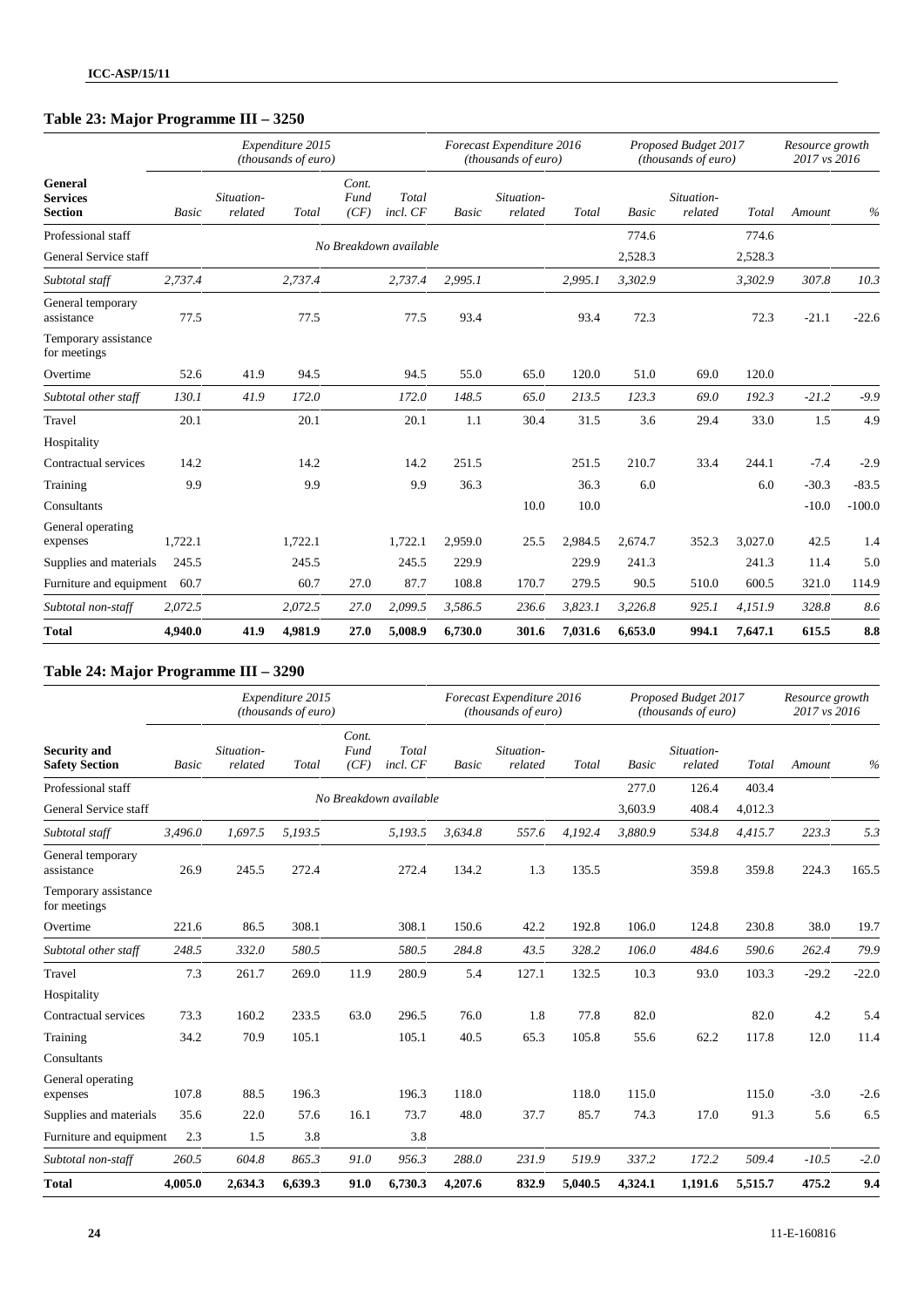## **Table 25: Major Programme III -3300**

|                                                         |              |                       | Expenditure 2015<br>(thousands of euro) |                       |                        |              | Forecast Expenditure 2016<br>(thousands of euro) |          |          | Proposed Budget 2017<br>(thousands of euro) |          | Resource growth<br>2017 vs 2016 |         |
|---------------------------------------------------------|--------------|-----------------------|-----------------------------------------|-----------------------|------------------------|--------------|--------------------------------------------------|----------|----------|---------------------------------------------|----------|---------------------------------|---------|
| <b>Division of</b><br><b>Judicial Services</b><br>(DJS) | <b>Basic</b> | Situation-<br>related | Total                                   | Cont.<br>Fund<br>(CF) | Total<br>incl. CF      | <b>Basic</b> | Situation-<br>related                            | Total    | Basic    | Situation-<br>related                       | Total    | Amount                          | $\%$    |
| Professional staff                                      |              |                       |                                         |                       |                        |              |                                                  |          | 5.610.3  | 6.340.1                                     | 11.950.4 |                                 |         |
| General Service staff                                   |              |                       |                                         |                       | No Breakdown available |              |                                                  |          | 2,750.4  | 2,178.0                                     | 4,928.4  |                                 |         |
| Subtotal staff                                          | 8,152.4      | 8,216.6               | 16,369.0                                |                       | 16,369.0               | 8,541.4      | 7,444.1                                          | 15,985.4 | 8,360.7  | 8,518.1                                     | 16,878.8 | 893.4                           | 5.6     |
| General temporary<br>assistance                         | 96.8         | 1,616.7               | 1,713.5                                 | 97.2                  | 1,810.7                | 402.2        | 867.3                                            | 1,269.5  | 0.0      | 2,146.5                                     | 2,146.5  | 877.0                           | 69.1    |
| Temporary assistance<br>for meetings                    | 219.1        | 374.7                 | 593.8                                   |                       | 593.8                  | 116.7        | 603.9                                            | 720.6    | 199.0    | 795.5                                       | 994.5    | 273.9                           | 38.0    |
| Overtime                                                | 13.7         | 0.8                   | 14.5                                    |                       | 14.5                   | 25.0         |                                                  | 25.0     | 35.0     |                                             | 35.0     | 10.0                            | 40.3    |
| Subtotal other staff                                    | 329.6        | 1,992.2               | 2,321.8                                 | 97.2                  | 2.419.0                | 543.8        | 1,471.2                                          | 2,015.0  | 234.0    | 2,942.0                                     | 3,176.0  | 1.161.0                         | 57.6    |
| Travel                                                  | 53.7         | 376.8                 | 430.5                                   | 32.0                  | 462.5                  | 53.3         | 377.3                                            | 430.6    | 22.3     | 498.5                                       | 520.8    | 90.2                            | 20.9    |
| Hospitality                                             |              |                       |                                         |                       |                        |              |                                                  |          |          |                                             |          |                                 |         |
| Contractual services                                    | 297.2        | 127.6                 | 424.8                                   | 24.6                  | 449.4                  | 336.6        | 346.0                                            | 682.6    | 161.3    | 389.6                                       | 550.9    | $-131.7$                        | $-19.3$ |
| Training                                                | 47.8         | 34.3                  | 82.1                                    |                       | 82.1                   | 43.8         | 43.3                                             | 87.1     | 71.4     | 21.6                                        | 93.0     | 5.9                             | 6.8     |
| Consultants                                             | 63.6         | 158.1                 | 221.7                                   | 5.0                   | 226.7                  | 35.6         | 253.0                                            | 288.7    | 17.6     | 373.7                                       | 391.3    | 102.6                           | 35.6    |
| Counsel for defence                                     |              | 3,030.2               | 3,030.2                                 | 1,847.3               | 4,877.5                |              | 4,506.0                                          | 4,506.0  |          | 3,669.7                                     | 3,669.7  | $-836.3$                        | $-18.6$ |
| Counsel for victims                                     |              | 1,233.6               | 1,233.6                                 |                       | 1,233.6                |              | 1,564.5                                          | 1,564.5  |          | 1,202.8                                     | 1,202.8  | $-361.7$                        | $-23.1$ |
| Furniture and<br>equipment                              | 3.449.6      | 1,270.8               | 4,720.4                                 | 64.0                  | 4.784.4                | 3,542.2      | 1,753.2                                          | 5,295.3  | 3,851.6  | 2,214.1                                     | 6.065.7  | 770.4                           | 14.5    |
| Supplies and materials                                  | 84.9         | 43.3                  | 128.2                                   | 26.1                  | 154.3                  | 249.7        | 33.0                                             | 282.7    | 237.7    | 51.7                                        | 289.4    | 6.7                             | 2.4     |
| Furniture and equipment 491.6                           |              | 304.2                 | 795.8                                   | 78.6                  | 874.4                  | 272.1        | 419.5                                            | 691.6    | 538.9    | 661.4                                       | 1,200.3  | 508.7                           | 73.6    |
| Subtotal non-staff                                      | 4,488.4      | 6,578.9               | 11,067.3                                | 2,077.6               | 13,144.9               | 4,533.3      | 9,295.8                                          | 13,829.1 | 4,900.8  | 9,083.1                                     | 13,983.9 | 154.8                           | 1.1     |
| <b>Total</b>                                            | 12,970.4     | 16,787.7              | 29,758.1                                | 2,174.8               | 31,932.9               | 13,618.5     | 18,211.0                                         | 31,829.5 | 13,495.5 | 20,543.2                                    | 34,038.7 | 2,209.2                         | 6.9     |

### **Table 26: Major Programme III – 3310**

|                                      |              |                       | Expenditure 2015<br>(thousands of euro) |                                            |              | Forecast Expenditure 2016<br>(thousands of euro) |       |              | Proposed Budget 2017<br>(thousands of euro) |       | Resource growth<br>2017 vs 2016 |          |
|--------------------------------------|--------------|-----------------------|-----------------------------------------|--------------------------------------------|--------------|--------------------------------------------------|-------|--------------|---------------------------------------------|-------|---------------------------------|----------|
| Office of the<br><b>Director DJS</b> | <b>Basic</b> | Situation-<br>related | Total                                   | Cont.<br>Fund<br>Total<br>incl. CF<br>(CF) | <b>Basic</b> | Situation-<br>related                            | Total | <b>Basic</b> | Situation-<br>related                       | Total | Amount                          | $\%$     |
| Professional staff                   |              |                       |                                         | No Breakdown available                     |              |                                                  |       | 174.0        | 195.8                                       | 369.8 |                                 |          |
| General Service staff                |              |                       |                                         |                                            |              |                                                  |       | 63.6         |                                             | 63.6  |                                 |          |
| Subtotal staff                       | 250.9        | 352.8                 | 603.7                                   | 603.7                                      | 251.6        | 212.6                                            | 464.2 | 237.6        | 195.8                                       | 433.4 | $-30.8$                         | $-6.6$   |
| General temporary<br>assistance      |              | 18.9                  | 18.9                                    | 18.9                                       | 8.5          | 26.5                                             | 34.9  |              |                                             |       | $-34.9$                         | $-100.0$ |
| Temporary assistance<br>for meetings |              |                       |                                         |                                            |              |                                                  |       |              |                                             |       |                                 |          |
| Overtime                             |              |                       |                                         |                                            |              |                                                  |       |              |                                             |       |                                 |          |
| Subtotal other staff                 |              | 18.9                  | 18.9                                    | 18.9                                       | 8.5          | 26.5                                             | 34.9  |              |                                             |       | $-34.9$                         | $-100.0$ |
| Travel                               | 9.3          | 17.8                  | 27.1                                    | 27.1                                       | 14.0         | 5.8                                              | 19.8  | 7.9          |                                             | 7.9   | $-11.9$                         | $-60.0$  |
| Hospitality                          |              |                       |                                         |                                            |              |                                                  |       |              |                                             |       |                                 |          |
| Contractual services                 |              |                       |                                         |                                            |              |                                                  |       |              |                                             |       |                                 |          |
| Training                             | 0.5          |                       | 0.5                                     | 0.5                                        |              |                                                  |       | 4.1          |                                             | 4.1   | 4.1                             |          |
| Consultants                          |              | 3.6                   | 3.6                                     | 3.6                                        | 5.0          |                                                  | 5.0   | 5.0          |                                             | 5.0   |                                 |          |
| General operating<br>expenses        |              | 13.3                  | 13.3                                    | 13.3                                       |              |                                                  |       | 13.1         |                                             | 13.1  | 13.1                            |          |
| Supplies and materials               |              |                       |                                         |                                            |              |                                                  |       |              |                                             |       |                                 |          |
| Furniture and equipment              |              |                       |                                         |                                            |              |                                                  |       |              |                                             |       |                                 |          |
| Subtotal non-staff                   | 9.8          | 34.7                  | 44.5                                    | 44.5                                       | 19.0         | 5.8                                              | 24.8  | 30.1         |                                             | 30.1  | 5.3                             | 21.6     |
| <b>Total</b>                         | 260.7        | 406.4                 | 667.1                                   | 667.1                                      | 279.0        | 244.9                                            | 523.9 | 267.7        | 195.8                                       | 463.5 | $-60.4$                         | $-11.5$  |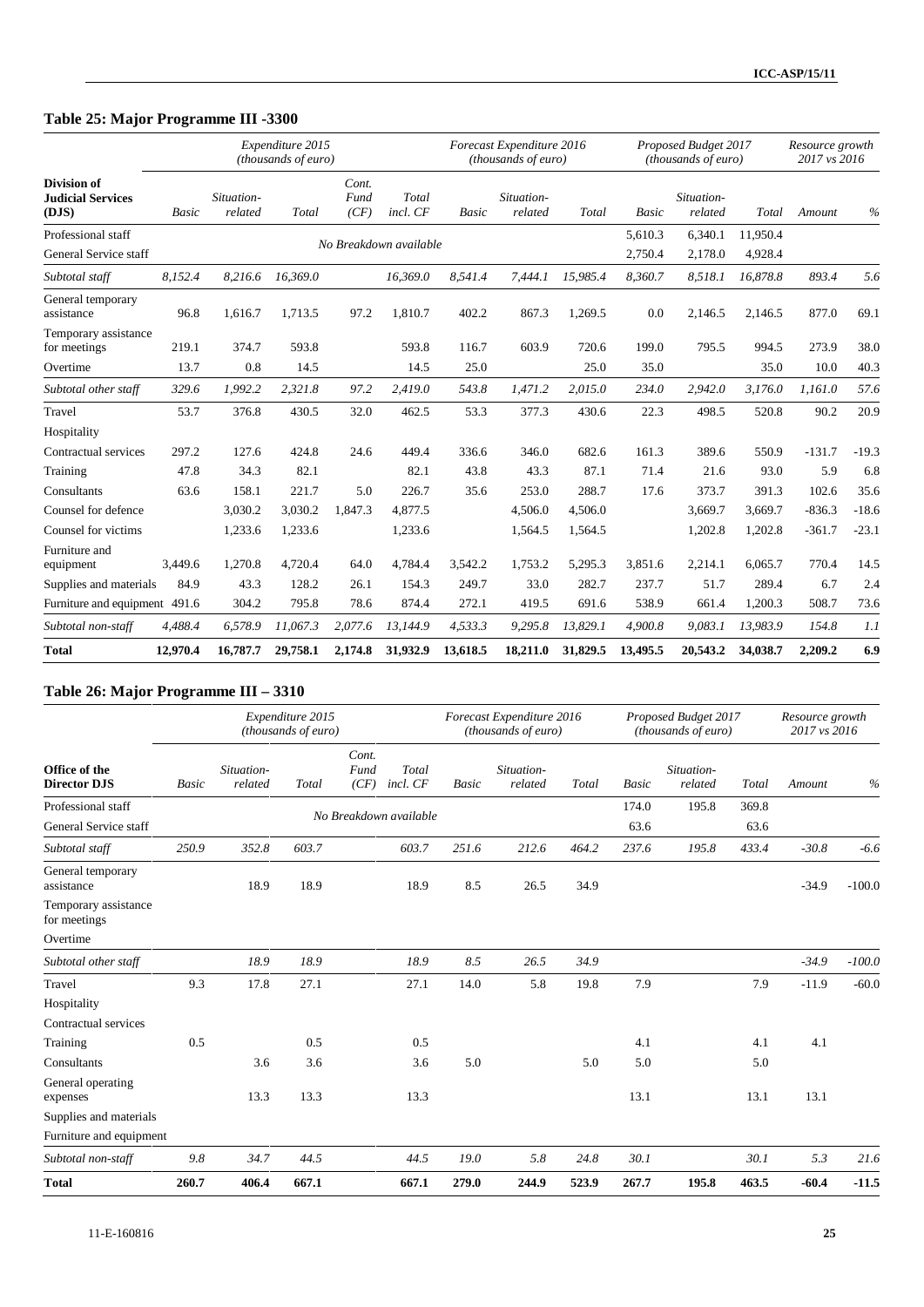## **Table 27: Major Programme III – 3320**

|                                              |              |                       | Expenditure 2015<br>(thousands of euro) |                       |                        |              | Forecast Expenditure 2016<br>(thousands of euro) |         |              | Proposed Budget 2017<br>(thousands of euro) |         | Resource growth<br>2017 vs 2016 |          |
|----------------------------------------------|--------------|-----------------------|-----------------------------------------|-----------------------|------------------------|--------------|--------------------------------------------------|---------|--------------|---------------------------------------------|---------|---------------------------------|----------|
| Court<br><b>Management</b><br><b>Section</b> | <b>Basic</b> | Situation-<br>related | Total                                   | Cont.<br>Fund<br>(CF) | Total<br>incl. CF      | <b>Basic</b> | Situation-<br>related                            | Total   | <b>Basic</b> | Situation-<br>related                       | Total   | Amount                          | $\%$     |
| Professional staff                           |              |                       |                                         |                       | No Breakdown available |              |                                                  |         | 542.1        | 877.1                                       | 1,419.2 |                                 |          |
| General Service staff                        |              |                       |                                         |                       |                        |              |                                                  |         | 254.3        | 906.3                                       | 1,160.6 |                                 |          |
| Subtotal staff                               | 595.8        | 1,739.8               | 2,335.6                                 |                       | 2,335.6                | 1,009.5      | 1,561.0                                          | 2,570.5 | 796.4        | 1,783.4                                     | 2,579.8 | 9.3                             | 0.4      |
| General temporary<br>assistance              |              | 232.5                 | 232.5                                   |                       | 232.5                  | 146.0        | 85.9                                             | 231.9   |              | 460.3                                       | 460.3   | 228.4                           | 98.5     |
| Temporary assistance<br>for meetings         |              |                       |                                         |                       |                        |              |                                                  |         |              | 332.2                                       | 332.2   | 332.2                           |          |
| Overtime                                     |              |                       |                                         |                       |                        |              |                                                  |         |              |                                             |         |                                 |          |
| Subtotal other staff                         |              | 232.5                 | 232.5                                   |                       | 232.5                  | 146.0        | 85.9                                             | 231.9   |              | 792.5                                       | 792.5   | 560.6                           | 241.7    |
| Travel                                       |              | 25.6                  | 25.6                                    |                       | 25.6                   |              | 80.5                                             | 80.5    |              | 25.1                                        | 25.1    | $-55.4$                         | $-68.8$  |
| Hospitality                                  |              |                       |                                         |                       |                        |              |                                                  |         |              |                                             |         |                                 |          |
| Contractual services                         | 45.0         |                       | 45.0                                    |                       | 45.0                   | 46.0         | 203.7                                            | 249.7   |              |                                             |         | $-249.7$                        | $-100.0$ |
| Training                                     |              |                       |                                         |                       |                        |              | 5.5                                              | 5.5     | 3.5          | 2.0                                         | 5.5     |                                 |          |
| Consultants                                  |              |                       |                                         |                       |                        |              |                                                  |         |              |                                             |         |                                 |          |
| General operating<br>expenses                |              |                       |                                         |                       |                        |              |                                                  |         |              |                                             |         |                                 |          |
| Supplies and materials                       |              |                       |                                         |                       |                        |              | 22.7                                             | 22.7    |              | 29.7                                        | 29.7    | 7.0                             | 30.8     |
| Furniture and equipment                      |              | 38.9                  | 38.9                                    |                       | 38.9                   |              | 33.6                                             | 33.6    |              |                                             |         | $-33.6$                         | $-100.0$ |
| Subtotal non-staff                           | 45.0         | 64.5                  | 109.5                                   |                       | 109.5                  | 46.0         | 346.0                                            | 392.0   | 3.5          | 56.8                                        | 60.3    | $-331.7$                        | $-84.6$  |
| <b>Total</b>                                 | 640.8        | 2,036.8               | 2,677.6                                 |                       | 2,677.6                | 1,201.5      | 1,992.9                                          | 3,194.4 | 799.9        | 2,632.7                                     | 3,432.6 | 238.2                           | 7.5      |

## **Table 28: Major Programme III – 3325**

|                                                             |              |                       | Expenditure 2015<br>(thousands of euro) |                       |                        |              | Forecast Expenditure 2016<br>(thousands of euro) |         |         | Proposed Budget 2017<br>(thousands of euro) |          | Resource growth<br>2017 vs 2016 |          |
|-------------------------------------------------------------|--------------|-----------------------|-----------------------------------------|-----------------------|------------------------|--------------|--------------------------------------------------|---------|---------|---------------------------------------------|----------|---------------------------------|----------|
| <b>Information</b><br>Management<br><b>Services Section</b> | <b>Basic</b> | Situation-<br>related | Total                                   | Cont.<br>Fund<br>(CF) | Total<br>incl. CF      | <b>Basic</b> | Situation-<br>related                            | Total   | Basic   | Situation-<br>related                       | Total    | Amount                          | $\%$     |
| Professional staff                                          |              |                       |                                         |                       |                        |              |                                                  |         | 2,045.0 |                                             | 2,045.0  |                                 |          |
| General Service staff                                       |              |                       |                                         |                       | No Breakdown available |              |                                                  |         | 1,526.0 | 763.0                                       | 2,289.0  |                                 |          |
| Subtotal staff                                              | 2,856.6      | 1,495.1               | 4.351.7                                 |                       | 4,351.7                | 2.941.9      | 909.2                                            | 3,851.1 | 3,571.0 | 763.0                                       | 4,334.0  | 482.9                           | 12.5     |
| General temporary<br>assistance                             | 23.2         | 220.0                 | 243.2                                   |                       | 243.2                  | 41.6         | $-0.2$                                           | 41.4    |         |                                             |          | $-41.4$                         | $-100.0$ |
| Temporary assistance<br>for meetings                        |              |                       |                                         |                       |                        | 10.0         |                                                  | 10.0    | 10.0    |                                             | 10.0     |                                 |          |
| Overtime                                                    | 13.7         | 0.8                   | 14.5                                    |                       | 14.5                   | 25.0         |                                                  | 25.0    | 35.0    |                                             | 35.0     | 10.0                            | 40.3     |
| Subtotal other staff                                        | 36.9         | 220.8                 | 257.7                                   |                       | 257.7                  | 76.5         | $-0.2$                                           | 76.3    | 45.0    |                                             | 45.0     | $-31.3$                         | $-41.1$  |
| Travel                                                      | 28.3         | 21.4                  | 49.7                                    |                       | 49.7                   | 33.7         | 50.6                                             | 84.3    |         | 24.7                                        | 24.7     | $-59.6$                         | $-70.7$  |
| Hospitality                                                 |              |                       |                                         |                       |                        |              |                                                  |         |         |                                             |          |                                 |          |
| Contractual services                                        | 196.6        | 67.3                  | 263.9                                   |                       | 263.9                  | 269.5        | 54.1                                             | 323.6   | 129.0   | 258.8                                       | 387.8    | 64.2                            | 19.9     |
| Training                                                    | 46.8         | 21.9                  | 68.7                                    |                       | 68.7                   | 43.8         | 31.9                                             | 75.7    | 60.7    |                                             | 60.7     | $-15.0$                         | $-19.8$  |
| Consultants                                                 |              |                       |                                         |                       |                        |              |                                                  |         |         |                                             |          |                                 |          |
| General operating<br>expenses                               | 1,723.6      | 1,214.7               | 2,938.3                                 | 10.4                  | 2,948.7                | 1,895.2      | 1,645.3                                          | 3,540.5 | 1,933.5 | 2,081.1                                     | 4,014.6  | 474.1                           | 13.4     |
| Supplies and materials                                      | 77.6         | 36.2                  | 113.8                                   | 26.1                  | 139.9                  | 245.1        | 0.2                                              | 245.3   | 223.0   | 20.0                                        | 243.0    | $-2.3$                          | $-0.9$   |
| Furniture and equipment                                     | 491.6        | 258.5                 | 750.1                                   | 78.6                  | 828.7                  | 272.1        | 385.9                                            | 658.0   | 538.9   | 661.4                                       | 1,200.3  | 542.3                           | 82.4     |
| Subtotal non-staff                                          | 2,564.5      | 1,620.0               | 4,184.5                                 | 115.1                 | 4,299.6                | 2,759.3      | 2,167.9                                          | 4,927.3 | 2,885.1 | 3,046.0                                     | 5,931.1  | 1,003.8                         | 20.4     |
| <b>Total</b>                                                | 5,458.0      | 3,335.9               | 8,793.9                                 | 115.1                 | 8,909.0                | 5,777.8      | 3,076.9                                          | 8,854.7 | 6,501.1 | 3,809.0                                     | 10,310.1 | 1,455.4                         | 16.4     |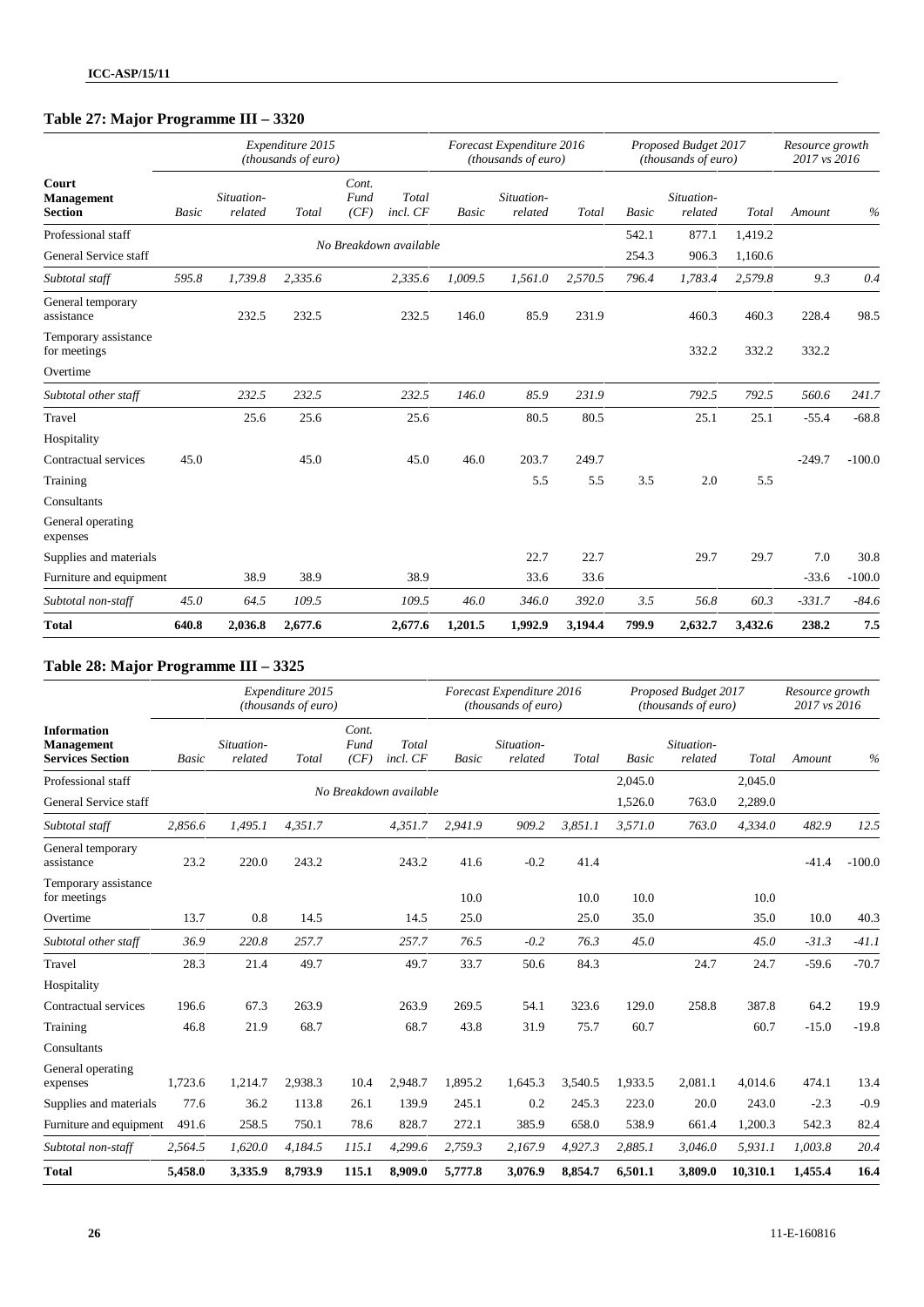## **Table 29: Major Programme III – 3330**

|                                      |              |                       | Expenditure 2015<br>(thousands of euro) |                       |                        |         | Forecast Expenditure 2016<br>(thousands of euro) |         |              | Proposed Budget 2017<br>(thousands of euro) |         | Resource growth<br>2017 vs 2016 |          |
|--------------------------------------|--------------|-----------------------|-----------------------------------------|-----------------------|------------------------|---------|--------------------------------------------------|---------|--------------|---------------------------------------------|---------|---------------------------------|----------|
| <b>Detention</b><br><b>Section</b>   | <b>Basic</b> | Situation-<br>related | Total                                   | Cont.<br>Fund<br>(CF) | Total<br>incl. CF      | Basic   | Situation-<br>related                            | Total   | <b>Basic</b> | Situation-<br>related                       | Total   | Amount                          | $\%$     |
| Professional staff                   |              |                       |                                         |                       |                        |         |                                                  |         | 214.1        | 87.7                                        | 301.8   |                                 |          |
| General Service staff                |              |                       |                                         |                       | No Breakdown available |         |                                                  |         | 63.6         | 63.6                                        | 127.2   |                                 |          |
| Subtotal staff                       | 244.3        | 164.3                 | 408.6                                   |                       | 408.6                  | 221.7   | 168.6                                            | 390.2   | 277.7        | 151.3                                       | 429.0   | 38.8                            | 9.9      |
| General temporary<br>assistance      |              |                       |                                         |                       |                        | 79.7    |                                                  | 79.7    |              |                                             |         | $-79.7$                         | $-100.0$ |
| Temporary assistance<br>for meetings |              |                       |                                         |                       |                        |         |                                                  |         |              |                                             |         |                                 |          |
| Overtime                             |              |                       |                                         |                       |                        |         |                                                  |         |              |                                             |         |                                 |          |
| Subtotal other staff                 |              |                       |                                         |                       |                        | 79.7    |                                                  | 79.7    |              |                                             |         | $-79.7$                         | $-100.0$ |
| Travel                               | 2.4          |                       | 2.4                                     |                       | 2.4                    |         |                                                  |         | 3.9          |                                             | 3.9     | 3.9                             |          |
| Hospitality                          |              |                       |                                         |                       |                        |         |                                                  |         |              |                                             |         |                                 |          |
| Contractual services                 |              |                       |                                         |                       |                        |         |                                                  |         |              |                                             |         |                                 |          |
| Training                             |              |                       |                                         |                       |                        |         |                                                  |         |              | 16.8                                        | 16.8    | 16.8                            |          |
| Consultants                          | 32.9         | 17.1                  | 50.0                                    | 5.0                   | 55.0                   | 13.3    | 5.0                                              | 18.3    |              | 6.0                                         | 6.0     | $-12.3$                         | $-67.2$  |
| General operating<br>expenses        | 1,726.0      | 23.8                  | 1,749.8                                 | 48.8                  | 1,798.6                | 1,647.0 | 83.3                                             | 1,730.3 | 1,898.0      | 122.0                                       | 2,020.0 | 289.7                           | 16.7     |
| Supplies and materials               |              | 2.1                   | 2.1                                     |                       | 2.1                    | 1.2     | 3.4                                              | 4.6     | 7.5          |                                             | 7.5     | 2.9                             | 64.2     |
| Furniture and equipment              |              |                       |                                         |                       |                        |         |                                                  |         |              |                                             |         |                                 |          |
| Subtotal non-staff                   | 1,761.3      | 43.0                  | 1,804.3                                 | 53.8                  | 1,858.1                | 1,661.5 | 91.6                                             | 1,753.1 | 1,909.4      | 144.8                                       | 2,054.2 | 301.1                           | 17.2     |
| <b>Total</b>                         | 2,005.6      | 207.3                 | 2,212.9                                 | 53.8                  | 2,266.7                | 1,962.8 | 260.2                                            | 2,223.0 | 2,187.1      | 296.1                                       | 2,483.2 | 260.2                           | 11.7     |

### **Table 30: Major Programme III – 3340**

|                                               |              |                       | Expenditure 2015<br>(thousands of euro) |                       |                        |              | Forecast Expenditure 2016<br>(thousands of euro) |         |              | Proposed Budget 2017<br>(thousands of euro) |         | Resource growth<br>2017 vs 2016 |          |
|-----------------------------------------------|--------------|-----------------------|-----------------------------------------|-----------------------|------------------------|--------------|--------------------------------------------------|---------|--------------|---------------------------------------------|---------|---------------------------------|----------|
| Language<br><b>Services</b><br><b>Section</b> | <b>Basic</b> | Situation-<br>related | Total                                   | Cont.<br>Fund<br>(CF) | Total<br>incl. CF      | <b>Basic</b> | Situation-<br>related                            | Total   | <b>Basic</b> | Situation-<br>related                       | Total   | Amount                          | $\%$     |
| Professional staff                            |              |                       |                                         |                       |                        |              |                                                  |         | 1,321.0      | 3,227.9                                     | 4,548.9 |                                 |          |
| General Service staff                         |              |                       |                                         |                       | No Breakdown available |              |                                                  |         | 461.3        | 63.6                                        | 524.9   |                                 |          |
| Subtotal staff                                | 2,408.3      | 2,840.4               | 5,248.7                                 |                       | 5,248.7                | 2,375.9      | 2,689.4                                          | 5,065.3 | 1,782.3      | 3,291.5                                     | 5,073.8 | 8.5                             | 0.2      |
| General temporary<br>assistance               | 4.8          | 534.2                 | 539.0                                   | 62.6                  | 601.6                  | 35.0         | 709.7                                            | 744.7   |              | 1,219.6                                     | 1,219.6 | 474.9                           | 63.8     |
| Temporary assistance<br>for meetings          | 219.1        | 374.7                 | 593.8                                   |                       | 593.8                  | 106.7        | 603.9                                            | 710.6   | 189.0        | 463.3                                       | 652.3   | $-58.3$                         | $-8.2$   |
| Overtime                                      |              |                       |                                         |                       |                        |              |                                                  |         |              |                                             |         |                                 |          |
| Subtotal other staff                          | 223.9        | 908.9                 | 1,132.8                                 | 62.6                  | 1.195.4                | 141.7        | 1,313.6                                          | 1,455.3 | 189.0        | 1,682.9                                     | 1,871.9 | 416.6                           | 28.6     |
| Travel                                        | 5.8          | 133.1                 | 138.9                                   | 13.3                  | 152.2                  | 4.1          | 87.3                                             | 91.3    | 3.4          | 148.3                                       | 151.7   | 60.4                            | 66.1     |
| Hospitality                                   |              |                       |                                         |                       |                        |              |                                                  |         |              |                                             |         |                                 |          |
| Contractual services                          | 55.6         | 19.0                  | 74.6                                    |                       | 74.6                   | 21.1         | 54.4                                             | 75.6    | 32.3         | 33.8                                        | 66.1    | $-9.5$                          | $-12.5$  |
| Training                                      | 0.5          | 8.9                   | 9.4                                     |                       | 9.4                    |              | 2.7                                              | 2.7     |              |                                             |         | $-2.7$                          | $-100.0$ |
| Consultants                                   |              | 0.5                   | 0.5                                     |                       | 0.5                    |              |                                                  |         | 2.6          | 44.1                                        | 46.7    | 46.7                            |          |
| General operating<br>expenses                 |              |                       |                                         |                       |                        |              |                                                  |         |              |                                             |         |                                 |          |
| Supplies and materials                        | 7.3          | 2.9                   | 10.2                                    |                       | 10.2                   | 3.4          | 3.8                                              | 7.2     | 7.2          |                                             | 7.2     |                                 | 0.6      |
| Furniture and equipment                       |              |                       |                                         |                       |                        |              |                                                  |         |              |                                             |         |                                 |          |
| Subtotal non-staff                            | 69.2         | 164.4                 | 233.6                                   | 13.3                  | 246.9                  | 28.6         | 148.2                                            | 176.7   | 45.5         | 226.2                                       | 271.7   | 95.0                            | 53.7     |
| <b>Total</b>                                  | 2,701.4      | 3.913.7               | 6.615.1                                 | 75.9                  | 6.691.0                | 2.546.2      | 4.151.1                                          | 6.697.3 | 2.016.8      | 5,200.6                                     | 7.217.4 | 520.1                           | 7.8      |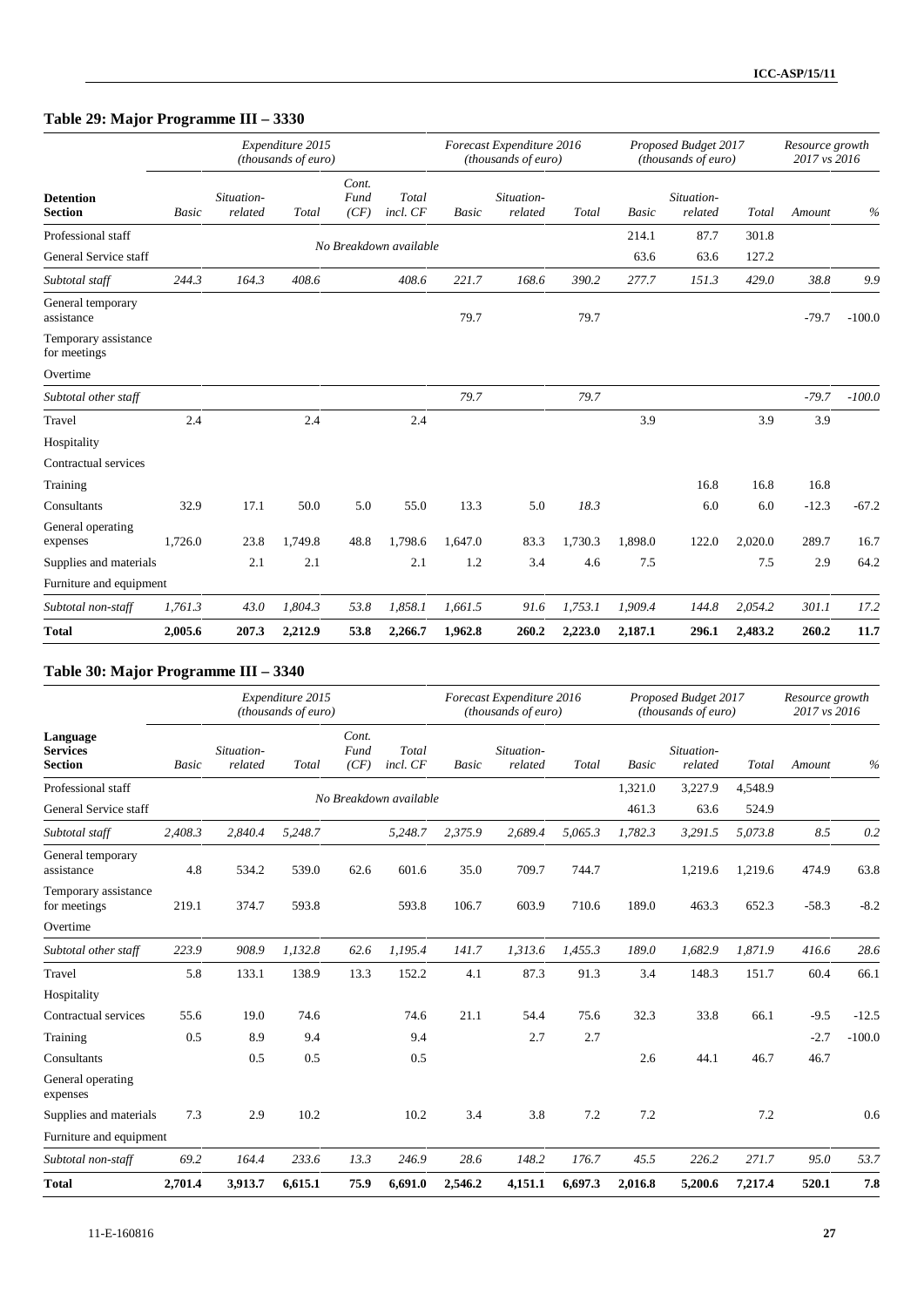## **Table 31: Major Programme III – 3360**

|                                                                          |       |                       | Expenditure 2015<br>(thousands of euro) |                       |                        |              | Forecast Expenditure 2016<br>(thousands of euro) |         |              | Proposed Budget 2017<br>(thousands of euro) |         | Resource growth<br>2017 vs 2016 |         |
|--------------------------------------------------------------------------|-------|-----------------------|-----------------------------------------|-----------------------|------------------------|--------------|--------------------------------------------------|---------|--------------|---------------------------------------------|---------|---------------------------------|---------|
| <b>Victims</b><br><b>Participation and</b><br><b>Reparations Section</b> | Basic | Situation-<br>related | Total                                   | Cont.<br>Fund<br>(CF) | Total<br>incl. CF      | <b>Basic</b> | Situation-<br>related                            | Total   | <b>Basic</b> | Situation-<br>related                       | Total   | Amount                          | $\%$    |
| Professional staff                                                       |       |                       |                                         |                       |                        |              |                                                  |         | 434.1        | 546.6                                       | 980.7   |                                 |         |
| General Service staff                                                    |       |                       |                                         |                       | No Breakdown available |              |                                                  |         | 127.2        | 254.3                                       | 381.5   |                                 |         |
| Subtotal staff                                                           | 820.3 | 429.6                 | 1,249.9                                 |                       | 1,249.9                | 709.0        | 460.1                                            | 1,169.2 | 561.3        | 800.9                                       | 1,362.2 | 193.0                           | 16.5    |
| General temporary<br>assistance                                          |       | 458.4                 | 458.4                                   | 3.5                   | 461.9                  | 36.3         | 21.1                                             | 57.4    |              | 171.8                                       | 171.8   | 114.4                           | 199.4   |
| Temporary assistance<br>for meetings                                     |       |                       |                                         |                       |                        |              |                                                  |         |              |                                             |         |                                 |         |
| Overtime                                                                 |       |                       |                                         |                       |                        |              |                                                  |         |              |                                             |         |                                 |         |
| Subtotal other staff                                                     |       | 458.4                 | 458.4                                   | 3.5                   | 461.9                  | 36.3         | 21.1                                             | 57.4    |              | 171.8                                       | 171.8   | 114.4                           | 199.4   |
| Travel                                                                   |       | 101.7                 | 101.7                                   | 18.7                  | 120.4                  |              | 33.0                                             | 33.0    |              | 93.4                                        | 93.4    | 60.4                            | 182.8   |
| Hospitality                                                              |       |                       |                                         |                       |                        |              |                                                  |         |              |                                             |         |                                 |         |
| Contractual services                                                     |       | 41.1                  | 41.1                                    | 24.6                  | 65.7                   |              | 22.6                                             | 22.6    |              | 47.0                                        | 47.0    | 24.4                            | 107.5   |
| Training                                                                 |       | 3.5                   | 3.5                                     |                       | 3.5                    |              | 2.7                                              | 2.7     | 2.5          | 2.8                                         | 5.3     | 2.6                             | 92.9    |
| Consultants                                                              | 30.7  |                       | 30.7                                    |                       | 30.7                   | 17.4         | 36.8                                             | 54.1    | 10.0         |                                             | 10.0    | $-44.1$                         | $-81.5$ |
| General operating<br>expenses                                            |       |                       |                                         |                       |                        |              |                                                  |         |              |                                             |         |                                 |         |
| Supplies and materials                                                   |       | 1.7                   | 1.7                                     |                       | 1.7                    |              | 3.0                                              | 3.0     |              | 2.0                                         | 2.0     | $-1.0$                          | $-33.3$ |
| Furniture and equipment                                                  |       | 1.4                   | 1.4                                     |                       | 1.4                    |              |                                                  |         |              |                                             |         |                                 |         |
| Subtotal non-staff                                                       | 30.7  | 149.4                 | 180.1                                   | 43.3                  | 223.4                  | 17.4         | 98.2                                             | 115.5   | 12.5         | 145.2                                       | 157.7   | 42.2                            | 36.5    |
| <b>Total</b>                                                             | 851.0 | 1,037.4               | 1,888.4                                 | 46.8                  | 1,935.2                | 762.7        | 579.4                                            | 1,342.1 | 573.8        | 1,117.9                                     | 1,691.7 | 349.6                           | 26.0    |

### **Table 32: Major Programme III – 3370**

|                                                       |              |                       | Expenditure 2015<br>(thousands of euro) |                       |                        |       | Forecast Expenditure 2016<br>(thousands of euro) |       |              | Proposed Budget 2017<br>(thousands of euro) |       | Resource growth<br>2017 vs 2016 |          |
|-------------------------------------------------------|--------------|-----------------------|-----------------------------------------|-----------------------|------------------------|-------|--------------------------------------------------|-------|--------------|---------------------------------------------|-------|---------------------------------|----------|
| Office of<br><b>Public Counsel</b><br>for the Defence | <b>Basic</b> | Situation-<br>related | Total                                   | Cont.<br>Fund<br>(CF) | Total<br>incl. CF      | Basic | Situation-<br>related                            | Total | <b>Basic</b> | Situation-<br>related                       | Total | Amount                          | $\%$     |
| Professional staff                                    |              |                       |                                         |                       |                        |       |                                                  |       | 150.6        | 301.8                                       | 452.4 |                                 |          |
| General Service staff                                 |              |                       |                                         |                       | No Breakdown available |       |                                                  |       | 63.6         |                                             | 63.6  |                                 |          |
| Subtotal staff                                        | 224.7        | 234.4                 | 459.1                                   |                       | 459.1                  | 226.1 | 289.6                                            | 515.7 | 214.2        | 301.8                                       | 516.0 | 0.3                             | 0.1      |
| General temporary<br>assistance                       | 40.2         |                       | 40.2                                    |                       | 40.2                   | 19.1  | 0.5                                              | 19.7  |              | 122.8                                       | 122.8 | 103.1                           | 524.6    |
| Temporary assistance<br>for meetings                  |              |                       |                                         |                       |                        |       |                                                  |       |              |                                             |       |                                 |          |
| Overtime                                              |              |                       |                                         |                       |                        |       |                                                  |       |              |                                             |       |                                 |          |
| Subtotal other staff                                  | 40.2         |                       | 40.2                                    |                       | 40.2                   | 19.1  | 0.5                                              | 19.7  | 0.0          | 122.8                                       | 122.8 | 103.1                           | 524.6    |
| Travel                                                | 6.9          |                       | 6.9                                     |                       | 6.9                    | 1.2   | 1.8                                              | 3.0   | 2.6          | 1.8                                         | 4.4   | 1.4                             | 47.6     |
| Hospitality                                           |              |                       |                                         |                       |                        |       |                                                  |       |              |                                             |       |                                 |          |
| Contractual services                                  |              | 0.2                   | 0.2                                     |                       | 0.2                    |       | 11.1                                             | 11.1  |              |                                             |       | $-11.1$                         | $-100.0$ |
| Training                                              |              |                       |                                         |                       |                        |       | 0.5                                              | 0.5   | 0.6          |                                             | 0.6   | 0.1                             | 20.0     |
| Consultants                                           |              |                       |                                         |                       |                        |       | 9.5                                              | 9.5   | 0.0          | 20.0                                        | 20.0  | 10.5                            | 111.4    |
| General operating<br>expenses                         |              |                       |                                         |                       |                        |       |                                                  |       |              |                                             |       |                                 |          |
| Supplies and materials                                |              | 0.4                   | 0.4                                     |                       | 0.4                    |       |                                                  |       |              |                                             |       |                                 |          |
| Furniture and equipment                               |              |                       |                                         |                       |                        |       |                                                  |       |              |                                             |       |                                 |          |
| Subtotal non-staff                                    | 6.9          | 0.6                   | 7.5                                     |                       | 7.5                    | 1.2   | 22.9                                             | 24.1  | 3.2          | 21.8                                        | 25.0  | 0.9                             | 3.9      |
| <b>Total</b>                                          | 271.8        | 235.0                 | 506.8                                   |                       | 506.8                  | 246.4 | 313.0                                            | 559.4 | 217.4        | 446.4                                       | 663.8 | 104.4                           | 18.7     |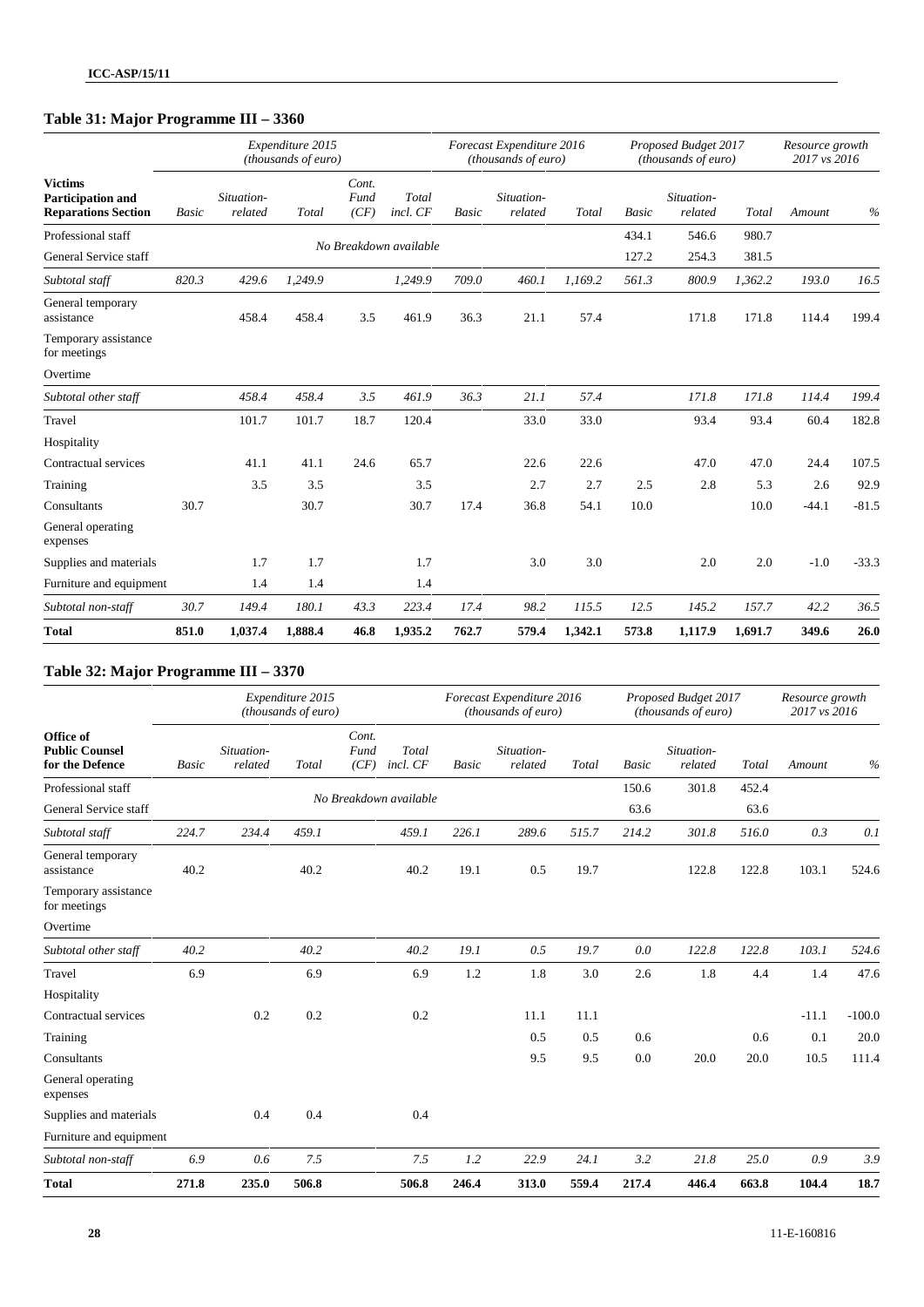## **Table 33: Major Programme III – 3380**

|                                                   |       |                       | Expenditure 2015<br>(thousands of euro) |                       |                        |              | Forecast Expenditure 2016<br>(thousands of euro) |         |               | Proposed Budget 2017<br>(thousands of euro) |                 | Resource growth<br>2017 vs 2016 |         |
|---------------------------------------------------|-------|-----------------------|-----------------------------------------|-----------------------|------------------------|--------------|--------------------------------------------------|---------|---------------|---------------------------------------------|-----------------|---------------------------------|---------|
| Office of<br><b>Public Counsel</b><br>for Victims | Basic | Situation-<br>related | Total                                   | Cont.<br>Fund<br>(CF) | Total<br>incl. CF      | <b>Basic</b> | Situation-<br>related                            | Total   | <b>Basic</b>  | Situation-<br>related                       | Total           | Amount                          | $\%$    |
| Professional staff<br>General Service staff       |       |                       |                                         |                       | No Breakdown available |              |                                                  |         | 150.6<br>63.6 | 1,015.5                                     | 1,166.1<br>63.6 |                                 |         |
| Subtotal staff                                    | 299.3 | 744.9                 | 1,044.2                                 |                       | 1,044.2                | 286.0        | 932.9                                            | 1,218.8 | 214.2         | 1,015.5                                     | 1,229.7         | 10.9                            | 0.9     |
| General temporary<br>assistance                   |       | 131.3                 | 131.3                                   |                       | 131.3                  | 8.2          | 13.1                                             | 21.3    |               | 99.7                                        | 99.7            | 78.4                            | 367.1   |
| Temporary assistance<br>for meetings              |       |                       |                                         |                       |                        |              |                                                  |         |               |                                             |                 |                                 |         |
| Overtime                                          |       |                       |                                         |                       |                        |              |                                                  |         |               |                                             |                 |                                 |         |
| Subtotal other staff                              |       | 131.3                 | 131.3                                   |                       | 131.3                  | 8.2          | 13.1                                             | 21.3    | 0.0           | 99.7                                        | 99.7            | 78.4                            | 367.1   |
| Travel                                            |       | 75.0                  | 75.0                                    |                       | 75.0                   | 0.4          | 117.7                                            | 118.2   | 4.5           | 134.5                                       | 139.0           | 20.8                            | 17.6    |
| Hospitality                                       |       |                       |                                         |                       |                        |              |                                                  |         |               |                                             |                 |                                 |         |
| Contractual services                              |       |                       |                                         |                       |                        |              |                                                  |         |               | 50.0                                        | 50.0            | 50.0                            |         |
| Training                                          |       |                       |                                         |                       |                        |              |                                                  |         |               |                                             |                 |                                 |         |
| Consultants                                       |       | 115.2                 | 115.2                                   |                       | 115.2                  |              | 201.8                                            | 201.8   |               | 303.6                                       | 303.6           | 101.8                           | 50.4    |
| General operating<br>expenses                     |       | 19.0                  | 19.0                                    | 4.8                   | 23.8                   |              | 24.5                                             | 24.5    |               | 11.0                                        | 11.0            | $-13.5$                         | $-55.2$ |
| Supplies and materials                            |       |                       |                                         |                       |                        |              |                                                  |         |               |                                             |                 |                                 |         |
| Furniture and equipment                           |       |                       |                                         |                       |                        |              |                                                  |         |               |                                             |                 |                                 |         |
| Subtotal non-staff                                |       | 209.2                 | 209.2                                   | 4.8                   | 214.0                  | 0.4          | 344.0                                            | 344.5   | 4.5           | 499.1                                       | 503.6           | 159.1                           | 46.2    |
| <b>Total</b>                                      | 299.3 | 1,085.4               | 1,384.7                                 | 4.8                   | 1,389.5                | 294.6        | 1,290.0                                          | 1,584.7 | 218.7         | 1,614.3                                     | 1,833.0         | 248.3                           | 15.7    |

## **Table 34: Major Programme III – 3390**

|                                                    |              |                       | Expenditure 2015<br>(thousands of euro) |                        |                   |              | Forecast Expenditure 2016<br>(thousands of euro) |         |              | Proposed Budget 2017<br>(thousands of euro) |         | Resource growth<br>2017 vs 2016 |          |
|----------------------------------------------------|--------------|-----------------------|-----------------------------------------|------------------------|-------------------|--------------|--------------------------------------------------|---------|--------------|---------------------------------------------|---------|---------------------------------|----------|
| <b>Counsel</b><br><b>Support</b><br><b>Section</b> | <b>Basic</b> | Situation-<br>related | Total                                   | Cont.<br>Fund<br>(CF)  | Total<br>incl. CF | <b>Basic</b> | Situation-<br>related                            | Total   | <b>Basic</b> | Situation-<br>related                       | Total   | Amount                          | $\%$     |
| Professional staff                                 |              |                       |                                         |                        |                   |              |                                                  |         | 578.8        | 87.7                                        | 666.5   |                                 |          |
| General Service staff                              |              |                       |                                         | No Breakdown available |                   |              |                                                  |         | 127.2        | 127.2                                       | 254.4   |                                 |          |
| Subtotal staff                                     | 452.2        | 215.3                 | 667.5                                   |                        | 667.5             | 519.8        | 220.7                                            | 740.5   | 706.0        | 214.9                                       | 920.9   | 180.4                           | 24.4     |
| General temporary<br>assistance                    | 28.6         | 21.4                  | 50.0                                    | 31.1                   | 81.1              | 27.8         | 10.6                                             | 38.4    |              | 72.3                                        | 72.3    | 33.9                            | 88.2     |
| Temporary assistance<br>for meetings               |              |                       |                                         |                        |                   |              |                                                  |         |              |                                             |         |                                 |          |
| Overtime                                           |              |                       |                                         |                        |                   |              |                                                  |         |              |                                             |         |                                 |          |
| Subtotal other staff                               | 28.6         | 21.4                  | 50.0                                    | 31.1                   | 81.1              | 27.8         | 10.6                                             | 38.4    |              | 72.3                                        | 72.3    | 33.9                            | 88.2     |
| Travel                                             | 1.0          | 2.2                   | 3.2                                     |                        | 3.2               |              | 0.6                                              | 0.6     |              | 70.7                                        | 70.7    | 70.1                            | 10,861.2 |
| Hospitality                                        |              |                       |                                         |                        |                   |              |                                                  |         |              |                                             |         |                                 |          |
| Contractual services                               |              |                       |                                         |                        |                   |              |                                                  |         |              |                                             |         |                                 |          |
| Training                                           |              |                       |                                         |                        |                   |              |                                                  |         |              |                                             |         |                                 |          |
| Consultants                                        |              | 21.7                  | 21.7                                    |                        | 21.7              |              |                                                  |         |              |                                             |         |                                 |          |
| Counsel for defence                                |              | 3,030.2               | 3,030.2                                 | 1,847.3                | 4,877.5           |              | 4,506.0                                          | 4,506.0 |              | 3,669.7                                     | 3,669.7 | $-836.3$                        | $-18.6$  |
| Counsel for victims                                |              | 1,233.6               | 1,233.6                                 |                        | 1,233.6           |              | 1,564.5                                          | 1,564.5 |              | 1,202.8                                     | 1,202.8 | $-361.7$                        | $-23.1$  |
| General operating<br>expenses                      |              |                       |                                         |                        |                   |              |                                                  |         | 7.0          |                                             | 7.0     | 7.0                             |          |
| Supplies and materials                             |              |                       |                                         |                        |                   |              |                                                  |         |              |                                             |         |                                 |          |
| Furniture and equipment                            |              | 5.4                   | 5.4                                     |                        | 5.4               |              |                                                  |         |              |                                             |         |                                 |          |
| Subtotal non-staff                                 | 1.0          | 4,293.1               | 4,294.1                                 | 1,847.3                | 6,141.4           |              | 6,071.1                                          | 6,071.1 | 7.0          | 4,943.2                                     | 4,950.2 | $-1,120.9$                      | $-18.5$  |
| <b>Total</b>                                       | 481.8        | 4,529.8               | 5,011.6                                 | 1,878.4                | 6,890.0           | 547.5        | 6,302.5                                          | 6,850.1 | 713.0        | 5,230.4                                     | 5,943.4 | $-906.7$                        | $-13.2$  |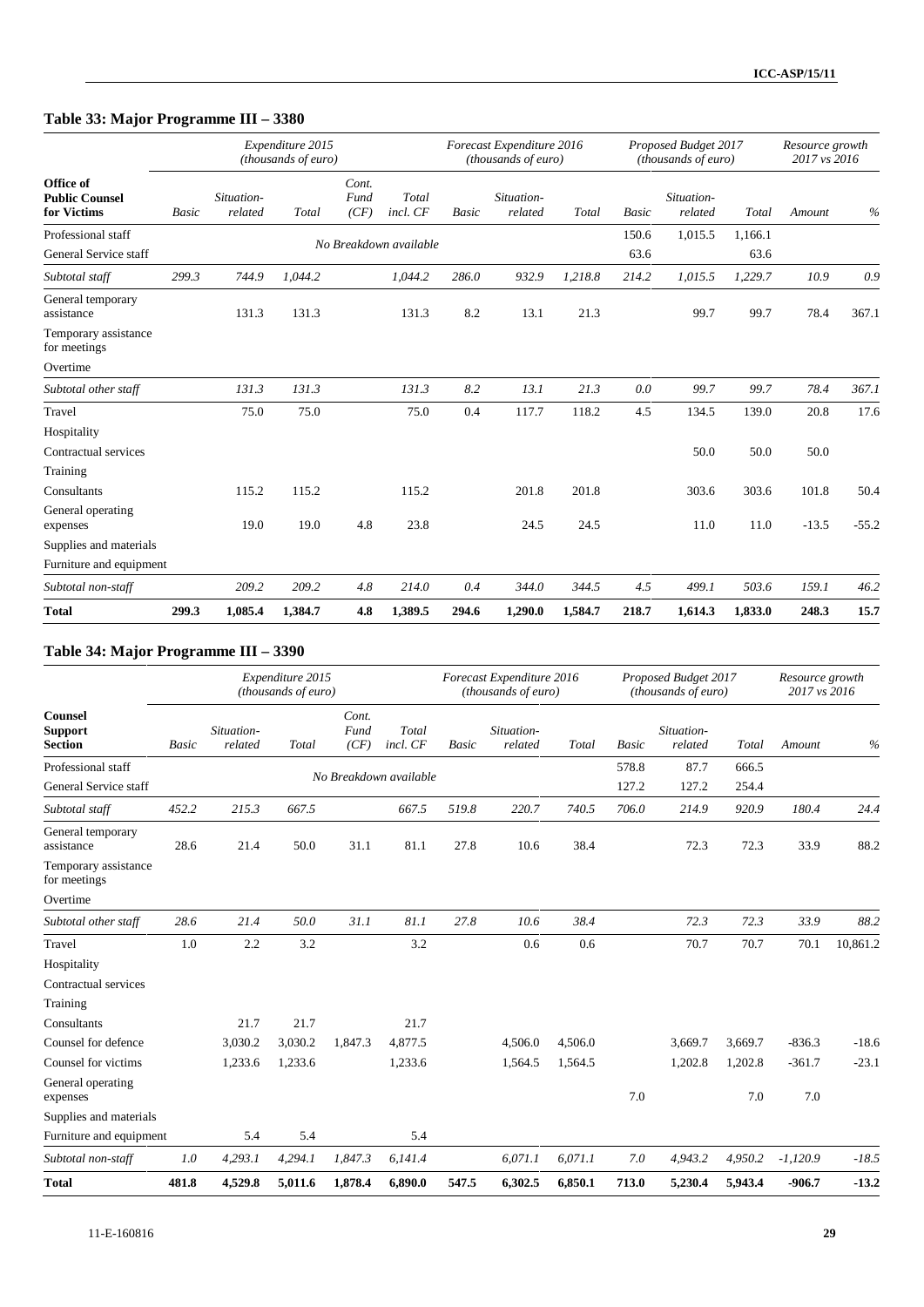## **Table 35: Major Programme III – 3800**

|                                                                  |              |                       | Expenditure 2015<br>(thousands of euro) |                       |                        |              | Forecast Expenditure 2016<br>(thousands of euro) |          |              | Proposed Budget 2017<br>(thousands of euro) |          | Resource growth<br>2017 vs 2016 |          |
|------------------------------------------------------------------|--------------|-----------------------|-----------------------------------------|-----------------------|------------------------|--------------|--------------------------------------------------|----------|--------------|---------------------------------------------|----------|---------------------------------|----------|
| <b>Division of</b><br><b>External</b><br><b>Operations (DEO)</b> | <b>Basic</b> | Situation-<br>related | Total                                   | Cont.<br>Fund<br>(CF) | Total<br>incl. CF      | <b>Basic</b> | Situation-<br>related                            | Total    | <b>Basic</b> | Situation-<br>related                       | Total    | Amount                          | $\%$     |
| Professional staff                                               |              |                       |                                         |                       |                        |              |                                                  |          | 2,844.4      | 7,496.3                                     | 10,340.7 |                                 |          |
| General Service staff                                            |              |                       |                                         |                       | No Breakdown available |              |                                                  |          | 1,160.7      | 2,812.3                                     | 3,973.0  |                                 |          |
| Subtotal staff                                                   | 2,471.4      | 4,707.1               | 7,178.5                                 |                       | 7,178.5                | 3,433.7      | 7,207.7                                          | 10,641.4 | 4,005.1      | 10,308.6                                    | 14,313.7 | 3,672.3                         | 34.5     |
| General temporary<br>assistance                                  | 172.9        | 2,012.6               | 2,185.5                                 | 23.3                  | 2,208.8                | 322.9        | 1.084.3                                          | 1.407.1  |              | 1,141.5                                     | 1.141.5  | $-265.6$                        | $-18.9$  |
| Temporary assistance<br>for meetings                             | 7.5          |                       | 7.5                                     |                       | 7.5                    |              | 50.0                                             | 50.0     |              | 393.1                                       | 393.1    | 343.1                           | 686.2    |
| Overtime                                                         |              | 16.8                  | 16.8                                    |                       | 16.8                   |              | 30.1                                             | 30.1     |              |                                             |          | $-30.1$                         | $-100.0$ |
| Subtotal other staff                                             | 180.4        | 2,029.4               | 2,209.8                                 | 23.3                  | 2,233.1                | 322.9        | 1,164.3                                          | 1,487.2  |              | 1,534.6                                     | 1,534.6  | 47.4                            | 3.2      |
| Travel                                                           | 14.8         | 1,329.2               | 1,344.0                                 | 142.9                 | 1,486.9                | 124.3        | 971.7                                            | 1,096.0  | 170.4        | 1,306.5                                     | 1,476.9  | 380.9                           | 34.8     |
| Hospitality                                                      | 1.0          |                       | 1.0                                     |                       | 1.0                    |              |                                                  |          |              |                                             |          |                                 |          |
| Contractual services                                             | 264.3        | 627.2                 | 891.5                                   | 148.2                 | 1,039.7                | 151.3        | 995.3                                            | 1,146.5  | 185.8        | 1,035.2                                     | 1,221.0  | 74.5                            | 6.5      |
| Training                                                         |              | 9.4                   | 9.4                                     |                       | 9.4                    | 7.0          | 27.3                                             | 34.3     | 30.0         | 36.2                                        | 66.2     | 31.9                            | 92.8     |
| Consultants                                                      |              |                       |                                         |                       |                        |              | 11.3                                             | 11.3     |              |                                             |          | $-11.3$                         | $-100.0$ |
| General operating<br>expenses                                    | 62.3         | 3,214.2               | 3,276.5                                 | 146.6                 | 3,423.1                | 53.6         | 4,793.7                                          | 4,847.2  | 22.2         | 5,409.0                                     | 5,431.2  | 584.0                           | 12.0     |
| Supplies and materials                                           | 102.0        | 151.1                 | 253.1                                   | 28.8                  | 281.9                  | 1.1          | 204.7                                            | 205.8    | 19.0         | 270.6                                       | 289.6    | 83.8                            | 40.7     |
| Furniture and equipment                                          | 4.2          | 284.7                 | 288.9                                   | 249.1                 | 538.0                  | 32.4         | 50.5                                             | 82.9     | 8.0          | 38.3                                        | 46.3     | $-36.6$                         | $-44.2$  |
| Subtotal non-staff                                               | 448.6        | 5,615.8               | 6,064.4                                 | 715.6                 | 6,780.0                | 369.6        | 7,054.4                                          | 7,424.0  | 435.4        | 8,095.8                                     | 8,531.2  | 1,107.2                         | 14.9     |
| <b>Total</b>                                                     | 3,100.4      | 12,352.3              | 15,452.7                                | 738.9                 | 16,191.6               | 4,126.2      | 15,426.3                                         | 19,552.6 | 4,440.5      | 19,939.0                                    | 24,379.5 | 4,826.9                         | 24.7     |

### **Table 36: Major Programme III – 3810**

|                                      |              |                       | Expenditure 2015<br>(thousands of euro) |                       |                        |              | Forecast Expenditure 2016<br>(thousands of euro) |       |              | Proposed Budget 2017<br>(thousands of euro) |       | Resource growth<br>2017 vs 2016 |          |
|--------------------------------------|--------------|-----------------------|-----------------------------------------|-----------------------|------------------------|--------------|--------------------------------------------------|-------|--------------|---------------------------------------------|-------|---------------------------------|----------|
| Office of the<br><b>Director DEO</b> | <b>Basic</b> | Situation-<br>related | Total                                   | Cont.<br>Fund<br>(CF) | Total<br>incl. CF      | <b>Basic</b> | Situation-<br>related                            | Total | <b>Basic</b> | Situation-<br>related                       | Total | Amount                          | $\%$     |
| Professional staff                   |              |                       |                                         |                       |                        |              |                                                  |       | 282.1        |                                             | 282.1 |                                 |          |
| General Service staff                |              |                       |                                         |                       | No Breakdown available |              |                                                  |       | 63.6         |                                             | 63.6  |                                 |          |
| Subtotal staff                       |              |                       |                                         |                       |                        | 204.8        | 112.5                                            | 317.4 | 345.7        |                                             | 345.7 | 28.3                            | 8.9      |
| General temporary<br>assistance      |              |                       |                                         |                       |                        |              |                                                  |       |              |                                             |       |                                 |          |
| Temporary assistance<br>for meetings |              |                       |                                         |                       |                        |              |                                                  |       |              |                                             |       |                                 |          |
| Overtime                             |              |                       |                                         |                       |                        |              |                                                  |       |              |                                             |       |                                 |          |
| Subtotal other staff                 |              |                       |                                         |                       |                        |              |                                                  |       |              |                                             |       |                                 |          |
| Travel                               |              |                       |                                         |                       |                        | 61.1         |                                                  | 61.1  | 75.7         |                                             | 75.7  | 14.6                            | 23.8     |
| Hospitality                          |              |                       |                                         |                       |                        |              |                                                  |       |              |                                             |       |                                 |          |
| Contractual services                 |              |                       |                                         |                       |                        |              |                                                  |       |              |                                             |       |                                 |          |
| Training                             |              |                       |                                         |                       |                        |              |                                                  |       |              |                                             |       |                                 |          |
| Consultants                          |              |                       |                                         |                       |                        |              |                                                  |       |              |                                             |       |                                 |          |
| General operating<br>expenses        |              |                       |                                         |                       |                        | 11.5         | 15.7                                             | 27.2  |              |                                             |       | $-27.2$                         | $-100.0$ |
| Supplies and materials               |              |                       |                                         |                       |                        |              |                                                  |       |              |                                             |       |                                 |          |
| Furniture and equipment              |              |                       |                                         |                       |                        |              |                                                  |       |              |                                             |       |                                 |          |
| Subtotal non-staff                   |              |                       |                                         |                       |                        | 72.6         | 15.7                                             | 88.3  | 75.7         |                                             | 75.7  | $-12.6$                         | $-14.3$  |
| <b>Total</b>                         |              |                       |                                         |                       |                        | 277.5        | 128.2                                            | 405.7 | 421.4        |                                             | 421.4 | 15.7                            | 3.9      |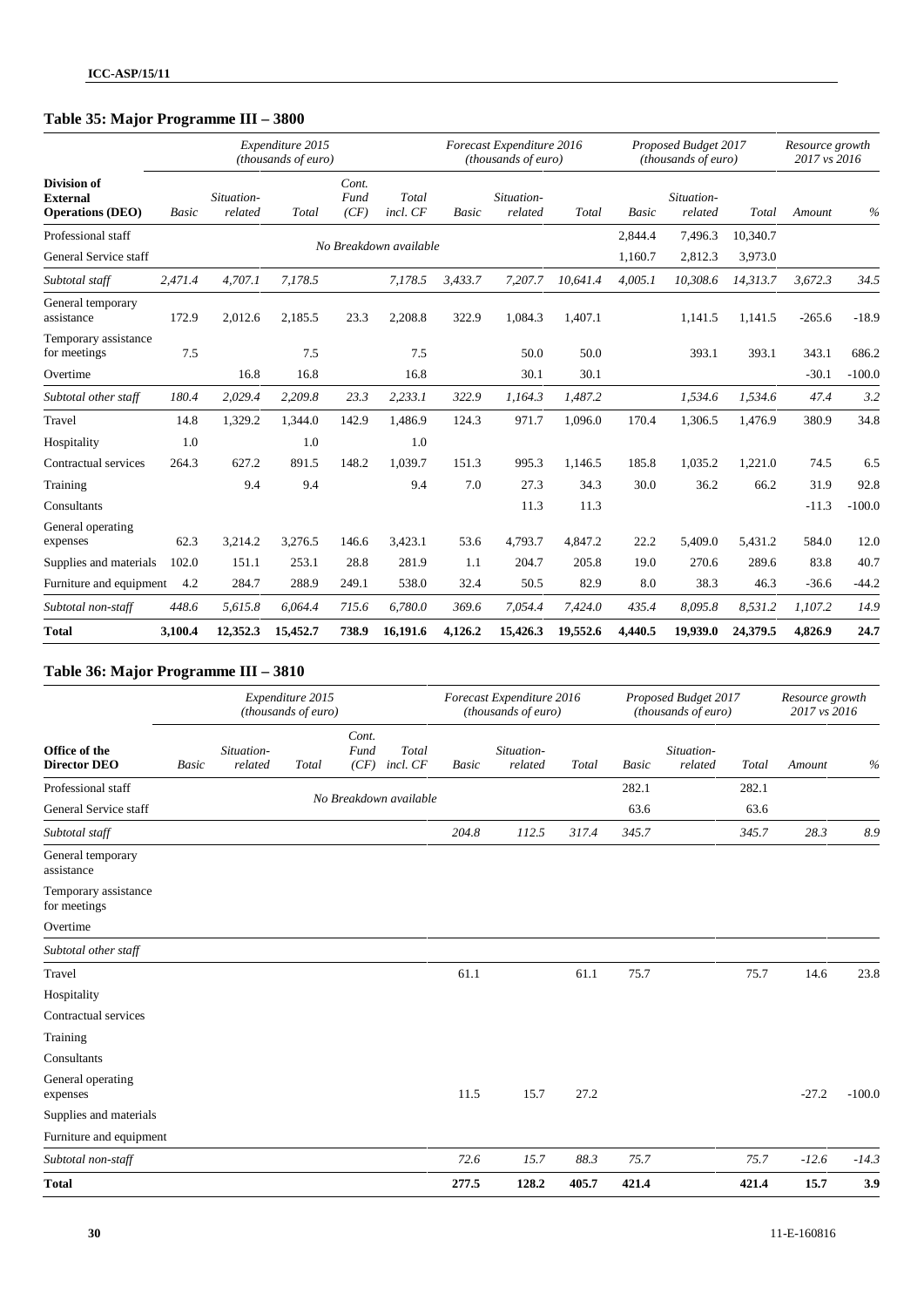## **Table 37: Major Programme III – 3820**

|                                                                |       |                       | Expenditure 2015<br>(thousands of euro) |                       |                        |              | Forecast Expenditure 2016<br>(thousands of euro) |         |              | Proposed Budget 2017<br>(thousands of euro) |         | Resource growth<br>2017 vs 2016 |          |
|----------------------------------------------------------------|-------|-----------------------|-----------------------------------------|-----------------------|------------------------|--------------|--------------------------------------------------|---------|--------------|---------------------------------------------|---------|---------------------------------|----------|
| <b>External</b><br><b>Operations</b><br><b>Support Section</b> | Basic | Situation-<br>related | Total                                   | Cont.<br>Fund<br>(CF) | Total<br>incl. CF      | <b>Basic</b> | Situation-<br>related                            | Total   | <b>Basic</b> | Situation-<br>related                       | Total   | Amount                          | $\%$     |
| Professional staff                                             |       |                       |                                         |                       |                        |              |                                                  |         | 150.6        | 1,533.5                                     | 1,684.1 |                                 |          |
| General Service staff                                          |       |                       |                                         |                       | No Breakdown available |              |                                                  |         | 63.6         | 381.5                                       | 445.1   |                                 |          |
| Subtotal staff                                                 |       | 2,002.8               | 2,002.8                                 |                       | 2,002.8                | 364.1        | 1,502.8                                          | 1,866.9 | 214.2        | 1,915.0                                     | 2,129.2 | 262.3                           | 14.1     |
| General temporary<br>assistance                                |       | 562.6                 | 562.6                                   | 23.3                  | 585.9                  | 38.2         | 112.3                                            | 150.5   |              |                                             |         | $-150.5$                        | $-100.0$ |
| Temporary assistance<br>for meetings                           |       |                       |                                         |                       |                        |              |                                                  |         |              |                                             |         |                                 |          |
| Overtime                                                       |       | 16.8                  | 16.8                                    |                       | 16.8                   |              |                                                  |         |              |                                             |         |                                 |          |
| Subtotal other staff                                           |       | 579.4                 | 579.4                                   | 23.3                  | 602.7                  | 38.2         | 112.3                                            | 150.5   |              |                                             |         | $-150.5$                        | $-100.0$ |
| Travel                                                         |       | 173.5                 | 173.5                                   | 54.5                  | 228.0                  | 28.8         | 19.7                                             | 48.6    | 51.9         |                                             | 51.9    | 3.3                             | 6.9      |
| Hospitality                                                    |       |                       |                                         |                       |                        |              |                                                  |         |              |                                             |         |                                 |          |
| Contractual services                                           |       | 339.2                 | 339.2                                   | 69.3                  | 408.5                  |              | 27.5                                             | 27.5    | 15.0         |                                             | 15.0    | $-12.5$                         | $-45.4$  |
| Training                                                       |       | 1.6                   | 1.6                                     |                       | 1.6                    |              | 1.5                                              | 1.5     | 20.0         |                                             | 20.0    | 18.5                            | 1,220.1  |
| Consultants                                                    |       |                       |                                         |                       |                        |              |                                                  |         |              |                                             |         |                                 |          |
| General operating<br>expenses                                  |       | 847.4                 | 847.4                                   | 95.2                  | 942.6                  |              |                                                  |         | 14.0         | 9.0                                         | 23.0    | 23.0                            |          |
| Supplies and materials                                         |       | 142.9                 | 142.9                                   | 28.8                  | 171.7                  |              |                                                  |         |              |                                             |         |                                 |          |
| Furniture and equipment                                        |       | 248.1                 | 248.1                                   | 249.1                 | 497.2                  |              |                                                  |         |              |                                             |         |                                 |          |
| Subtotal non-staff                                             |       | 1,752.7               | 1,752.7                                 | 496.9                 | 2,249.6                | 28.8         | 48.7                                             | 77.6    | 100.9        | 9.0                                         | 109.9   | 32.3                            | 41.7     |
| <b>Total</b>                                                   |       | 4,334.9               | 4,334.9                                 | 520.2                 | 4,855.1                | 431.1        | 1,663.9                                          | 2,094.9 | 315.1        | 1,924.0                                     | 2,239.1 | 144.2                           | 6.9      |

### **Table 38: Major Programme III – 3830**

|                                                          |       |                       | Expenditure 2015<br>(thousands of euro) |                       |                        |         | Forecast Expenditure 2016<br>(thousands of euro) |         |              | Proposed Budget 2017<br>(thousands of euro) |          | Resource growth<br>2017 vs 2016 |          |
|----------------------------------------------------------|-------|-----------------------|-----------------------------------------|-----------------------|------------------------|---------|--------------------------------------------------|---------|--------------|---------------------------------------------|----------|---------------------------------|----------|
| <b>Victims and</b><br><b>Witnesses</b><br><b>Section</b> | Basic | Situation-<br>related | Total                                   | Cont.<br>Fund<br>(CF) | Total<br>incl. CF      | Basic   | Situation-<br>related                            | Total   | <b>Basic</b> | Situation-<br>related                       | Total    | Amount                          | $\%$     |
| Professional staff                                       |       |                       |                                         |                       |                        |         |                                                  |         | 1,508.7      | 1,868.7                                     | 3,377.4  |                                 |          |
| General Service staff                                    |       |                       |                                         |                       | No Breakdown available |         |                                                  |         | 270.5        | 1,133.5                                     | 1,404.0  |                                 |          |
| Subtotal staff                                           | 905.8 | 2,155.2               | 3,061.0                                 |                       | 3,061.0                | 1,623.9 | 2,102.1                                          | 3,726.0 | 1,779.2      | 3,002.2                                     | 4,781.4  | 1,055.4                         | 28.3     |
| General temporary<br>assistance                          |       | 1,341.3               | 1,341.3                                 |                       | 1,341.3                | 174.0   | 665.0                                            | 839.1   |              | 679.3                                       | 679.3    | $-159.8$                        | $-19.0$  |
| Temporary assistance<br>for meetings                     |       |                       |                                         |                       |                        |         |                                                  |         |              | 393.1                                       | 393.1    | 393.1                           |          |
| Overtime                                                 |       |                       |                                         |                       |                        |         |                                                  |         |              |                                             |          |                                 |          |
| Subtotal other staff                                     |       | 1,341.3               | 1,341.3                                 |                       | 1,341.3                | 174.0   | 665.0                                            | 839.1   | 0.0          | 1,072.4                                     | 1,072.4  | 233.3                           | 27.8     |
| Travel                                                   | 6.7   | 1,079.0               | 1,085.7                                 | 49.8                  | 1,135.5                | 24.6    | 757.3                                            | 781.9   | 36.1         | 1,040.8                                     | 1,076.9  | 295.0                           | 37.7     |
| Hospitality                                              |       |                       |                                         |                       |                        |         |                                                  |         |              |                                             |          |                                 |          |
| Contractual services                                     |       | 1.0                   | 1.0                                     |                       | 1.0                    |         |                                                  |         |              |                                             |          |                                 |          |
| Training                                                 |       | 7.8                   | 7.8                                     |                       | 7.8                    |         | 25.8                                             | 25.8    |              | 23.5                                        | 23.5     | $-2.3$                          | $-9.0$   |
| Consultants                                              |       |                       |                                         |                       |                        |         |                                                  |         |              |                                             |          |                                 |          |
| General operating<br>expenses                            |       | 2,357.2               | 2,357.2                                 | 51.4                  | 2.408.6                |         | 3,661.5                                          | 3.661.5 | 6.2          | 4,375.8                                     | 4,382.0  | 720.5                           | 19.7     |
| Supplies and materials                                   |       | 4.7                   | 4.7                                     |                       | 4.7                    |         | 1.7                                              | 1.7     |              | 4.5                                         | 4.5      | 2.8                             | 160.3    |
| Furniture and equipment                                  |       | 11.3                  | 11.3                                    |                       | 11.3                   |         | 11.0                                             | 11.0    |              |                                             |          | $-11.0$                         | $-100.0$ |
| Subtotal non-staff                                       | 6.7   | 3,461.0               | 3,467.7                                 | 101.2                 | 3,568.9                | 24.6    | 4,457.3                                          | 4,481.9 | 42.3         | 5,444.6                                     | 5,486.9  | 1,005.0                         | 22.4     |
| <b>Total</b>                                             | 912.5 | 6,957.5               | 7,870.0                                 | 101.2                 | 7,971.2                | 1,822.5 | 7,224.5                                          | 9.047.0 | 1.821.5      | 9,519.2                                     | 11,340.7 | 2,293.7                         | 25.4     |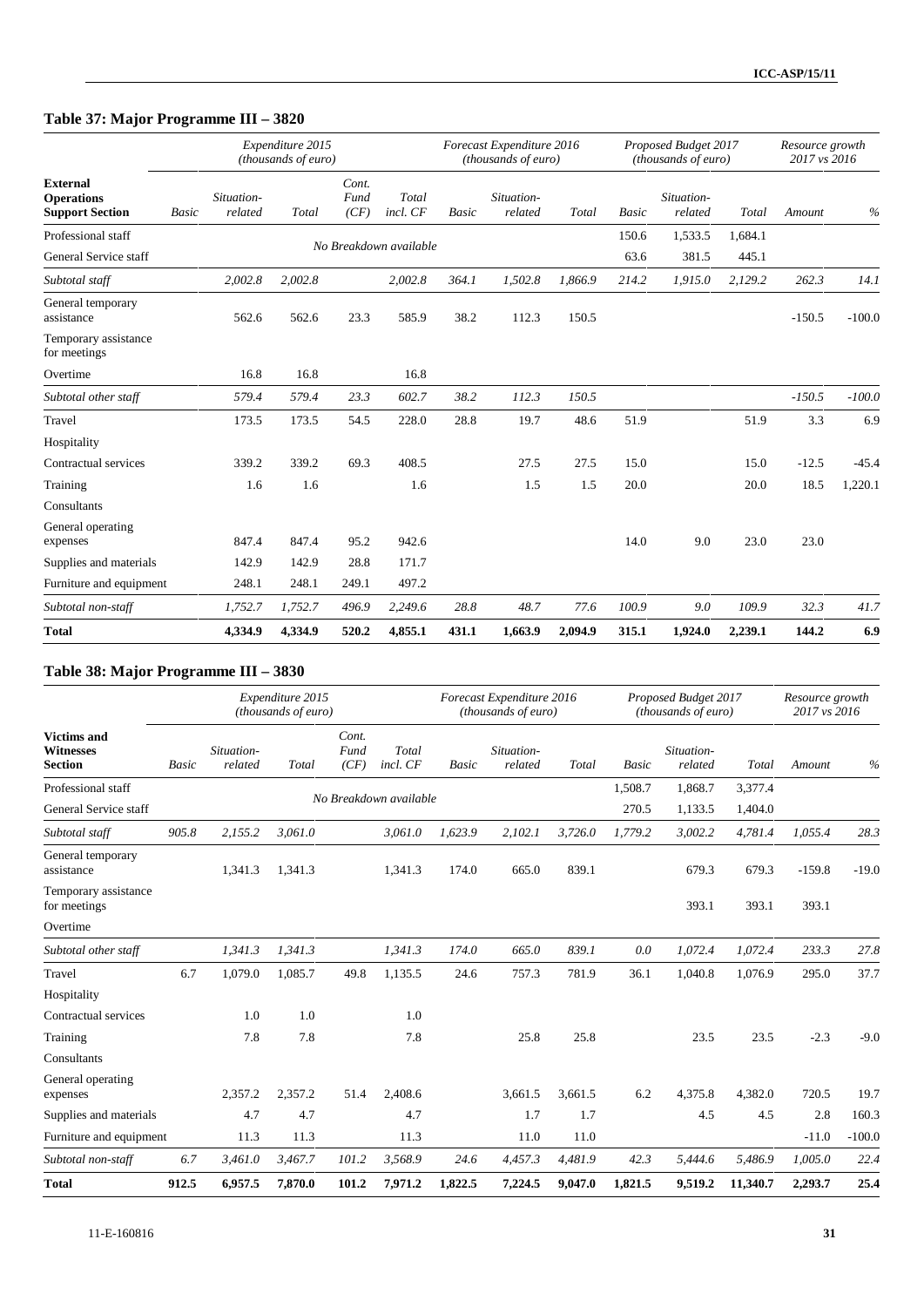## **Table 39: Major Programme III – 3840**

|                                                             |         |                       | Expenditure 2015<br>(thousands of euro) |                       |                        |         | Forecast Expenditure 2016<br>(thousands of euro) |         |         | Proposed Budget 2017<br>( <i>thousands of euro</i> ) |         | Resource growth<br>2017 vs 2016 |          |
|-------------------------------------------------------------|---------|-----------------------|-----------------------------------------|-----------------------|------------------------|---------|--------------------------------------------------|---------|---------|------------------------------------------------------|---------|---------------------------------|----------|
| <b>Public Information</b><br>and Outreach<br><b>Section</b> | Basic   | Situation-<br>related | Total                                   | Cont.<br>Fund<br>(CF) | Total<br>incl. CF      | Basic   | Situation-<br>related                            | Total   | Basic   | Situation-<br>related                                | Total   | Amount                          | $\%$     |
| Professional staff                                          |         |                       |                                         |                       |                        |         |                                                  |         | 903.0   | 263.1                                                | 1,166.1 |                                 |          |
| General Service staff                                       |         |                       |                                         |                       | No Breakdown available |         |                                                  |         | 763.0   | 190.7                                                | 953.7   |                                 |          |
| Subtotal staff                                              | 1,565.6 | 549.1                 | 2,114.7                                 |                       | 2,114.7                | 1,157.6 | 326.6                                            | 1,484.2 | 1,666.0 | 453.8                                                | 2,119.8 | 635.6                           | 42.8     |
| General temporary<br>assistance                             | 172.9   | 108.7                 | 281.6                                   |                       | 281.6                  | 110.6   |                                                  | 110.6   |         |                                                      |         | $-110.6$                        | $-100.0$ |
| Temporary assistance<br>for meetings                        | 7.5     |                       | 7.5                                     |                       | 7.5                    |         |                                                  |         |         |                                                      |         |                                 |          |
| Overtime                                                    |         |                       |                                         |                       |                        |         |                                                  |         |         |                                                      |         |                                 |          |
| Subtotal other staff                                        | 180.4   | 108.7                 | 289.1                                   |                       | 289.1                  | 110.6   |                                                  | 110.6   |         |                                                      |         | $-110.6$                        | $-100.0$ |
| Travel                                                      | 8.1     | 76.7                  | 84.8                                    | 38.6                  | 123.4                  | 9.8     | 24.1                                             | 33.8    | 6.7     | 28.5                                                 | 35.2    | 1.4                             | 4.0      |
| Hospitality                                                 | 1.0     |                       | 1.0                                     |                       | 1.0                    |         |                                                  |         |         |                                                      |         |                                 |          |
| Contractual services                                        | 264.3   | 287.0                 | 551.3                                   | 78.9                  | 630.2                  | 151.3   | 71.5                                             | 222.8   | 170.8   | 10.0                                                 | 180.8   | $-42.0$                         | $-18.8$  |
| Training                                                    |         |                       |                                         |                       |                        | 7.0     |                                                  | 7.0     | 10.0    |                                                      | 10.0    | 3.0                             | 42.9     |
| Consultants                                                 |         |                       |                                         |                       |                        |         | 11.3                                             | 11.3    |         |                                                      |         | $-11.3$                         | $-100.0$ |
| General operating<br>expenses                               | 62.3    | 9.6                   | 71.9                                    |                       | 71.9                   | 42.1    | 33.8                                             | 75.9    | 2.0     | 18.0                                                 | 20.0    | $-55.9$                         | $-73.6$  |
| Supplies and materials                                      | 102.0   | 3.5                   | 105.5                                   |                       | 105.5                  | 1.1     | 0.6                                              | 1.6     | 19.0    |                                                      | 19.0    | 17.4                            | 1,062.1  |
| Furniture and equipment                                     | 4.2     | 25.3                  | 29.5                                    |                       | 29.5                   | 32.4    |                                                  | 32.4    | 8.0     | 12.0                                                 | 20.0    | $-12.4$                         | $-38.3$  |
| Subtotal non-staff                                          | 441.9   | 402.1                 | 844.0                                   | 117.5                 | 961.5                  | 243.6   | 141.2                                            | 384.8   | 216.5   | 68.5                                                 | 285.0   | $-99.8$                         | $-25.9$  |
| <b>Total</b>                                                | 2,187.9 | 1,059.9               | 3,247.8                                 | 117.5                 | 3,365.3                | 1,511.8 | 467.8                                            | 1,979.6 | 1,882.5 | 522.3                                                | 2,404.8 | 425.2                           | 21.5     |

### **Table 40: Major Programme III - 3850**

|                                      |       |                       | Expenditure 2015<br>(thousands of euro) |                       |                        |              | Forecast Expenditure 2016<br>(thousands of euro) |         |       | Proposed Budget 2017<br>(thousands of euro) |         | Resource growth<br>2017 vs 2016 |          |
|--------------------------------------|-------|-----------------------|-----------------------------------------|-----------------------|------------------------|--------------|--------------------------------------------------|---------|-------|---------------------------------------------|---------|---------------------------------|----------|
| <b>Field</b><br><b>Offices</b>       | Basic | Situation-<br>related | Total                                   | Cont.<br>Fund<br>(CF) | Total<br>incl. CF      | <b>Basic</b> | Situation-<br>related                            | Total   | Basic | Situation-<br>related                       | Total   | Amount                          | $\%$     |
| Professional staff                   |       |                       |                                         |                       | No Breakdown available |              |                                                  |         |       | 3,831.0                                     | 3,831.0 |                                 |          |
| General Service staff                |       |                       |                                         |                       |                        |              |                                                  |         |       | 1,106.6                                     | 1,106.6 |                                 |          |
| Subtotal staff                       |       |                       |                                         |                       |                        | 83.3         | 3,163.5                                          | 3,246.9 |       | 4,937.6                                     | 4,937.6 | 1,690.7                         | 52.1     |
| General temporary<br>assistance      |       |                       |                                         |                       |                        |              | 306.9                                            | 306.9   |       | 462.2                                       | 462.2   | 155.3                           | 50.6     |
| Temporary assistance<br>for meetings |       |                       |                                         |                       |                        |              | 50.0                                             | 50.0    |       |                                             |         | $-50.0$                         | $-100.0$ |
| Overtime                             |       |                       |                                         |                       |                        |              | 30.1                                             | 30.1    |       |                                             |         | $-30.1$                         | $-100.0$ |
| Subtotal other staff                 |       |                       |                                         |                       |                        |              | 387.0                                            | 387.0   |       | 462.2                                       | 462.2   | 75.2                            | 19.4     |
| Travel                               |       |                       |                                         |                       |                        |              | 170.5                                            | 170.5   |       | 237.2                                       | 237.2   | 66.7                            | 39.1     |
| Hospitality                          |       |                       |                                         |                       |                        |              |                                                  |         |       |                                             |         |                                 |          |
| Contractual services                 |       |                       |                                         |                       |                        |              | 896.3                                            | 896.3   |       | 1,025.2                                     | 1,025.2 | 128.9                           | 14.4     |
| Training                             |       |                       |                                         |                       |                        |              |                                                  |         |       | 12.7                                        | 12.7    | 12.7                            |          |
| Consultants                          |       |                       |                                         |                       |                        |              |                                                  |         |       |                                             |         |                                 |          |
| General operating<br>expenses        |       |                       |                                         |                       |                        |              | 1,082.7                                          | 1,082.7 |       | 1,006.2                                     | 1,006.2 | $-76.5$                         | $-7.1$   |
| Supplies and materials               |       |                       |                                         |                       |                        |              | 202.4                                            | 202.4   |       | 266.1                                       | 266.1   | 63.7                            | 31.5     |
| Furniture and equipment              |       |                       |                                         |                       |                        |              | 39.5                                             | 39.5    |       | 26.3                                        | 26.3    | $-13.2$                         | $-33.4$  |
| Subtotal non-staff                   |       |                       |                                         |                       |                        |              | 2,391.4                                          | 2,391.4 |       | 2,573.7                                     | 2,573.7 | 182.3                           | 7.6      |
| <b>Total</b>                         |       |                       |                                         |                       |                        | 83.3         | 5,942.0                                          | 6,025.3 |       | 7,973.5                                     | 7,973.5 | 1,948.2                         | 32.3     |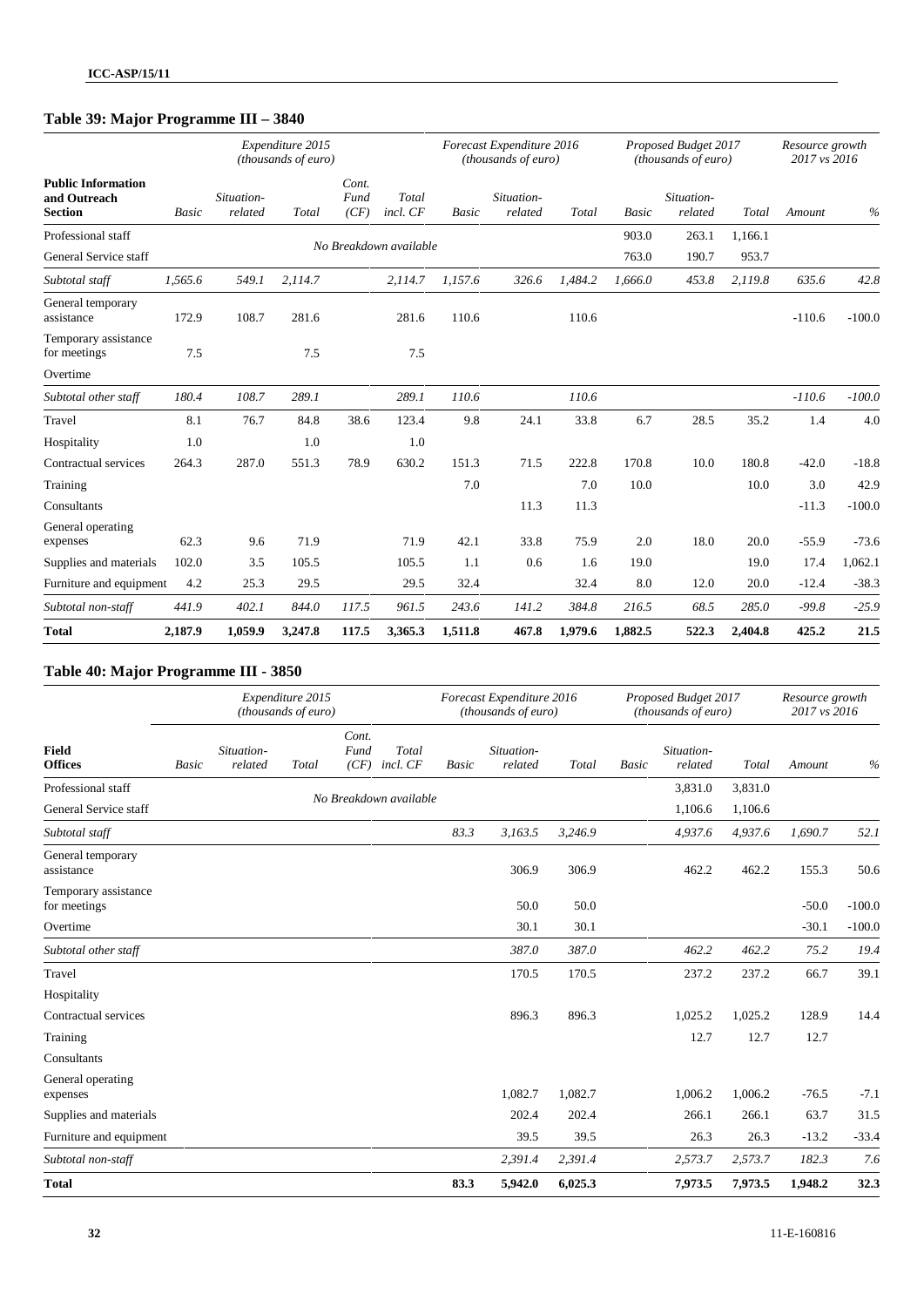## **Table 41: Major Programme IV**

| <b>Major Programme IV</b><br><b>Secretariat of</b> |         | Expenditure 2015<br>(thousands of euro) |                        | Forecast Expenditure 2016<br>(thousands of euro) |         |         | Proposed Budget 2017<br>(thousands of euro) |         | Resource growth<br>2017 vs 2016 |         |
|----------------------------------------------------|---------|-----------------------------------------|------------------------|--------------------------------------------------|---------|---------|---------------------------------------------|---------|---------------------------------|---------|
| the Assembly of<br><b>States Parties</b>           | Basic   | Situation-<br>related<br>Total          | <b>Basic</b>           | Situation-<br>related                            | Total   | Basic   | Situation-<br>related                       | Total   | Amount                          | $\%$    |
| Professional staff                                 |         |                                         | No Breakdown available |                                                  |         | 661.5   |                                             | 661.5   |                                 |         |
| General Service staff                              |         |                                         |                        |                                                  |         | 374.8   |                                             | 374.8   |                                 |         |
| Subtotal staff                                     | 570.3   | 570.3                                   | 742.7                  |                                                  | 742.7   | 1,036.3 |                                             | 1,036.3 | 293.6                           | 39.5    |
| General temporary<br>assistance                    | 529.0   | 529.0                                   | 614.2                  |                                                  | 614.2   | 688.7   |                                             | 688.7   | 74.5                            | 12.1    |
| Temporary assistance<br>for meetings               | 235.6   | 235.6                                   | 139.7                  |                                                  | 139.7   | 140.0   |                                             | 140.0   | 0.3                             | 0.2     |
| Overtime                                           | 33.4    | 33.4                                    | 38.0                   |                                                  | 38.0    | 38.0    |                                             | 38.0    |                                 |         |
| Subtotal other staff                               | 798.0   | 798.0                                   | 792.0                  |                                                  | 792.0   | 866.7   |                                             | 866.7   | 74.7                            | 9.4     |
| Travel                                             | 385.6   | 385.6                                   | 377.7                  |                                                  | 377.7   | 554.6   |                                             | 554.6   | 176.9                           | 46.8    |
| Hospitality                                        | 8.8     |                                         | 8.8<br>5.0             |                                                  | 5.0     | 5.0     |                                             | 5.0     |                                 |         |
| Contractual services                               | 1.056.6 | 1,056.6                                 | 632.1                  |                                                  | 632.1   | 401.0   |                                             | 401.0   | $-231.1$                        | $-36.6$ |
| Training                                           |         |                                         |                        |                                                  |         | 10.1    |                                             | 10.1    | 10.1                            |         |
| Consultants                                        | 12.1    | 12.1                                    |                        |                                                  |         |         |                                             |         |                                 |         |
| General operating expenses                         | 7.1     |                                         | 10.5<br>7.1            |                                                  | 10.5    | 24.4    |                                             | 24.4    | 13.9                            | 132.2   |
| Supplies and materials                             | 8.5     |                                         | 8.5<br>14.2            |                                                  | 14.2    | 14.7    |                                             | 14.7    | 0.5                             | 3.6     |
| Furniture and equipment                            | 9.8     |                                         | 9.8<br>5.0             |                                                  | 5.0     | 5.0     |                                             | 5.0     |                                 |         |
| Subtotal non-staff                                 | 1,488.5 | 1,488.5                                 | 1,044.5                |                                                  | 1,044.5 | 1,014.8 |                                             | 1,014.8 | $-29.7$                         | $-2.8$  |
| <b>Total</b>                                       | 2,856.8 | 2,856.8                                 | 2,579.2                |                                                  | 2,579.2 | 2,917.8 |                                             | 2,917.8 | 338.6                           | 13.1    |

### **Table 42: Major Programme IV – 4100**

|                                      |         | Expenditure 2015<br>(thousands of euro) |              | Forecast Expenditure 2016<br>(thousands of euro) |       |       | Proposed Budget 2017<br>(thousands of euro) |       | Resource growth<br>2017 vs 2016 |         |
|--------------------------------------|---------|-----------------------------------------|--------------|--------------------------------------------------|-------|-------|---------------------------------------------|-------|---------------------------------|---------|
| Conference                           | Basic   | Situation-<br>related<br>Total          | <b>Basic</b> | Situation-<br>related                            | Total | Basic | Situation-<br>related                       | Total | Amount                          | $\%$    |
| Professional staff                   |         |                                         |              |                                                  |       |       |                                             |       |                                 |         |
| General Service staff                |         | No Breakdown available                  |              |                                                  |       |       |                                             |       |                                 |         |
| Subtotal staff                       | $-0.2$  | $-0.2$                                  |              |                                                  |       |       |                                             |       |                                 |         |
| General temporary<br>assistance      | 229.5   | 229.5                                   | 315.4        |                                                  | 315.4 | 263.5 |                                             | 263.5 | $-51.9$                         | $-16.5$ |
| Temporary assistance<br>for meetings | 192.5   | 192.5                                   | 80.0         |                                                  | 80.0  | 80.0  |                                             | 80.0  |                                 |         |
| Overtime                             | 23.8    | 23.8                                    | 20.0         |                                                  | 20.0  | 20.0  |                                             | 20.0  |                                 |         |
| Subtotal other staff                 | 445.8   | 445.8                                   | 415.4        |                                                  | 415.4 | 363.5 |                                             | 363.5 | $-51.9$                         | $-12.5$ |
| Travel                               | 51.1    | 51.1                                    | 20.0         |                                                  | 20.0  | 63.7  |                                             | 63.7  | 43.7                            | 218.7   |
| Hospitality                          |         |                                         |              |                                                  |       |       |                                             |       |                                 |         |
| Contractual services                 | 1,019.6 | 1,019.6                                 | 530.5        |                                                  | 530.5 | 313.0 |                                             | 313.0 | $-217.5$                        | $-41.0$ |
| Training                             |         |                                         |              |                                                  |       |       |                                             |       |                                 |         |
| Consultants                          |         |                                         |              |                                                  |       |       |                                             |       |                                 |         |
| General operating expenses           | 7.0     | 7.0                                     | 10.5         |                                                  | 10.5  | 11.0  |                                             | 11.0  | 0.5                             | 4.7     |
| Supplies and materials               | 4.4     | 4.4                                     | 9.5          |                                                  | 9.5   | 10.0  |                                             | 10.0  | 0.5                             | 5.3     |
| Furniture and equipment              |         |                                         |              |                                                  |       |       |                                             |       |                                 |         |
| Subtotal non-staff                   | 1,082.1 | 1,082.1                                 | 570.5        |                                                  | 570.5 | 397.7 |                                             | 397.7 | $-172.8$                        | $-30.3$ |
| <b>Total</b>                         | 1,527.7 | 1,527.7                                 | 985.9        |                                                  | 985.9 | 761.2 |                                             | 761.2 | $-224.7$                        | $-22.8$ |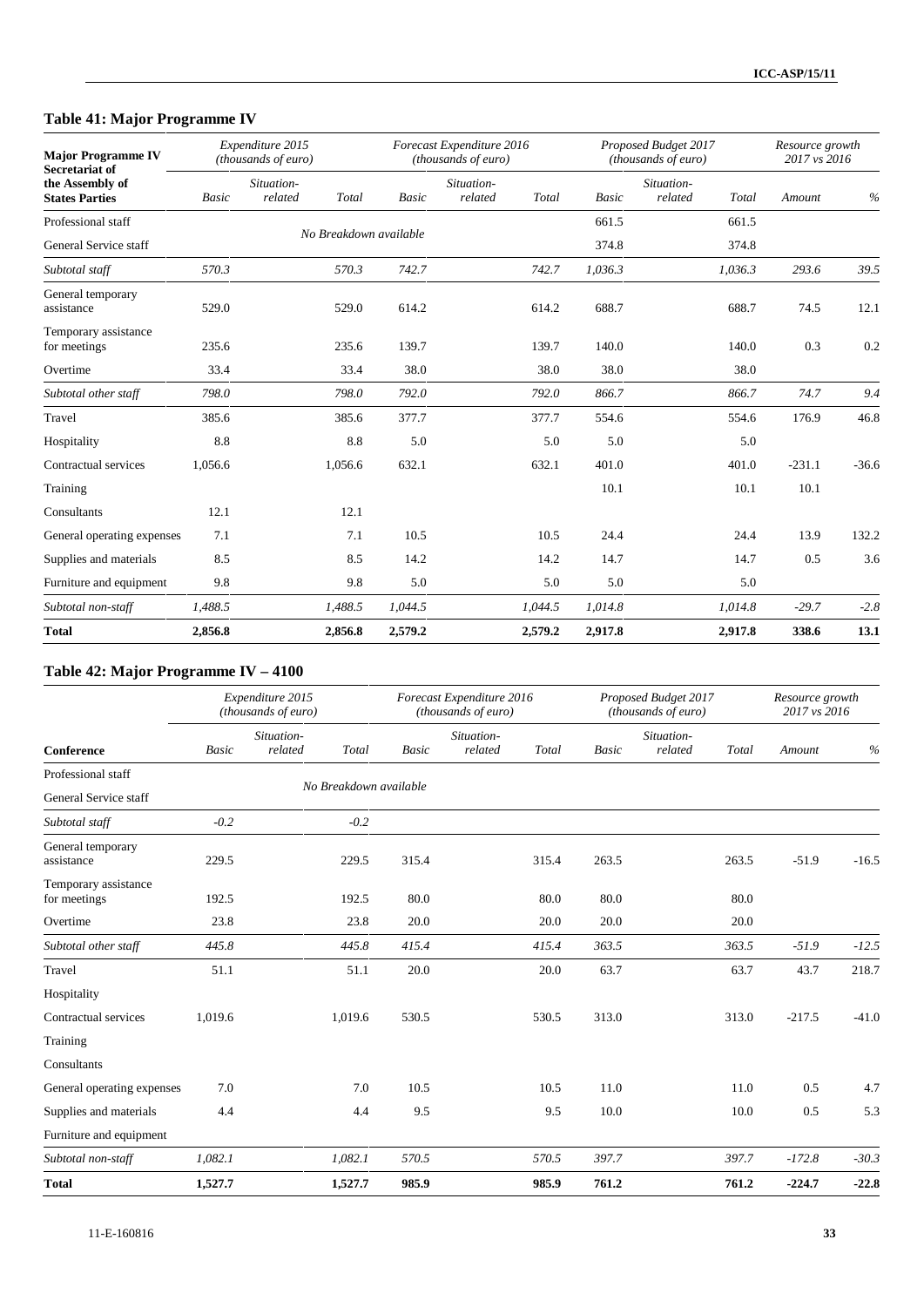## **Table 43: Major Programme IV – 4200**

|                                      |       | Expenditure 2015<br>(thousands of euro) |                        |              | Forecast Expenditure 2016<br>(thousands of euro) |       |              | Proposed Budget 2017<br>(thousands of euro) |         | Resource growth<br>2017 vs 2016 |          |
|--------------------------------------|-------|-----------------------------------------|------------------------|--------------|--------------------------------------------------|-------|--------------|---------------------------------------------|---------|---------------------------------|----------|
| Secretariat of<br>the Assembly       | Basic | Situation-<br>related                   | Total                  | <b>Basic</b> | Situation-<br>related                            | Total | <b>Basic</b> | Situation-<br>related                       | Total   | Amount                          | $\%$     |
| Professional staff                   |       |                                         |                        |              |                                                  |       | 507.5        |                                             | 507.5   |                                 |          |
| General Service staff                |       |                                         | No Breakdown available |              |                                                  |       | 293.2        |                                             | 293.2   |                                 |          |
| Subtotal staff                       | 383.1 |                                         | 383.1                  | 536.4        |                                                  | 536.4 | 800.7        |                                             | 800.7   | 264.3                           | 49.3     |
| General temporary<br>assistance      | 169.0 |                                         | 169.0                  | 160.5        |                                                  | 160.5 | 253.0        |                                             | 253.0   | 92.5                            | 57.6     |
| Temporary assistance<br>for meetings |       |                                         |                        |              |                                                  |       |              |                                             |         |                                 |          |
| Overtime                             | 9.6   |                                         | 9.6                    | 18.0         |                                                  | 18.0  | 18.0         |                                             | 18.0    |                                 |          |
| Subtotal other staff                 | 178.6 |                                         | 178.6                  | 178.5        |                                                  | 178.5 | 271.0        |                                             | 271.0   | 92.5                            | 51.8     |
| Travel                               | 20.8  |                                         | 20.8                   | 18.5         |                                                  | 18.5  | 86.3         |                                             | 86.3    | 67.8                            | 366.5    |
| Hospitality                          | 4.8   |                                         | 4.8                    | 1.0          |                                                  | 1.0   | 1.0          |                                             | 1.0     |                                 |          |
| Contractual services                 |       |                                         |                        | 18.0         |                                                  | 18.0  |              |                                             |         | $-18.0$                         | $-100.0$ |
| Training                             |       |                                         |                        |              |                                                  |       | 5.4          |                                             | 5.4     | 5.4                             |          |
| Consultants                          |       |                                         |                        |              |                                                  |       |              |                                             |         |                                 |          |
| General operating expenses           | 0.1   |                                         | 0.1                    |              |                                                  |       |              |                                             |         |                                 |          |
| Supplies and materials               | 4.1   |                                         | 4.1                    | 4.7          |                                                  | 4.7   | 4.7          |                                             | 4.7     |                                 |          |
| Furniture and equipment              | 9.8   |                                         | 9.8                    | 5.0          |                                                  | 5.0   | 5.0          |                                             | 5.0     |                                 |          |
| Subtotal non-staff                   | 39.6  |                                         | 39.6                   | 47.2         |                                                  | 47.2  | 102.4        |                                             | 102.4   | 55.2                            | 117.0    |
| <b>Total</b>                         | 601.3 |                                         | 601.3                  | 762.2        |                                                  | 762.2 | 1,174.1      |                                             | 1,174.1 | 411.9                           | 54.0     |

### **Table 44: Major Programme IV – 4400**

| Office of                            |       | Expenditure 2015<br>(thousands of euro) |       |                        | Forecast Expenditure 2016<br>(thousands of euro) |       |              | Proposed Budget 2017<br>(thousands of euro) |       | Resource growth<br>2017 vs 2016 |        |
|--------------------------------------|-------|-----------------------------------------|-------|------------------------|--------------------------------------------------|-------|--------------|---------------------------------------------|-------|---------------------------------|--------|
| the President of<br>the Assembly     | Basic | Situation-<br>related                   | Total | <b>Basic</b>           | Situation-<br>related                            | Total | <b>Basic</b> | Situation-<br>related                       | Total | Amount                          | $\%$   |
| Professional staff                   |       |                                         |       | No Breakdown available |                                                  |       |              |                                             |       |                                 |        |
| General Service staff                |       |                                         |       |                        |                                                  |       |              |                                             |       |                                 |        |
| Subtotal staff                       |       |                                         |       |                        |                                                  |       |              |                                             |       |                                 |        |
| General temporary<br>assistance      | 108.2 |                                         | 108.2 | 86.1                   |                                                  | 86.1  | 121.0        |                                             | 121.0 | 34.9                            | 40.6   |
| Temporary assistance for<br>meetings |       |                                         |       |                        |                                                  |       |              |                                             |       |                                 |        |
| Overtime                             |       |                                         |       |                        |                                                  |       |              |                                             |       |                                 |        |
| Subtotal other staff                 | 108.2 |                                         | 108.2 | 86.1                   |                                                  | 86.1  | 121.0        |                                             | 121.0 | 34.9                            | 40.6   |
| Travel                               | 101.0 |                                         | 101.0 | 87.7                   |                                                  | 87.7  | 86.7         |                                             | 86.7  | $-1.0$                          | $-1.2$ |
| Hospitality                          | 4.0   |                                         | 4.0   |                        |                                                  |       |              |                                             |       |                                 |        |
| Contractual services                 | 2.4   |                                         | 2.4   | 11.4                   |                                                  | 11.4  | 12.0         |                                             | 12.0  | 0.6                             | 5.3    |
| Training                             |       |                                         |       |                        |                                                  |       |              |                                             |       |                                 |        |
| Consultants                          |       |                                         |       |                        |                                                  |       |              |                                             |       |                                 |        |
| General operating expenses           |       |                                         |       |                        |                                                  |       |              |                                             |       |                                 |        |
| Supplies and materials               |       |                                         |       |                        |                                                  |       |              |                                             |       |                                 |        |
| Furniture and equipment              |       |                                         |       |                        |                                                  |       |              |                                             |       |                                 |        |
| Subtotal non-staff                   | 107.4 |                                         | 107.4 | 99.1                   |                                                  | 99.1  | 98.7         |                                             | 98.7  | $-0.4$                          | $-0.4$ |
| <b>Total</b>                         | 215.6 |                                         | 215.6 | 185.2                  |                                                  | 185.2 | 219.7        |                                             | 219.7 | 34.5                            | 18.6   |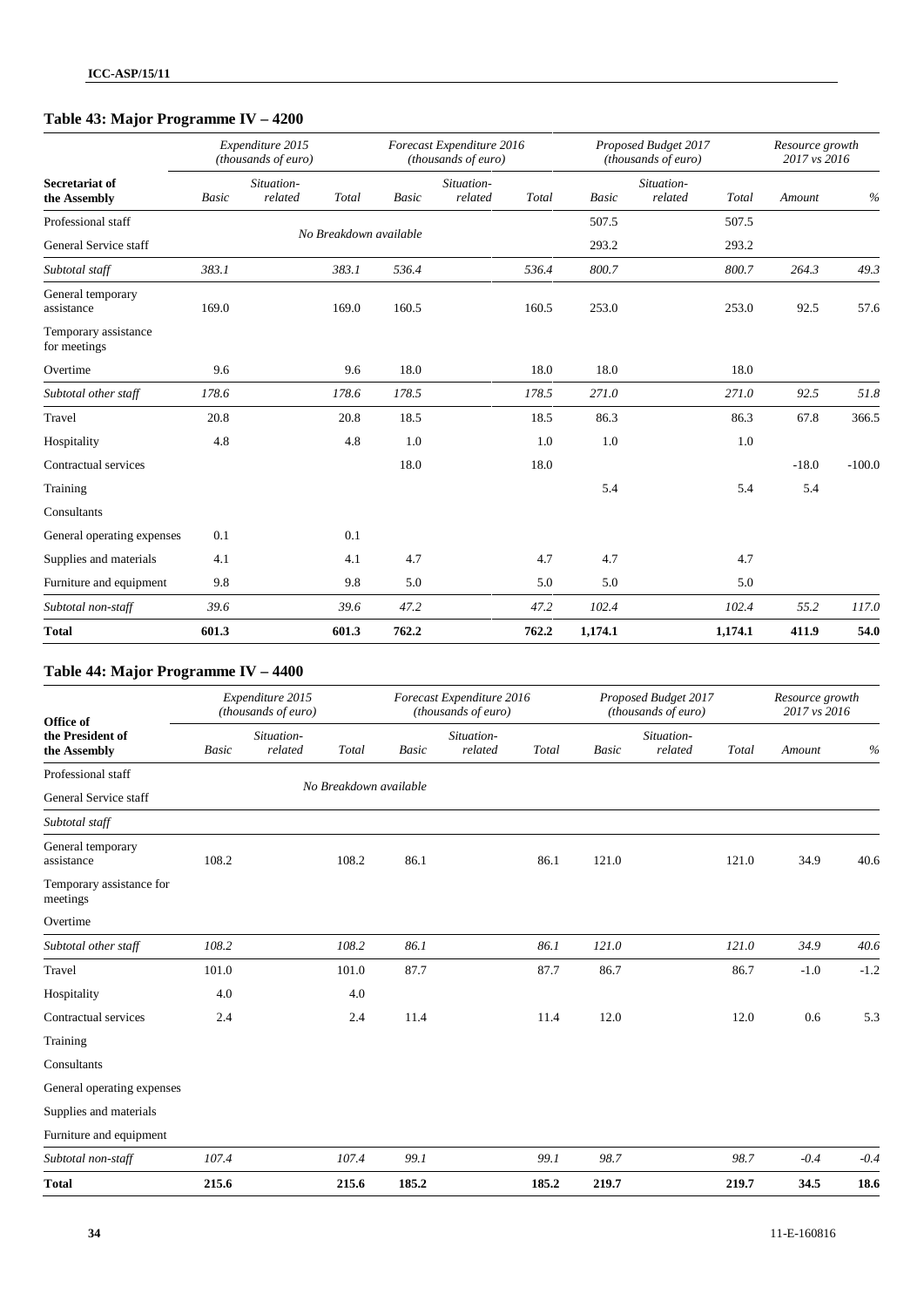## **Table 45: Major Programme IV - 4500**

|                                                  |       | Expenditure 2015<br>(thousands of euro) |                        | Forecast Expenditure 2016<br>(thousands of euro) |       |       | Proposed Budget 2017<br>(thousands of euro) | Resource growth<br>2017 vs 2016 |        |
|--------------------------------------------------|-------|-----------------------------------------|------------------------|--------------------------------------------------|-------|-------|---------------------------------------------|---------------------------------|--------|
| <b>Committee on</b><br><b>Budget and Finance</b> | Basic | Situation-<br>related<br>Total          | Basic                  | Situation-<br>related                            | Total | Basic | Situation-<br>related<br>Total              | Amount                          | $\%$   |
| Professional staff                               |       |                                         | No Breakdown available |                                                  |       | 154.0 | 154.0                                       |                                 |        |
| General Service staff                            |       |                                         |                        |                                                  |       | 81.6  | 81.6                                        |                                 |        |
| Subtotal staff                                   | 187.4 | 187.4                                   | 206.3                  |                                                  | 206.3 | 235.6 | 235.6                                       | 29.3                            | 14.2   |
| General temporary<br>assistance                  | 22.3  |                                         | 22.3<br>52.2           |                                                  | 52.2  | 51.2  | 51.2                                        | $-1.0$                          | $-1.9$ |
| Temporary assistance for<br>meetings             | 43.1  |                                         | 43.1<br>59.7           |                                                  | 59.7  | 60.0  | 60.0                                        | 0.3                             | 0.4    |
| Overtime                                         |       |                                         |                        |                                                  |       |       |                                             |                                 |        |
| Subtotal other staff                             | 65.4  |                                         | 111.9<br>65.4          |                                                  | 111.9 | 111.2 | 111.2                                       | $-0.7$                          | $-0.7$ |
| Travel                                           | 212.7 | 212.7                                   | 251.5                  |                                                  | 251.5 | 317.9 | 317.9                                       | 66.4                            | 26.4   |
| Hospitality                                      |       |                                         |                        | 4.0                                              | 4.0   | 4.0   | 4.0                                         |                                 |        |
| Contractual services                             | 34.6  |                                         | 34.6<br>72.2           |                                                  | 72.2  | 76.0  | 76.0                                        | 3.8                             | 5.3    |
| Training                                         |       |                                         |                        |                                                  |       | 4.7   | 4.7                                         | 4.7                             |        |
| Consultants                                      | 12.1  |                                         | 12.1                   |                                                  |       |       |                                             |                                 |        |
| General operating expenses                       |       |                                         |                        |                                                  |       | 13.4  | 13.4                                        | 13.4                            |        |
| Supplies and materials                           |       |                                         |                        |                                                  |       |       |                                             |                                 |        |
| Furniture and equipment                          |       |                                         |                        |                                                  |       |       |                                             |                                 |        |
| Subtotal non-staff                               | 259.4 | 259.4                                   | 327.7                  |                                                  | 327.7 | 416.0 | 416.0                                       | 88.3                            | 27.0   |
| <b>Total</b>                                     | 512.2 | 512.2                                   | 645.9                  |                                                  | 645.9 | 762.8 | 762.8                                       | 116.9                           | 18.1   |

### **Table 46: Major Programme V**

|                                             |              | Expenditure 2015<br>(thousands of euro) |                        |         | Forecast Expenditure 2016<br>(thousands of euro) |         |              | Proposed Budget 2017<br>(thousands of euro) |         | Resource growth<br>2017 vs 2016 |         |
|---------------------------------------------|--------------|-----------------------------------------|------------------------|---------|--------------------------------------------------|---------|--------------|---------------------------------------------|---------|---------------------------------|---------|
| <b>Major Programme V</b><br><b>Premises</b> | <b>Basic</b> | Situation-<br>related                   | Total                  | Basic   | Situation-<br>related                            | Total   | <b>Basic</b> | Situation-<br>related                       | Total   | Amount                          | $\%$    |
| Professional staff                          |              |                                         |                        |         |                                                  |         |              |                                             |         |                                 |         |
| General Service staff                       |              |                                         | No Breakdown available |         |                                                  |         |              |                                             |         |                                 |         |
| Subtotal staff                              |              |                                         |                        |         |                                                  |         |              |                                             |         |                                 |         |
| General temporary<br>assistance             |              |                                         |                        |         |                                                  |         |              |                                             |         |                                 |         |
| Temporary assistance<br>for meetings        |              |                                         |                        |         |                                                  |         |              |                                             |         |                                 |         |
| Overtime                                    |              |                                         |                        |         |                                                  |         |              |                                             |         |                                 |         |
| Subtotal other staff                        |              |                                         |                        |         |                                                  |         |              |                                             |         |                                 |         |
| Travel                                      |              |                                         |                        |         |                                                  |         |              |                                             |         |                                 |         |
| Hospitality                                 |              |                                         |                        |         |                                                  |         |              |                                             |         |                                 |         |
| Contractual services                        |              |                                         |                        |         |                                                  |         |              |                                             |         |                                 |         |
| Training                                    |              |                                         |                        |         |                                                  |         |              |                                             |         |                                 |         |
| Consultants                                 |              |                                         |                        |         |                                                  |         |              |                                             |         |                                 |         |
| General operating expenses                  | 5,394.2      |                                         | 5,394.2                | 2,551.9 |                                                  | 2,551.9 | 1,454.9      |                                             | 1,454.9 | $-1,097.0$                      | $-43.0$ |
| Supplies and materials                      |              |                                         |                        |         |                                                  |         |              |                                             |         |                                 |         |
| Furniture and equipment                     |              |                                         |                        |         |                                                  |         |              |                                             |         |                                 |         |
| Subtotal non-staff                          | 5,394.2      |                                         | 5,394.2                | 2,551.9 |                                                  | 2,551.9 | 1,454.9      |                                             | 1,454.9 | $-1,097.0$                      | $-43.0$ |
| <b>Total</b>                                | 5,394.2      |                                         | 5,394.2                | 2,551.9 |                                                  | 2,551.9 | 1,454.9      |                                             | 1,454.9 | $-1,097.0$                      | $-43.0$ |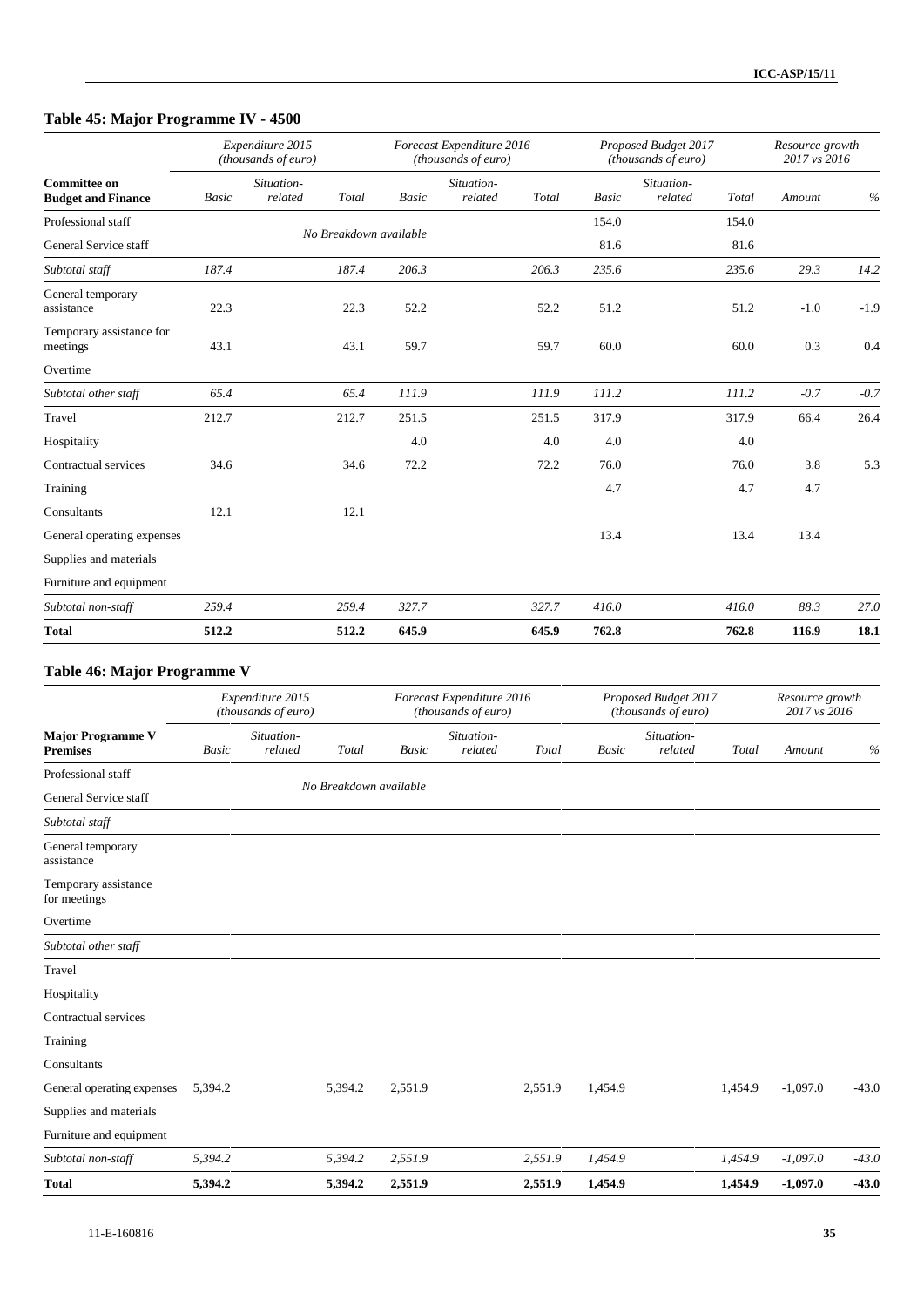## **Table 47: Major Programme VI**

| <b>Major Programme VI</b><br>Secretariat of |       | Expenditure 2015<br>(thousands of euro) |                        |       | Forecast Expenditure 2016<br>(thousands of euro) |         |              | Proposed Budget 2017<br>(thousands of euro) |         | Resource growth<br>2017 vs 2016 |          |
|---------------------------------------------|-------|-----------------------------------------|------------------------|-------|--------------------------------------------------|---------|--------------|---------------------------------------------|---------|---------------------------------|----------|
| the Trust Fund<br>for Victims               | Basic | Situation-<br>related                   | Total                  | Basic | Situation-<br>related                            | Total   | <b>Basic</b> | Situation-<br>related                       | Total   | Amount                          | $\%$     |
| Professional staff                          |       |                                         |                        |       |                                                  |         | 618.0        | 957.8                                       | 1,575.8 |                                 |          |
| General Service staff                       |       |                                         | No Breakdown available |       |                                                  |         | 130.1        | 65.0                                        | 195.1   |                                 |          |
| Subtotal staff                              | 259.6 | 619.6                                   | 879.2                  | 394.5 | 451.3                                            | 845.8   | 748.1        | 1,022.8                                     | 1,770.9 | 925.1                           | 109.4    |
| General temporary<br>assistance             | 70.5  | 114.6                                   | 185.1                  | 160.5 | 81.7                                             | 242.2   |              |                                             |         | $-242.2$                        | $-100.0$ |
| Temporary assistance<br>for meetings        |       |                                         |                        |       |                                                  |         |              |                                             |         |                                 |          |
| Overtime                                    |       |                                         |                        |       | 20.0                                             | 20.0    |              |                                             |         | $-20.0$                         | $-100.0$ |
| Subtotal other staff                        | 70.5  | 114.6                                   | 185.1                  | 160.5 | 101.7                                            | 262.2   |              |                                             |         | $-262.2$                        | $-100.0$ |
| Travel                                      | 85.7  | 141.7                                   | 227.4                  | 71.0  | 142.4                                            | 213.4   | 145.2        | 175.1                                       | 320.3   | 106.9                           | 50.1     |
| Hospitality                                 | 2.3   | 0.3                                     | 2.6                    | 2.5   |                                                  | 2.5     | 3.0          |                                             | 3.0     | 0.5                             | 20.0     |
| Contractual services                        | 125.3 | 63.7                                    | 189.0                  | 123.0 | 60.0                                             | 183.0   | 195.0        | 25.0                                        | 220.0   | 37.0                            | 20.2     |
| Training                                    | 1.9   | 11.2                                    | 13.1                   | 7.4   | 9.2                                              | 16.6    | 18.8         | 16.1                                        | 34.9    | 18.3                            | 110.2    |
| Consultants                                 | 22.8  | 22.3                                    | 45.1                   | 60.0  | 85.0                                             | 145.0   | 45.0         | 75.0                                        | 120.0   | $-25.0$                         | $-17.2$  |
| General operating expenses                  |       |                                         |                        |       | 5.0                                              | 5.0     | 5.0          | 15.0                                        | 20.0    | 15.0                            | 300.0    |
| Supplies and materials                      | 1.5   |                                         | 1.5                    | 3.0   |                                                  | 3.0     | 3.0          |                                             | 3.0     |                                 |          |
| Furniture and equipment                     |       |                                         |                        |       | 2.0                                              | 2.0     |              | 10.0                                        | 10.0    | 8.0                             | 400.0    |
| Subtotal non-staff                          | 239.5 | 239.2                                   | 478.7                  | 266.9 | 303.6                                            | 570.5   | 415.0        | 316.2                                       | 731.2   | 160.7                           | 28.2     |
| <b>Total</b>                                | 569.6 | 973.4                                   | 1,543.0                | 821.9 | 856.6                                            | 1,678.5 | 1,163.1      | 1,339.0                                     | 2,502.1 | 823.6                           | 49.1     |

### **Table 48: Major Programme VII-1**

| Major<br><b>Programme VII-1</b>      |              | Expenditure 2015<br>(thousands of euro) |         |       | Forecast Expenditure 2016<br>(thousands of euro) |       |       | Proposed Budget 2017<br>(thousands of euro) |       | Resource growth<br>2017 vs 2016 |          |
|--------------------------------------|--------------|-----------------------------------------|---------|-------|--------------------------------------------------|-------|-------|---------------------------------------------|-------|---------------------------------|----------|
| Project<br><b>Director's Office</b>  | <b>Basic</b> | Situation-<br>related                   | Total   | Basic | Situation-<br>related                            | Total | Basic | Situation-<br>related                       | Total | Amount                          | $\%$     |
| Professional staff                   |              |                                         |         |       |                                                  |       |       |                                             |       |                                 |          |
| General Service staff                |              | No Breakdown available                  |         |       |                                                  |       |       |                                             |       |                                 |          |
| Subtotal staff                       | 409.5        |                                         | 409.5   | 209.8 |                                                  | 209.8 |       |                                             |       | $-209.8$                        | $-100.0$ |
| General temporary<br>assistance      | 466.6        |                                         | 466.6   |       |                                                  |       |       |                                             |       |                                 |          |
| Temporary assistance<br>for meetings |              |                                         |         |       |                                                  |       |       |                                             |       |                                 |          |
| Overtime                             | 18.4         |                                         | 18.4    |       |                                                  |       |       |                                             |       |                                 |          |
| Subtotal other staff                 | 485.0        |                                         | 485.0   |       |                                                  |       |       |                                             |       |                                 |          |
| Travel                               | 10.6         |                                         | 10.6    | 2.8   |                                                  | 2.8   |       |                                             |       | $-2.8$                          | $-100.0$ |
| Hospitality                          |              |                                         |         | 2.6   |                                                  | 2.6   |       |                                             |       | $-2.6$                          | $-100.0$ |
| Contractual services                 | 117.9        |                                         | 117.9   | 229.2 |                                                  | 229.2 |       |                                             |       | $-229.2$                        | $-100.0$ |
| Training                             | 8.6          |                                         | 8.6     | 1.8   |                                                  | 1.8   |       |                                             |       | $-1.8$                          | $-100.0$ |
| Consultants                          |              |                                         |         |       |                                                  |       |       |                                             |       |                                 |          |
| General operating expenses           |              |                                         |         | 2.5   |                                                  | 2.5   |       |                                             |       | $-2.5$                          | $-100.0$ |
| Supplies and materials               | 0.3          |                                         | 0.3     | 1.0   |                                                  | 1.0   |       |                                             |       | $-1.0$                          | $-100.0$ |
| Furniture and equipment              | 23.5         |                                         | 23.5    |       |                                                  |       |       |                                             |       |                                 |          |
| Subtotal non-staff                   | 160.9        |                                         | 160.9   | 239.9 |                                                  | 239.9 |       |                                             |       | $-239.9$                        | $-100.0$ |
| <b>Total</b>                         | 1,055.4      |                                         | 1,055.4 | 449.7 |                                                  | 449.7 |       |                                             |       | $-449.7$                        | $-100.0$ |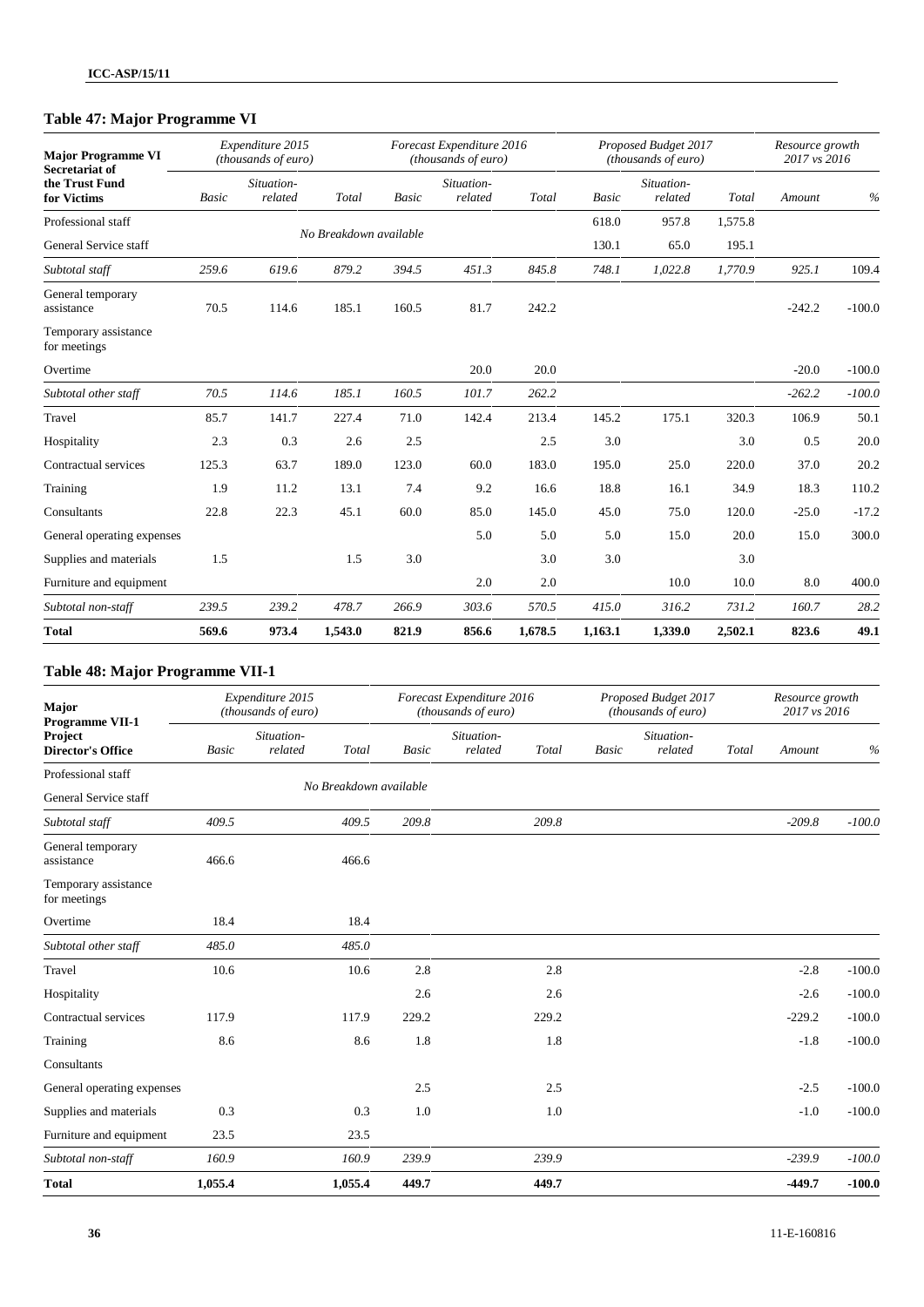## **Table 49: Major Programme VII-1 – 7110**

|                                      | Expenditure 2015<br>(thousands of euro) |                       |       |                        | Forecast Expenditure 2016<br>(thousands of euro) |       |              | Proposed Budget 2017<br>(thousands of euro) |       |          | Resource growth<br>2017 vs 2016 |  |
|--------------------------------------|-----------------------------------------|-----------------------|-------|------------------------|--------------------------------------------------|-------|--------------|---------------------------------------------|-------|----------|---------------------------------|--|
| Project<br><b>Director's Office</b>  | Basic                                   | Situation-<br>related | Total | Basic                  | Situation-<br>related                            | Total | <b>Basic</b> | Situation-<br>related                       | Total | Amount   | $\%$                            |  |
| Professional staff                   |                                         |                       |       | No Breakdown available |                                                  |       |              |                                             |       |          |                                 |  |
| General Service staff                |                                         |                       |       |                        |                                                  |       |              |                                             |       |          |                                 |  |
| Subtotal staff                       | 409.5                                   |                       | 409.5 | 209.8                  |                                                  | 209.8 |              |                                             |       | $-209.8$ | $-100.0$                        |  |
| General temporary<br>assistance      | 25.0                                    |                       | 25.0  |                        |                                                  |       |              |                                             |       |          |                                 |  |
| Temporary assistance for<br>meetings |                                         |                       |       |                        |                                                  |       |              |                                             |       |          |                                 |  |
| Overtime                             |                                         |                       |       |                        |                                                  |       |              |                                             |       |          |                                 |  |
| Subtotal other staff                 | 25.0                                    |                       | 25.0  |                        |                                                  |       |              |                                             |       |          |                                 |  |
| Travel                               | 9.8                                     |                       | 9.8   | 2.8                    |                                                  | 2.8   |              |                                             |       | $-2.8$   | $-100.0$                        |  |
| Hospitality                          |                                         |                       |       | 2.6                    |                                                  | 2.6   |              |                                             |       | $-2.6$   | $-100.0$                        |  |
| Contractual services                 | 12.8                                    |                       | 12.8  | 23.2                   |                                                  | 23.2  |              |                                             |       | $-23.2$  | $-100.0$                        |  |
| Training                             | 4.8                                     |                       | 4.8   | 1.8                    |                                                  | 1.8   |              |                                             |       | $-1.8$   | $-100.0$                        |  |
| Consultants                          |                                         |                       |       |                        |                                                  |       |              |                                             |       |          |                                 |  |
| General operating expenses           |                                         |                       |       | 2.5                    |                                                  | 2.5   |              |                                             |       | $-2.5$   | $-100.0$                        |  |
| Supplies and materials               | 0.3                                     |                       | 0.3   | 1.0                    |                                                  | 1.0   |              |                                             |       | $-1.0$   | $-100.0$                        |  |
| Furniture and equipment              |                                         |                       |       |                        |                                                  |       |              |                                             |       |          |                                 |  |
| Subtotal non-staff                   | 27.7                                    |                       | 27.7  | 33.9                   |                                                  | 33.9  |              |                                             |       | $-33.9$  | $-100.0$                        |  |
| <b>Total</b>                         | 462.2                                   |                       | 462.2 | 243.7                  |                                                  | 243.7 |              |                                             |       | $-243.7$ | $-100.0$                        |  |

### **Table 50: Major Programme VII-1 - 7120**

| <b>ICC Staff Resources</b><br>and Management | Expenditure 2015<br>(thousands of euro) |                        |       | Forecast Expenditure 2016<br>(thousands of euro) |                       |       |       | Proposed Budget 2017<br>(thousands of euro) |       | Resource growth<br>2017 vs 2016 |          |
|----------------------------------------------|-----------------------------------------|------------------------|-------|--------------------------------------------------|-----------------------|-------|-------|---------------------------------------------|-------|---------------------------------|----------|
| Support for the<br><b>Permanent Premises</b> | <b>Basic</b>                            | Situation-<br>related  | Total | Basic                                            | Situation-<br>related | Total | Basic | Situation-<br>related                       | Total | Amount                          | $\%$     |
| Professional staff                           |                                         |                        |       |                                                  |                       |       |       |                                             |       |                                 |          |
| General Service staff                        |                                         | No Breakdown available |       |                                                  |                       |       |       |                                             |       |                                 |          |
| Subtotal staff                               |                                         |                        |       |                                                  |                       |       |       |                                             |       |                                 |          |
| General temporary<br>assistance              | 441.6                                   |                        | 441.6 |                                                  |                       |       |       |                                             |       |                                 |          |
| Temporary assistance for<br>meetings         |                                         |                        |       |                                                  |                       |       |       |                                             |       |                                 |          |
| Overtime                                     | 18.4                                    |                        | 18.4  |                                                  |                       |       |       |                                             |       |                                 |          |
| Subtotal other staff                         | 460.0                                   |                        | 460.0 |                                                  |                       |       |       |                                             |       |                                 |          |
| Travel                                       | 0.8                                     |                        | 0.8   |                                                  |                       |       |       |                                             |       |                                 |          |
| Hospitality                                  |                                         |                        |       |                                                  |                       |       |       |                                             |       |                                 |          |
| Contractual services                         | 105.1                                   |                        | 105.1 | 206.0                                            |                       | 206.0 |       |                                             |       | $-206.0$                        | $-100.0$ |
| Training                                     | 3.8                                     |                        | 3.8   |                                                  |                       |       |       |                                             |       |                                 |          |
| Consultants                                  |                                         |                        |       |                                                  |                       |       |       |                                             |       |                                 |          |
| General operating expenses                   |                                         |                        |       |                                                  |                       |       |       |                                             |       |                                 |          |
| Supplies and materials                       |                                         |                        |       |                                                  |                       |       |       |                                             |       |                                 |          |
| Furniture and equipment                      | 23.5                                    |                        | 23.5  |                                                  |                       |       |       |                                             |       |                                 |          |
| Subtotal non-staff                           | 133.2                                   |                        | 133.2 | 206.0                                            |                       | 206.0 |       |                                             |       | $-206.0$                        | $-100.0$ |
| <b>Total</b>                                 | 593.2                                   |                        | 593.2 | 206.0                                            |                       | 206.0 |       |                                             |       | $-206.0$                        | $-100.0$ |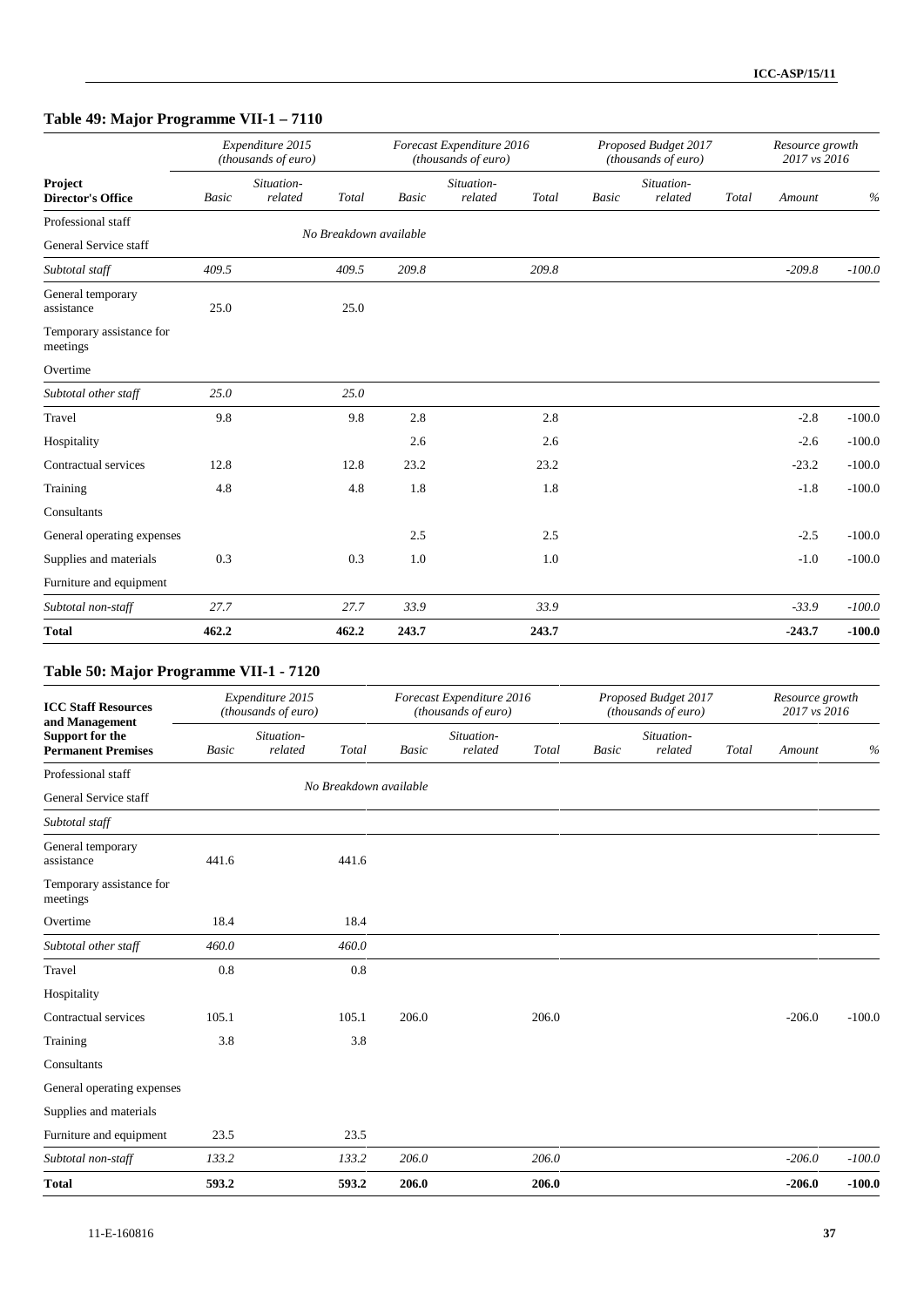## **Table 51: Major Programme VII-2**

| Major<br>Programme VII-2                      | Expenditure 2015<br>(thousands of euro) |                       |                        |         | Forecast Expenditure 2016<br>(thousands of euro) |         |              | Proposed Budget 2017<br>(thousands of euro) |         |        | Resource growth<br>2017 vs 2016 |  |  |
|-----------------------------------------------|-----------------------------------------|-----------------------|------------------------|---------|--------------------------------------------------|---------|--------------|---------------------------------------------|---------|--------|---------------------------------|--|--|
| <b>Accrued Interest,</b><br><b>Host State</b> | <b>Basic</b>                            | Situation-<br>related | Total                  | Basic   | Situation-<br>related                            | Total   | <b>Basic</b> | Situation-<br>related                       | Total   | Amount | $\%$                            |  |  |
| Professional staff                            |                                         |                       |                        |         |                                                  |         |              |                                             |         |        |                                 |  |  |
| General Service staff                         |                                         |                       | No Breakdown available |         |                                                  |         |              |                                             |         |        |                                 |  |  |
| Subtotal staff                                |                                         |                       |                        |         |                                                  |         |              |                                             |         |        |                                 |  |  |
| General temporary<br>assistance               |                                         |                       |                        |         |                                                  |         |              |                                             |         |        |                                 |  |  |
| Temporary assistance<br>for meetings          |                                         |                       |                        |         |                                                  |         |              |                                             |         |        |                                 |  |  |
| Overtime                                      |                                         |                       |                        |         |                                                  |         |              |                                             |         |        |                                 |  |  |
| Subtotal other staff                          |                                         |                       |                        |         |                                                  |         |              |                                             |         |        |                                 |  |  |
| Travel                                        |                                         |                       |                        |         |                                                  |         |              |                                             |         |        |                                 |  |  |
| Hospitality                                   |                                         |                       |                        |         |                                                  |         |              |                                             |         |        |                                 |  |  |
| Contractual services                          |                                         |                       |                        |         |                                                  |         |              |                                             |         |        |                                 |  |  |
| Training                                      |                                         |                       |                        |         |                                                  |         |              |                                             |         |        |                                 |  |  |
| Consultants                                   |                                         |                       |                        |         |                                                  |         |              |                                             |         |        |                                 |  |  |
| General operating expenses                    | 1,060.6                                 |                       | 1,060.6                | 2,185.7 |                                                  | 2,185.7 | 2,987.3      |                                             | 2,987.3 | 801.6  | 36.7                            |  |  |
| Supplies and materials                        |                                         |                       |                        |         |                                                  |         |              |                                             |         |        |                                 |  |  |
| Furniture and equipment                       |                                         |                       |                        |         |                                                  |         |              |                                             |         |        |                                 |  |  |
| Subtotal non-staff                            | 1,060.6                                 |                       | 1,060.6                | 2,185.7 |                                                  | 2,185.7 | 2,987.3      |                                             | 2,987.3 | 801.6  | 36.7                            |  |  |
| <b>Total</b>                                  | 1,060.6                                 |                       | 1,060.6                | 2,185.7 |                                                  | 2,185.7 | 2,987.3      |                                             | 2,987.3 | 801.6  | 36.7                            |  |  |

### **Table 52: Major Programme VII-5**

| Major<br>Programme VII-5                  | Expenditure 2015<br>(thousands of euro) |                       |                        | Forecast Expenditure 2016<br>(thousands of euro) |                       |       | Proposed Budget 2017<br>(thousands of euro) |                       |       | Resource growth<br>2017 vs 2016 |         |  |
|-------------------------------------------|-----------------------------------------|-----------------------|------------------------|--------------------------------------------------|-----------------------|-------|---------------------------------------------|-----------------------|-------|---------------------------------|---------|--|
| Independent<br><b>Oversight Mechanism</b> | Basic                                   | Situation-<br>related | Total                  | Basic                                            | Situation-<br>related | Total | Basic                                       | Situation-<br>related | Total | Amount                          | $\%$    |  |
| Professional staff                        |                                         |                       |                        |                                                  |                       |       | 414.4                                       |                       | 414.4 |                                 |         |  |
| General Service staff                     |                                         |                       | No Breakdown available |                                                  |                       |       |                                             |                       | 72.3  |                                 |         |  |
| Subtotal staff                            | 75.2                                    |                       | 75.2                   | 249.7                                            |                       | 249.7 | 486.7                                       |                       | 486.7 | 237.0                           | 94.9    |  |
| General temporary<br>assistance           |                                         |                       |                        |                                                  |                       |       |                                             |                       |       |                                 |         |  |
| Temporary assistance for<br>meetings      |                                         |                       |                        |                                                  |                       |       |                                             |                       |       |                                 |         |  |
| Overtime                                  |                                         |                       |                        |                                                  |                       |       |                                             |                       |       |                                 |         |  |
| Subtotal other staff                      |                                         |                       |                        |                                                  |                       |       |                                             |                       |       |                                 |         |  |
| Travel                                    |                                         |                       |                        | 1.4                                              |                       | 1.4   | 10.0                                        |                       | 10.0  | 8.6                             | 631.6   |  |
| Hospitality                               |                                         |                       |                        |                                                  |                       |       |                                             |                       |       |                                 |         |  |
| Contractual services                      |                                         |                       |                        |                                                  |                       |       |                                             |                       |       |                                 |         |  |
| Training                                  |                                         |                       |                        | 2.6                                              |                       | 2.6   | 11.1                                        |                       | 11.1  | 8.5                             | 325.2   |  |
| Consultants                               |                                         |                       |                        |                                                  |                       |       | 40.0                                        |                       | 40.0  | 40.0                            |         |  |
| General operating expenses                |                                         |                       |                        |                                                  |                       |       | 2.0                                         |                       | 2.0   | 2.0                             |         |  |
| Supplies and materials                    |                                         |                       |                        |                                                  |                       |       |                                             |                       |       |                                 |         |  |
| Furniture and equipment                   |                                         |                       |                        |                                                  |                       |       | 5.0                                         |                       | 5.0   | 5.0                             |         |  |
| Subtotal non-staff                        |                                         |                       |                        | 4.0                                              |                       | 4.0   | 68.1                                        |                       | 68.1  | 64.1                            | 1,612.0 |  |
| <b>Total</b>                              | 75.2                                    |                       | 75.2                   | 253.7                                            |                       | 253.7 | 554.8                                       |                       | 554.8 | 301.1                           | 118.7   |  |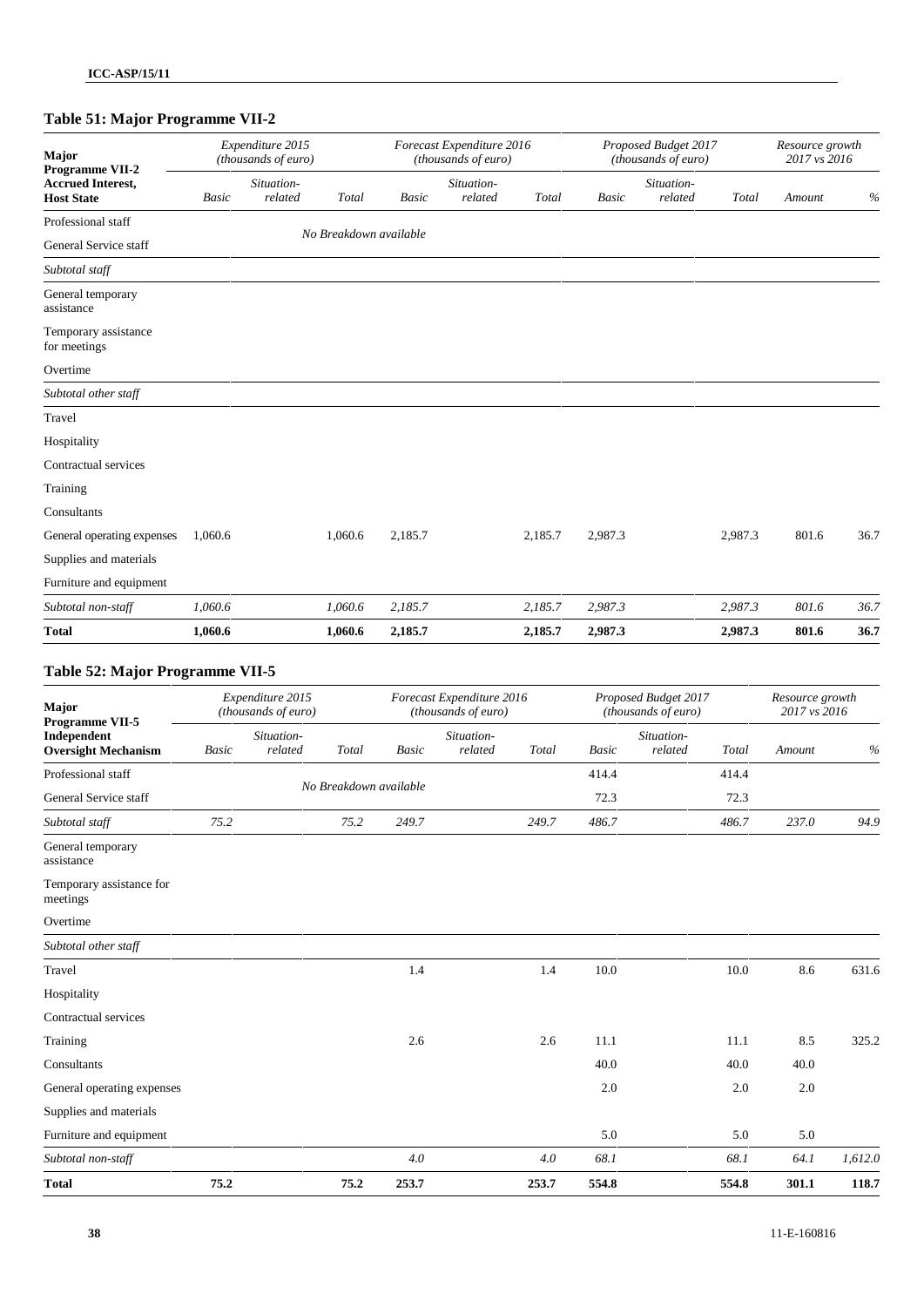## **Table 53: Major Programme VII-6**

| Major                                              | Expenditure 2015<br>(thousands of euro) |                       |       |                        | Forecast Expenditure 2016<br>(thousands of euro) |       | Proposed Budget 2017<br>(thousands of euro) |                       |       | Resource growth<br>2017 vs 2016 |      |  |
|----------------------------------------------------|-----------------------------------------|-----------------------|-------|------------------------|--------------------------------------------------|-------|---------------------------------------------|-----------------------|-------|---------------------------------|------|--|
| Programme VII-6<br><b>Office of Internal Audit</b> | <b>Basic</b>                            | Situation-<br>related | Total | <b>Basic</b>           | Situation-<br>related                            | Total | <b>Basic</b>                                | Situation-<br>related | Total | Amount                          | $\%$ |  |
| Professional staff                                 |                                         |                       |       | No Breakdown available |                                                  |       | 464.2                                       |                       | 464.2 |                                 |      |  |
| General Service staff                              |                                         |                       |       |                        |                                                  |       | 72.3                                        |                       | 72.3  |                                 |      |  |
| Subtotal staff                                     | 513.4                                   |                       | 513.4 | 528.0                  |                                                  | 528.0 | 536.5                                       |                       | 536.5 | 8.5                             | 1.6  |  |
| General temporary<br>assistance                    | 68.5                                    |                       | 68.5  | 85.7                   |                                                  | 85.7  | 122.8                                       |                       | 122.8 | 37.1                            | 43.3 |  |
| Temporary assistance for<br>meetings               |                                         |                       |       |                        |                                                  |       |                                             |                       |       |                                 |      |  |
| Overtime                                           |                                         |                       |       |                        |                                                  |       |                                             |                       |       |                                 |      |  |
| Subtotal other staff                               | 68.5                                    |                       | 68.5  | 85.7                   |                                                  | 85.7  | 122.8                                       |                       | 122.8 | 37.1                            | 43.3 |  |
| Travel                                             | 2.9                                     |                       | 2.9   | 10.8                   |                                                  | 10.8  | 11.5                                        |                       | 11.5  | 0.7                             | 6.5  |  |
| Hospitality                                        |                                         |                       |       |                        |                                                  |       |                                             |                       |       |                                 |      |  |
| Contractual services                               |                                         |                       |       |                        |                                                  |       |                                             |                       |       |                                 |      |  |
| Training                                           | 29.8                                    |                       | 29.8  | 19.7                   |                                                  | 19.7  | 23.4                                        |                       | 23.4  | 3.7                             | 18.6 |  |
| Consultants                                        |                                         |                       |       |                        |                                                  |       |                                             |                       |       |                                 |      |  |
| General operating expenses                         |                                         |                       |       |                        |                                                  |       |                                             |                       |       |                                 |      |  |
| Supplies and materials                             |                                         |                       |       |                        |                                                  |       |                                             |                       |       |                                 |      |  |
| Furniture and equipment                            |                                         |                       |       |                        |                                                  |       |                                             |                       |       |                                 |      |  |
| Subtotal non-staff                                 | 32.7                                    |                       | 32.7  | 30.5                   |                                                  | 30.5  | 34.9                                        |                       | 34.9  | 4.4                             | 14.3 |  |
| <b>Total</b>                                       | 614.6                                   |                       | 614.6 | 644.2                  |                                                  | 644.2 | 694.2                                       |                       | 694.2 | 50.0                            | 7.8  |  |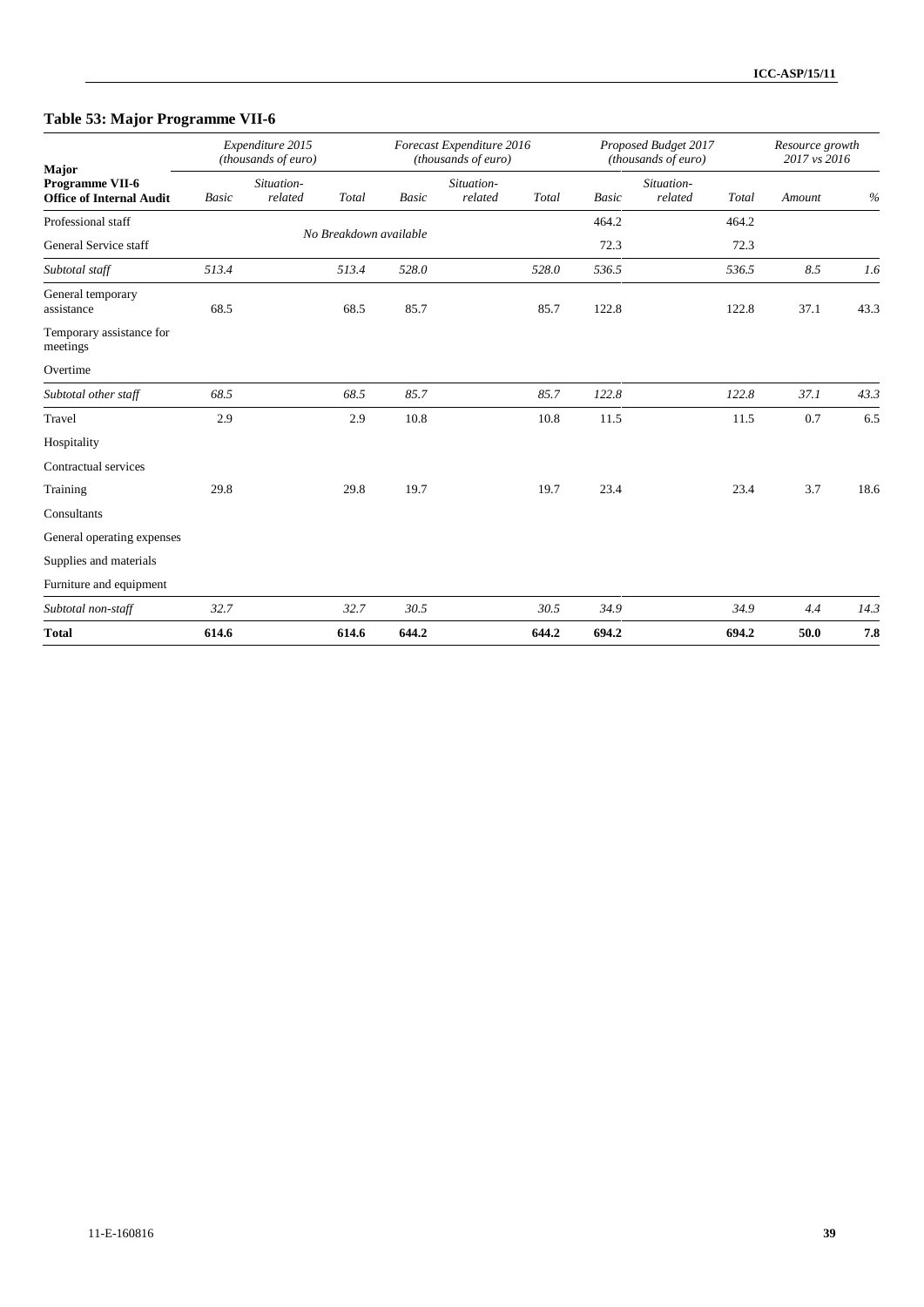## **Table 54: Status of Contributions as at 30 June 2016**

|     |                                  |                           | <b>Prior Years</b>       |                              |                           | 2016                     |                          | Outstanding                                     |                                                   |
|-----|----------------------------------|---------------------------|--------------------------|------------------------------|---------------------------|--------------------------|--------------------------|-------------------------------------------------|---------------------------------------------------|
| No. | <b>State Party</b>               | Assessed<br>Contributions | Receipts<br>and Credits  | Outstanding<br>Contributions | Assessed<br>Contributions | Receipts<br>and Credits  | Contributions            | Contributions<br><b>Outstanding Contingency</b> | Total<br>Outstanding<br><b>Fund Contributions</b> |
| 1   | Afghanistan                      | 59,795                    | 59,795                   |                              | 14,058                    | $\overline{\phantom{a}}$ | 14,058                   |                                                 | 14,058                                            |
| 2   | Albania                          | 151,130                   | 151,130                  |                              | 18,576                    | 18,576                   |                          |                                                 |                                                   |
| 3   | Andorra                          | 135,828                   | 135,828                  |                              | 13,952                    | 13,952                   |                          |                                                 |                                                   |
|     | Antigua and Barbuda              | 43,003                    | 40,674                   | 2,329                        | 4,749                     | $\overline{\phantom{a}}$ | 4,749                    |                                                 | 7,078                                             |
| 5   | Argentina                        | 9,739,048                 | 9,674,154                | 64,894                       | 2,084,682                 | $\overline{\phantom{a}}$ | 2,084,682                |                                                 | 2,149,576                                         |
| 6   | Australia                        | 36,097,005                | 36,097,005               | $\overline{\phantom{a}}$     | 5,437,180                 | 5,437,180                | $\overline{\phantom{a}}$ |                                                 |                                                   |
| 7   | Austria                          | 16,489,759                | 16,489,759               |                              | 1,739,207                 | 1,739,207                |                          |                                                 |                                                   |
| 8   | Bangladesh                       | 76,166                    | 76,166                   |                              | 14,165                    | 14,165                   |                          |                                                 |                                                   |
| 9   | <b>Barbados</b>                  | 166,436                   | 166,436                  |                              | 16,254                    | 16,254                   |                          |                                                 |                                                   |
| 10  | Belgium                          | 20,584,868                | 20,584,868               | $\overline{a}$               | 2,139,216                 | 2,139,216                |                          |                                                 |                                                   |
| 11  | <b>Belize</b>                    | 19,473                    | 19,473                   | $\overline{a}$               | 2,403                     | L.                       | 2,403                    | $\overline{a}$                                  | 2,403                                             |
| 12  | Benin                            | 44,964                    | 23,380                   | 21,584                       | 7,209                     |                          | 7,209                    | 24                                              | 28,817                                            |
| 13  | Bolivia (Plurinational State of) | 151,624                   | 151,624                  |                              | 28,035                    | $\overline{a}$           | 28,035                   | $\overline{\phantom{a}}$                        | 28,035                                            |
| 14  | Bosnia and Herzegovina           | 202,821                   | 202,821                  |                              | 30,185                    | 30,185                   |                          |                                                 |                                                   |
| 15  | Botswana                         | 295,187                   | 295,187                  | $\overline{\phantom{a}}$     | 33,872                    | 33,872                   | $\overline{a}$           | $\qquad \qquad \blacksquare$                    |                                                   |
| 16  | <b>Brazil</b>                    | 35,673,000                | 24,259,629               | 11,413,371                   | 9,130,333                 | $\overline{\phantom{a}}$ | 9,130,333                | $\frac{1}{2}$                                   | 20,543,704                                        |
| 17  | Bulgaria                         | 609,706                   | 609,706                  |                              | 108,538                   | 108,538                  | $\overline{\phantom{a}}$ |                                                 |                                                   |
| 18  | Burkina Faso                     | 46,957                    | 46,957                   |                              | 9,381                     | 1,396                    | 7,985                    |                                                 | 7,985                                             |
| 19  | Burundi                          | 17,849                    | 17,476                   | 373                          | 2,403                     |                          | 2,403                    |                                                 | 2,776                                             |
| 20  | Cabo Verde                       | 7,321                     | 3,403                    | 3,918                        | 2,403                     |                          | 2,403                    |                                                 | 6,321                                             |
| 21  | Cambodia                         | 50,649                    | 50,649                   | $\overline{\phantom{a}}$     | 9,537                     | 9,537                    | $\overline{\phantom{a}}$ | $\overline{\phantom{a}}$                        |                                                   |
| 22  | Canada                           | 57,971,261                | 57,971,261               | $\overline{\phantom{a}}$     | 6,795,928                 | 6,795,928                |                          |                                                 |                                                   |
| 23  | Central African Republic         | 19,473                    | 18,678                   | 795                          | 2,403                     | $\overline{a}$           | 2,403                    | $\overline{a}$                                  | 3,198                                             |
| 24  | Chad                             | 25,150                    | 24,453                   | 697                          | 11,697                    | $\overline{\phantom{a}}$ | 11,697                   | $\overline{a}$                                  | 12,394                                            |
| 25  | Chile                            | 3,073,478                 | 3,073,478                | $\overline{\phantom{a}}$     | 928,369                   | 928,369                  | $\overline{\phantom{a}}$ |                                                 |                                                   |
| 26  | Colombia                         | 3,339,336                 | 3,025,826                | 313,510                      | 753,920                   | $\overline{a}$           | 753,920                  | $\overline{\phantom{a}}$                        | 1,067,430                                         |
| 27  | Comoros                          | 15,043                    | 605                      | 14,438                       | 2,403                     | $\overline{a}$           | 2,403                    | 46                                              | 16,887                                            |
| 28  | Congo                            | 50,074                    | 17,046                   | 33,028                       | 14,331                    |                          | 14,331                   | 73                                              | 47,432                                            |
|     | 29 Cook Islands                  | 12,163                    | 12,163                   |                              | 2,403                     | 2,375                    | 28                       |                                                 | 28                                                |
|     | 30 Costa Rica                    | 648,965                   | 648,965                  | $\overline{\phantom{a}}$     | 109,487                   | 101,403                  | 8,084                    |                                                 | 8,084                                             |
| 31  | Côte d'Ivoire                    | 55,290                    | 55,290                   | $\overline{\phantom{a}}$     | 21,783                    | 21,783                   | $\overline{a}$           | $\qquad \qquad \blacksquare$                    |                                                   |
| 32  | Croatia                          | 1,563,336                 | 1,563,336                |                              | 240,405                   | 240,405                  |                          |                                                 |                                                   |
| 33  | Cyprus                           | 857,470                   | 857,470                  |                              | 101,671                   | 101,671                  |                          |                                                 |                                                   |
| 34  | Czechia                          | 3,918,752                 | 3,918,752                |                              | 804,884                   | 804,884                  |                          |                                                 |                                                   |
| 35  | Democratic Republic of the Congo | 58,959                    | 58,959                   | $\overline{\phantom{a}}$     | 13,678                    | $\overline{\phantom{a}}$ | 13,678                   |                                                 | 13,678                                            |
| 36  | Denmark                          | 13,904,228                | 13,904,228               | $\overline{\phantom{a}}$     | 1,364,037                 | 1,364,037                | $\overline{\phantom{a}}$ | $\qquad \qquad \blacksquare$                    |                                                   |
| 37  | Djibouti                         | 19,277                    | 17,259                   | 2,018                        | 2,403                     |                          | 2,403                    | $\qquad \qquad \blacksquare$                    | 4,421                                             |
| 38  | Dominica                         | 19,473                    | 13,755                   | 5,718                        | 2,403                     |                          | 2,403                    | 8                                               | 8,129                                             |
| 39  | Dominican Republic               | 633,294                   | 479,688                  | 153,606                      | 110,698                   |                          | 110,698                  | $\overline{\phantom{m}}$                        | 264,304                                           |
| 40  | Ecuador                          | 621,294                   | 621,294                  |                              | 155,844                   |                          | 155,844                  | $\qquad \qquad \blacksquare$                    | 155,844                                           |
| 41  | El Salvador                      | $\overline{\phantom{a}}$  | $\overline{\phantom{a}}$ | $\overline{\phantom{a}}$     | 18,985                    | $\overline{\phantom{a}}$ | 18,985                   | $\overline{\phantom{a}}$                        | 18,985                                            |
| 42  | Estonia                          | 539,338                   | 539,338                  |                              | 88,656                    | 88,656                   |                          |                                                 |                                                   |
|     | 43 Fiji                          | 67,811                    | 67,811                   | $\overline{\phantom{a}}$     | 7,209                     | 7,209                    |                          |                                                 |                                                   |
|     | 44 Finland                       | 10,549,583                | 10,549,583               |                              | 1,060,856                 | 1,060,856                |                          |                                                 |                                                   |
|     | 45 France                        | 116,617,584               | 116,617,584              | $\overline{\phantom{a}}$     | 11,754,325                | 11,754,325               |                          |                                                 |                                                   |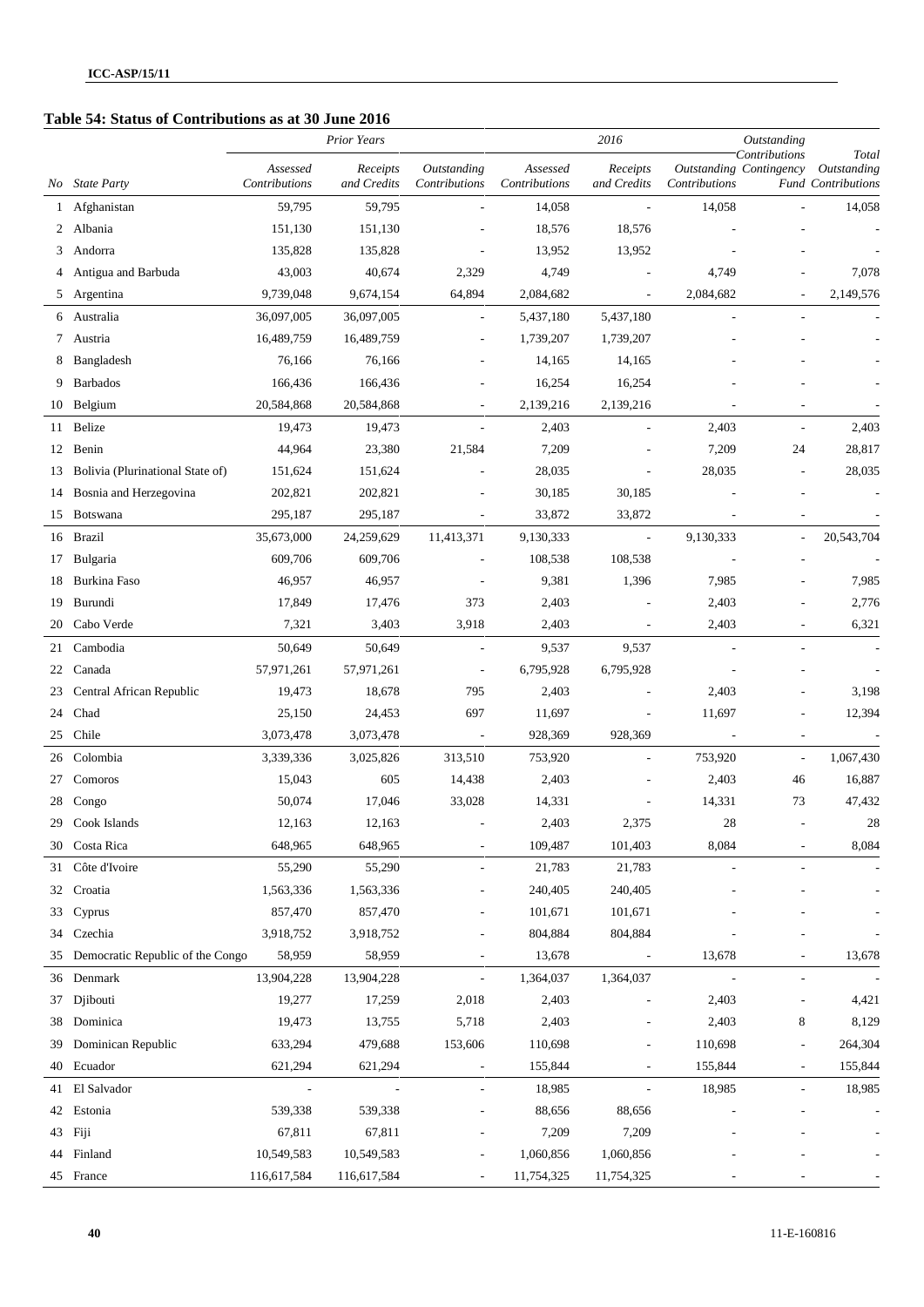|     |                    |                           | <b>Prior Years</b>      |                              |                           | 2016                     |                          | <b>Outstanding</b><br>Contributions | Total                                    |
|-----|--------------------|---------------------------|-------------------------|------------------------------|---------------------------|--------------------------|--------------------------|-------------------------------------|------------------------------------------|
| No. | <b>State Party</b> | Assessed<br>Contributions | Receipts<br>and Credits | Outstanding<br>Contributions | Assessed<br>Contributions | Receipts<br>and Credits  | Contributions            | <b>Outstanding Contingency</b>      | Outstanding<br><b>Fund Contributions</b> |
| 46  | Gabon              | 259,344                   | 181,870                 | 77,474                       | 40,624                    |                          | 40,624                   | $\overline{\phantom{a}}$            | 118,098                                  |
| 47  | Gambia             | 19,473                    | 19,473                  | ä,                           | 2,403                     |                          | 2,403                    |                                     | 2,403                                    |
| 48  | Georgia            | 93,143                    | 93,143                  | $\overline{a}$               | 18,576                    | 18,576                   |                          |                                     |                                          |
| 49  | Germany            | 157,028,591               | 157,028,591             | $\sim$                       | 14,920,566                | 14,920,566               |                          |                                     |                                          |
| 50  | Ghana              | 144,396                   | 144,396                 | $\overline{\phantom{a}}$     | 38,411                    | 8,211                    | 30,200                   | $\qquad \qquad \blacksquare$        | 30,200                                   |
| 51  | Greece             | 11,963,365                | 11,963,365              | $\blacksquare$               | 1,118,773                 | 1,118,773                | ÷,                       | $\overline{\phantom{a}}$            |                                          |
| 52  | Grenada            | 7,962                     | 7,962                   |                              | 2,403                     | 2,403                    |                          |                                     |                                          |
| 53  | Guatemala          | 175,683                   | 125,028                 | 50,655                       | 67,320                    | $\overline{a}$           | 67,320                   |                                     | 117,975                                  |
| 54  | Guinea             | 32,848                    | 23,000                  | 9,848                        | 4,725                     | $\overline{\phantom{a}}$ | 4,725                    | 84                                  | 14,657                                   |
| 55  | Guyana             | 17,849                    | 17,849                  | $\overline{\phantom{a}}$     | 4,725                     | 4,725                    | $\overline{\phantom{a}}$ | $\overline{\phantom{a}}$            |                                          |
| 56  | Honduras           | 128,050                   | 128,050                 | $\sim$                       | 19,218                    | 1,230                    | 17,988                   | $\overline{\phantom{a}}$            | 17,988                                   |
| 57  | Hungary            | 4,523,227                 | 4,523,227               |                              | 377,677                   | 377,677                  |                          |                                     |                                          |
| 58  | Iceland            | 670,341                   | 670,341                 | ٠                            | 53,541                    | 53,541                   |                          |                                     |                                          |
| 59  | Ireland            | 8,261,918                 | 8,261,918               |                              | 779,355                   | 779,355                  |                          |                                     |                                          |
| 60  | Italy              | 93,841,240                | 93,841,240              | $\overline{\phantom{a}}$     | 8,720,003                 | 3,050,746                | 5,669,257                | ÷,                                  | 5,669,257                                |
| 61  | Japan              | 166, 130, 335             | 166, 130, 335           | $\sim$                       | 23,391,916                | 1,424,019                | 21,967,897               | $\overline{\phantom{a}}$            | 21,967,897                               |
| 62  | Jordan             | 292,595                   | 292,595                 | $\overline{\phantom{0}}$     | 46,576                    | 67                       | 46,509                   |                                     | 46,509                                   |
| 63  | Kenya              | 195,569                   | 195,569                 | $\overline{a}$               | 42,979                    | 42,979                   |                          |                                     |                                          |
| 64  | Latvia             | 590,509                   | 590,509                 | $\overline{\phantom{a}}$     | 118,795                   | 88,217                   | 30,578                   | $\overline{a}$                      | 30,578                                   |
| 65  | Lesotho            | 19,473                    | 19,401                  | 72                           | 2,403                     | $\overline{\phantom{a}}$ | 2,403                    |                                     | 2,475                                    |
| 66  | Liberia            | 17,849                    | 17,849                  | $\overline{\phantom{a}}$     | 2,403                     | 2,258                    | 145                      |                                     | 145                                      |
| 67  | Liechtenstein      | 160,860                   | 160,860                 | ٠                            | 16,254                    | 16,254                   |                          |                                     |                                          |
| 68  | Lithuania          | 954,823                   | 954,823                 | $\overline{a}$               | 168,533                   | 168,533                  |                          |                                     |                                          |
| 69  | Luxembourg         | 1,614,703                 | 1,614,703               | $\overline{a}$               | 148,878                   | 148,878                  |                          |                                     |                                          |
| 70  | Madagascar         | 35,620                    | 35,620                  | $\overline{\phantom{a}}$     | 7,209                     | 7,209                    |                          |                                     |                                          |
| 71  | Malawi             | 25,564                    | 12,533                  | 13,031                       | 4,806                     |                          | 4,806                    | 26                                  | 17,863                                   |
| 72  | Maldives           | 7,449                     | 7,311                   | 138                          | 4,725                     |                          | 4,725                    | $\overline{a}$                      | 4,863                                    |
|     | 73 Mali            | 50,675                    | 50,675                  | $\overline{\phantom{a}}$     | 7,290                     | 7,211                    | 79                       | $\overline{\phantom{a}}$            | 79                                       |
|     | 74 Malta           | 307,818                   | 307,818                 | $\overline{\phantom{a}}$     | 37,288                    | 37,288                   | $\overline{\phantom{a}}$ | $\qquad \qquad \blacksquare$        |                                          |
| 75  | Marshall Islands   | 19,473                    | 18,439                  | 1,034                        | 2,403                     | $\overline{\phantom{a}}$ | 2,403                    | $\overline{a}$                      | 3,437                                    |
|     | 76 Mauritius       | 224,939                   | 224,939                 | L,                           | 27,863                    | 27,863                   | $\overline{\phantom{a}}$ | $\overline{\phantom{a}}$            |                                          |
| 77  | Mexico             | 34,334,368                | 34,334,368              | $\sim$                       | 3,338,686                 | 35,785                   | 3,302,901                | $\overline{\phantom{a}}$            | 3,302,901                                |
|     | 78 Mongolia        | 35,549                    | 35,549                  | ÷,                           | 11,610                    | $\overline{\phantom{a}}$ | 11,610                   |                                     | 11,610                                   |
| 79  | Montenegro         | 52,202                    | 52,202                  | $\overline{\phantom{a}}$     | 9,288                     | 9,288                    |                          |                                     |                                          |
| 80  | Namibia            | 149,093                   | 149,093                 | $\overline{a}$               | 23,219                    | 23,219                   | $\overline{\phantom{a}}$ | L,                                  |                                          |
|     | 81 Nauru           | 19,473                    | 19,473                  | $\overline{\phantom{a}}$     | 2,403                     | $\overline{\phantom{a}}$ | 2,403                    | $\overline{\phantom{a}}$            | 2,403                                    |
| 82  | Netherlands        | 34,206,152                | 34,206,152              | $\overline{\phantom{0}}$     | 3,447,954                 | 3,447,954                |                          | $\overline{a}$                      |                                          |
| 83  | New Zealand        | 4,886,527                 | 4,886,527               |                              | 643,843                   | 643,843                  |                          |                                     |                                          |
| 84  | Niger              | 29,868                    | 7,943                   | 21,925                       | 4,806                     | $\overline{a}$           | 4,806                    | 92                                  | 26,823                                   |
|     | 85 Nigeria         | 1,297,649                 | 1,019,223               | 278,426                      | 493,474                   | $\overline{\phantom{a}}$ | 493,474                  | $\blacksquare$                      | 771,900                                  |
|     | 86 Norway          | 15,503,941                | 15,503,941              | $\sim$                       | 2,043,678                 | 2,043,678                | $\overline{\phantom{a}}$ | $\overline{\phantom{a}}$            |                                          |
| 87  | Panama             | 439,295                   | 387,757                 | 51,538                       | 79,506                    | $\overline{\phantom{a}}$ | 79,506                   | $\overline{\phantom{a}}$            | 131,044                                  |
| 88  | Paraguay           | 170,295                   | 146,836                 | 23,459                       | 33,311                    |                          | 33,311                   | $\qquad \qquad \blacksquare$        | 56,770                                   |
| 89  | Peru               | 1,875,399                 | 1,874,209               | 1,190                        | 325,868                   | $\overline{a}$           | 325,868                  | $\qquad \qquad \blacksquare$        | 327,058                                  |
|     | 90 Philippines     | 1,039,614                 | 1,039,614               | $\sim 100$                   | 385,802                   | 322,453                  | 63,349                   | ÷,                                  | 63,349                                   |
|     |                    |                           |                         |                              |                           |                          |                          |                                     |                                          |